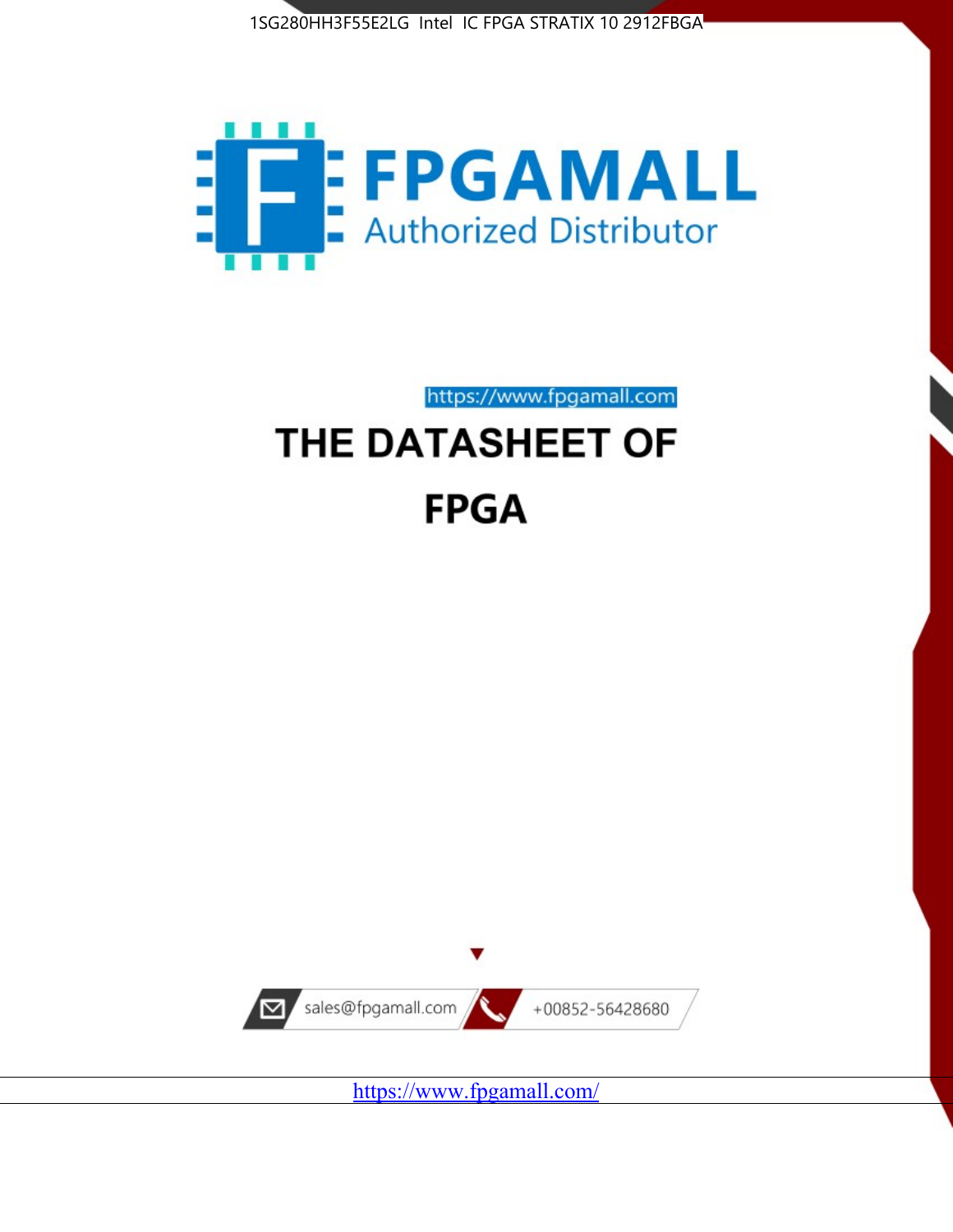

# **Intel® Stratix® 10 GX/SX Device Overview**



**S10-OVERVIEW | 2020.04.30** Latest document on the web: **[PDF](https://www.intel.com/content/dam/www/programmable/us/en/pdfs/literature/hb/stratix-10/s10-overview.pdf)** | **[HTML](https://www.intel.com/content/www/us/en/programmable/documentation/joc1442261161666.html)**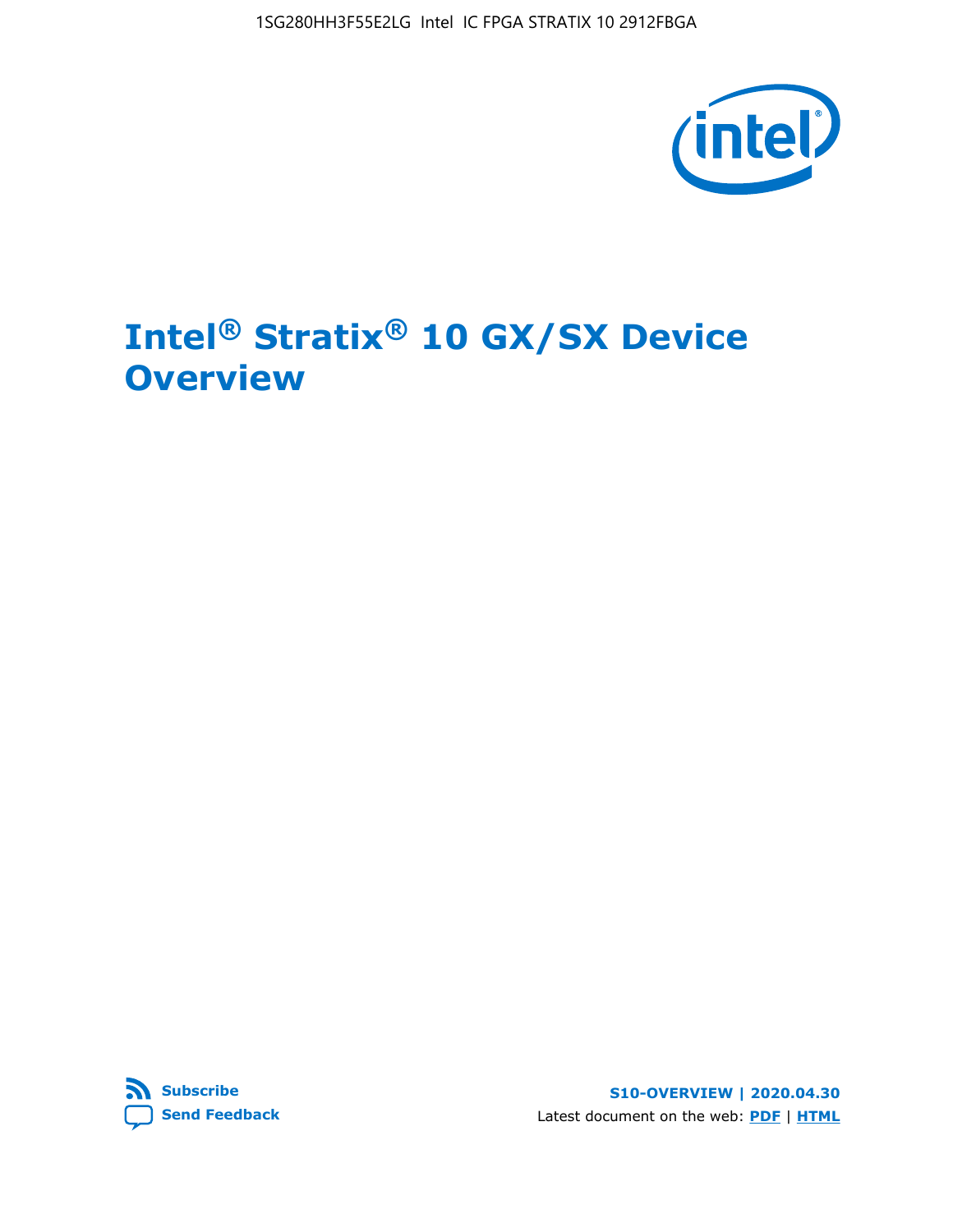

*Contents*

# **Contents**

| 1.26. Document Revision History for the Intel Stratix 10 GX/SX Device Overview36 |  |
|----------------------------------------------------------------------------------|--|

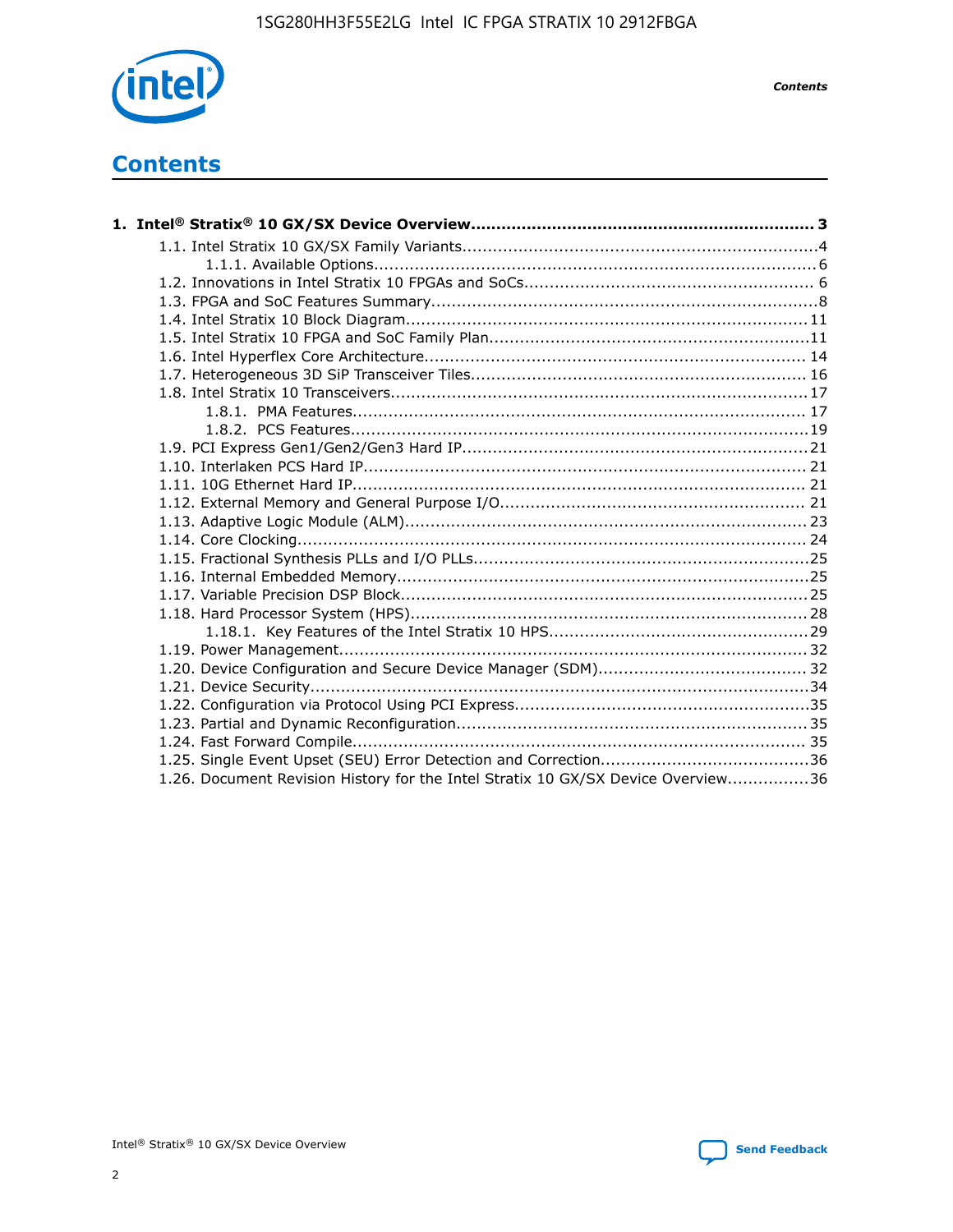**S10-OVERVIEW | 2020.04.30**

**[Send Feedback](mailto:FPGAtechdocfeedback@intel.com?subject=Feedback%20on%20Intel%20Stratix%2010%20GX/SX%20Device%20Overview%20(S10-OVERVIEW%202020.04.30)&body=We%20appreciate%20your%20feedback.%20In%20your%20comments,%20also%20specify%20the%20page%20number%20or%20paragraph.%20Thank%20you.)**



# **1. Intel® Stratix® 10 GX/SX Device Overview**

Intel's 14 nm Intel® Stratix® 10 GX FPGAs and SX SoCs deliver 2X the core performance and up to 70% lower power over previous generation high-performance FPGAs.

Featuring several groundbreaking innovations, including the all new Intel Hyperflex™ core architecture, this device family enables you to meet the demand for everincreasing bandwidth and processing performance in your most advanced applications, while meeting your power budget.

With an embedded hard processor system (HPS) based on a quad-core 64 bit Arm\* Cortex\*-A53, the Intel Stratix 10 SoC devices deliver power efficient, application-class processing and allow designers to extend hardware virtualization into the FPGA fabric. Intel Stratix 10 SoC devices demonstrate Intel's commitment to high-performance SoCs and extend Intel's leadership in programmable devices featuring an Arm-based processor system.

Important innovations in Intel Stratix 10 FPGAs and SoCs include:

- All new Intel Hyperflex core architecture delivering 2X the core performance compared to previous generation high-performance FPGAs
- Intel 14 nm tri-gate (FinFET) technology
- Heterogeneous 3D System-in-Package (SiP) technology
- Core fabric with up to 10.2 million logic elements (LEs)
- Up to 96 full duplex transceiver channels on heterogeneous 3D SiP transceiver tiles
- Transceiver data rates up to 28.3 Gbps chip-to-chip/module and backplane performance
- M20K (20 Kb) internal SRAM memory blocks
- Fractional synthesis and ultra-low jitter LC tank based transmit phase locked loops (PLLs)
- Hard PCI Express<sup>®</sup> Gen3 x16 intellectual property (IP) blocks
- Hard 10GBASE-KR/40GBASE-KR4 Forward Error Correction (FEC) in every transceiver channel
- Hard memory controllers and PHY supporting DDR4 rates up to 2666 Mbps per pin
- Hard fixed-point and IEEE 754 compliant hard floating-point variable precision digital signal processing (DSP) blocks with up to 10 TFLOP compute performance with a power efficiency of 80 GFLOP per Watt
- Quad-core 64 bit Arm Cortex-A53 embedded processor running up to 1.5 GHz in SoC family variants
- Programmable clock tree synthesis for flexible, low power, low skew clock trees

Intel Corporation. All rights reserved. Agilex, Altera, Arria, Cyclone, Enpirion, Intel, the Intel logo, MAX, Nios, Quartus and Stratix words and logos are trademarks of Intel Corporation or its subsidiaries in the U.S. and/or other countries. Intel warrants performance of its FPGA and semiconductor products to current specifications in accordance with Intel's standard warranty, but reserves the right to make changes to any products and services at any time without notice. Intel assumes no responsibility or liability arising out of the application or use of any information, product, or service described herein except as expressly agreed to in writing by Intel. Intel customers are advised to obtain the latest version of device specifications before relying on any published information and before placing orders for products or services. \*Other names and brands may be claimed as the property of others.

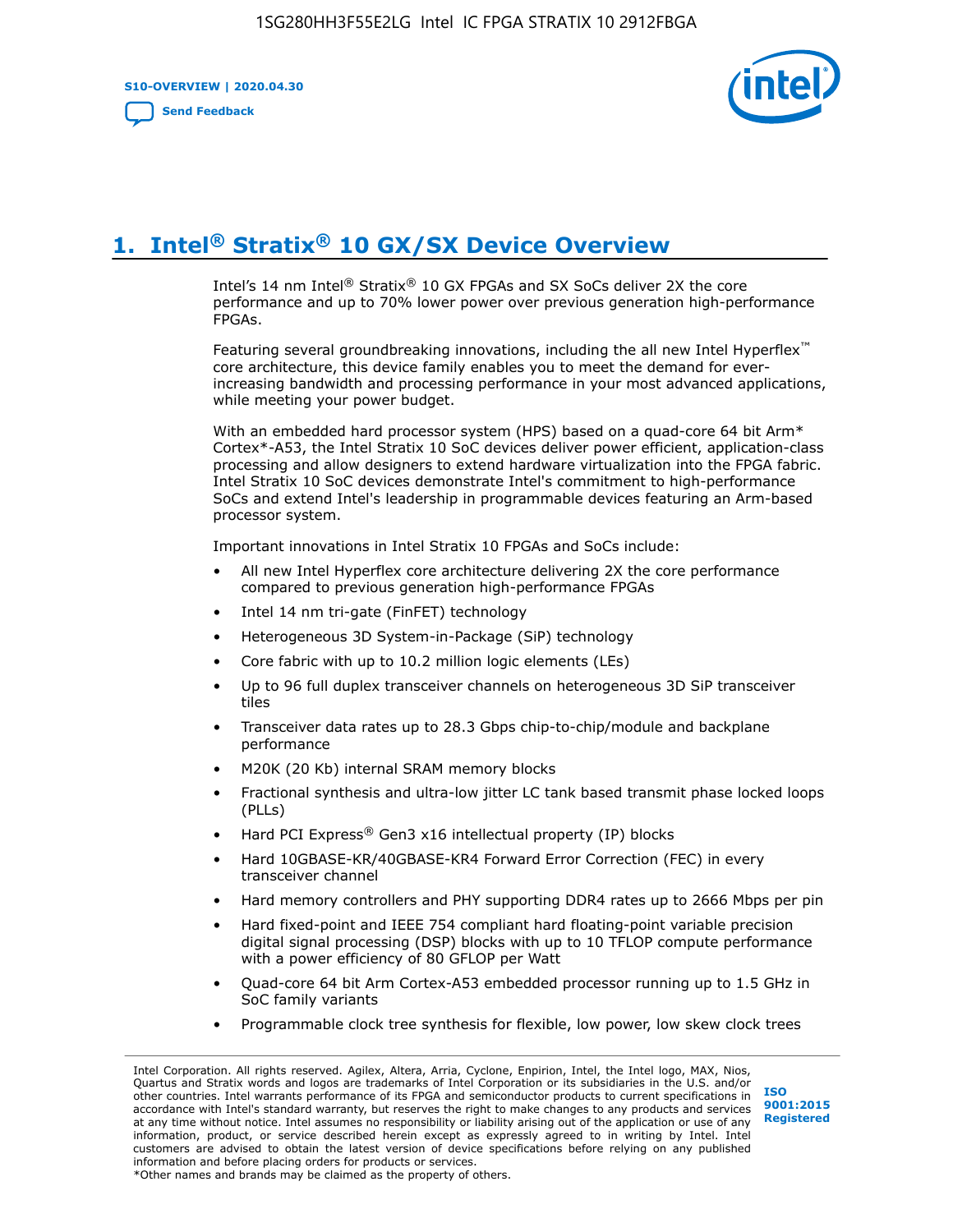

- Dedicated secure device manager (SDM) for:
	- Enhanced device configuration and security
	- AES-256, SHA-256/384 and ECDSA-256/384 encrypt/decrypt accelerators and authentication
	- Multi-factor authentication
	- Physically Unclonable Function (PUF) service and software programmable device configuration capability
- Comprehensive set of advanced power saving features delivering up to 70% lower power compared to previous generation high-performance FPGAs
- Non-destructive register state readback and writeback, to support ASIC prototyping and other applications

With these capabilities, Intel Stratix 10 FPGAs and SoCs are ideally suited for the most demanding applications in diverse markets such as:

- **Compute and Storage**—for custom servers, cloud computing and datacenter acceleration
- **Networking**—for Terabit, 400G and multi-100G bridging, aggregation, packet processing and traffic management
- **Optical Transport Networks**—for OTU4, 2xOTU4, 4xOTU4
- **Broadcast**—for high-end studio distribution, head end encoding/decoding, edge quadrature amplitude modulation (QAM)
- **Military**—for radar, electronic warfare, and secure communications
- **Medical**—for diagnostic scanners and diagnostic imaging
- **Test and Measurement**—for protocol and application testers
- **Wireless**—for next-generation 5G networks
- **ASIC Prototyping**—for designs that require the largest FPGA fabric with the highest I/O count

# **1.1. Intel Stratix 10 GX/SX Family Variants**

Intel Stratix 10 devices are available in FPGA (GX) and SoC (SX) variants.

- **Intel Stratix 10 GX** devices deliver up to 1 GHz core fabric performance and contain up to 10.2 million LEs in the fabric. They also feature up to 96 general purpose transceivers on separate transceiver tiles, and 2666 Mbps DDR4 external memory interface performance. The transceivers are capable of up to 28.3 Gbps short reach and across the backplane. These devices are optimized for FPGA applications that require the highest transceiver bandwidth and core fabric performance, with the power efficiency of Intel's 14 nm tri-gate process technology.
- **Intel Stratix 10 SX** devices have a feature set that is identical to Intel Stratix 10 GX devices, with the addition of an embedded quad-core 64 bit Arm Cortex A53 hard processor system.

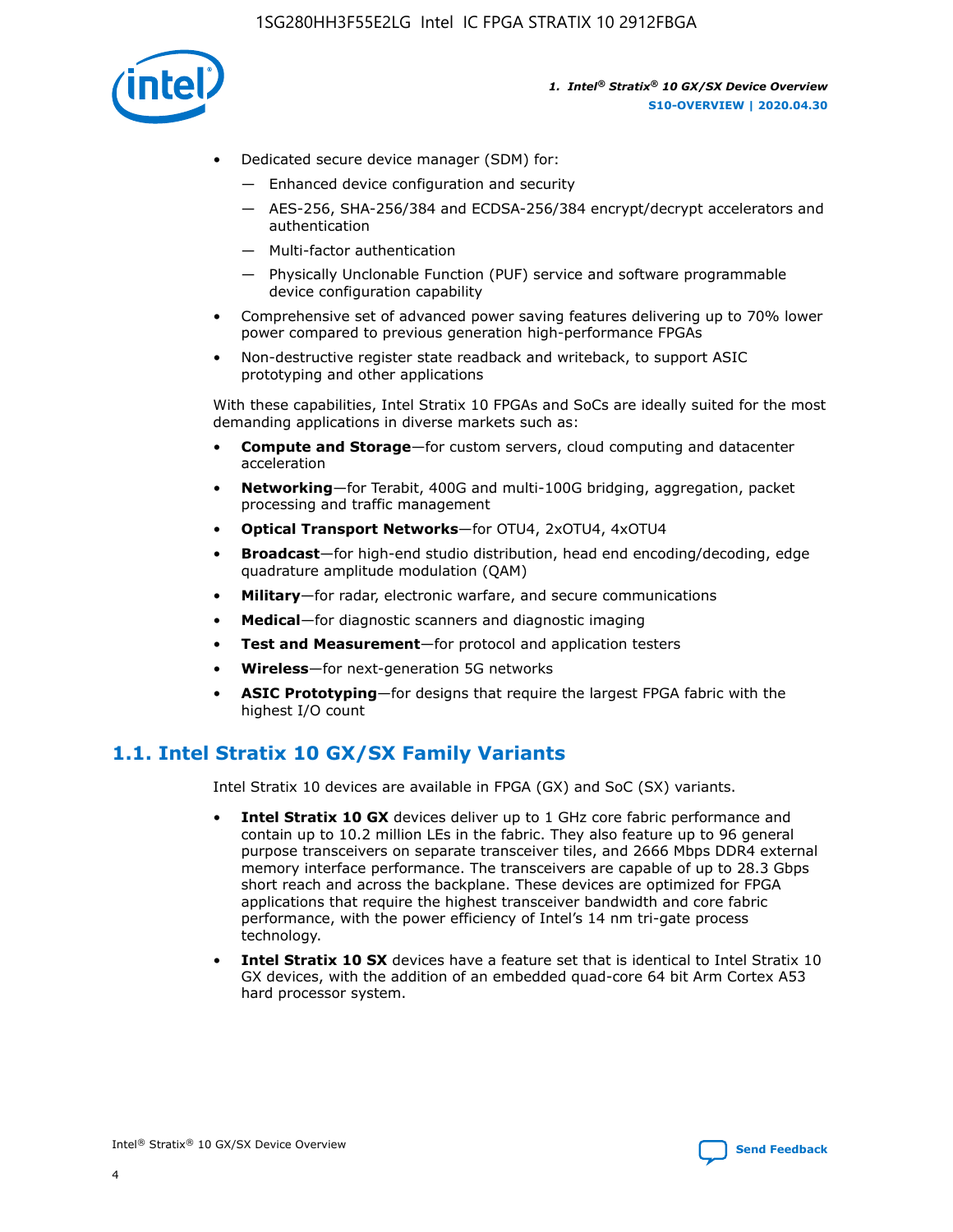

Common to all Intel Stratix 10 family variants is a high-performance fabric based on the new Intel Hyperflex core architecture that includes additional Hyper-Registers throughout the interconnect routing and at the inputs of all functional blocks. The core fabric also contains an enhanced logic array utilizing Intel's adaptive logic module (ALM) and a rich set of high performance building blocks including:

- M20K (20 Kb) embedded memory blocks
- Variable precision DSP blocks with hard IEEE 754 compliant floating-point units
- Fractional synthesis and integer PLLs
- Hard memory controllers and PHY for external memory interfaces
- General purpose IO cells

To clock these building blocks, Intel Stratix 10 devices use programmable clock tree synthesis, which uses dedicated clock tree routing to synthesize only those branches of the clock trees required for the application. All devices support in-system, finegrained partial reconfiguration of the logic array, allowing logic to be added and subtracted from the system while it is operating.

All family variants also contain high speed serial transceivers, containing both the physical medium attachment (PMA) and the physical coding sublayer (PCS), which can be used to implement a variety of industry standard and proprietary protocols. In addition to the hard PCS, Intel Stratix 10 devices contain multiple instantiations of PCI Express hard IP that supports Gen1/Gen2/Gen3 rates in x1/x2/x4/x8/x16 lane configurations, and hard 10GBASE-KR/40GBASE-KR4 FEC for every transceiver. The hard PCS, FEC, and PCI Express IP free up valuable core logic resources, save power, and increase your productivity.

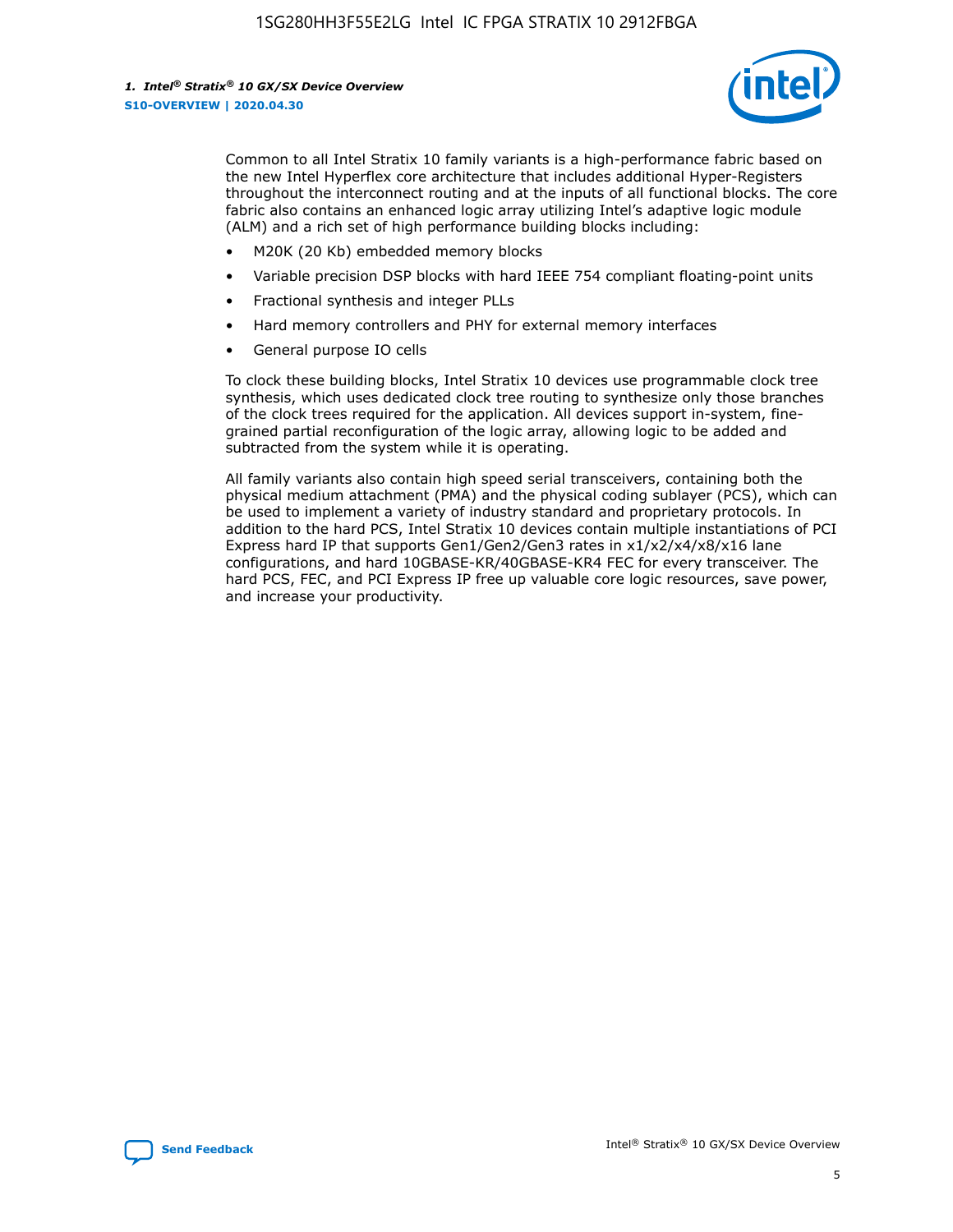

# **1.1.1. Available Options**

#### **Figure 1. Sample Ordering Code and Available Options for Intel Stratix 10 Devices**



3. Contact My Intel support to order AS suffix devices.

#### **Related Information**

[My Intel Support](https://www.intel.com/content/www/us/en/programmable/my-intel/mal-home.html)

# **1.2. Innovations in Intel Stratix 10 FPGAs and SoCs**

Intel Stratix 10 FPGAs and SoCs deliver many significant improvements over the previous generation high-performance Stratix V FPGAs.

#### **Table 1. Key Features of Intel Stratix 10 Devices Compared to Stratix V Devices**

| <b>Feature</b>            | <b>Stratix V FPGAs</b>                                           | <b>Intel Stratix 10 FPGAs and SoCs</b>                                        |  |
|---------------------------|------------------------------------------------------------------|-------------------------------------------------------------------------------|--|
| <b>Process technology</b> | 28 nm TSMC (planar<br>transistor)                                | 14 nm Intel tri-gate (FinFET)                                                 |  |
| Hard processor core       | None                                                             | Quad-core 64 bit Arm Cortex-A53<br>(SoC only)                                 |  |
| Core architecture         | Conventional core architecture<br>with conventional interconnect | Intel Hyperflex core architecture with<br>Hyper-Registers in the interconnect |  |
|                           |                                                                  | continued                                                                     |  |

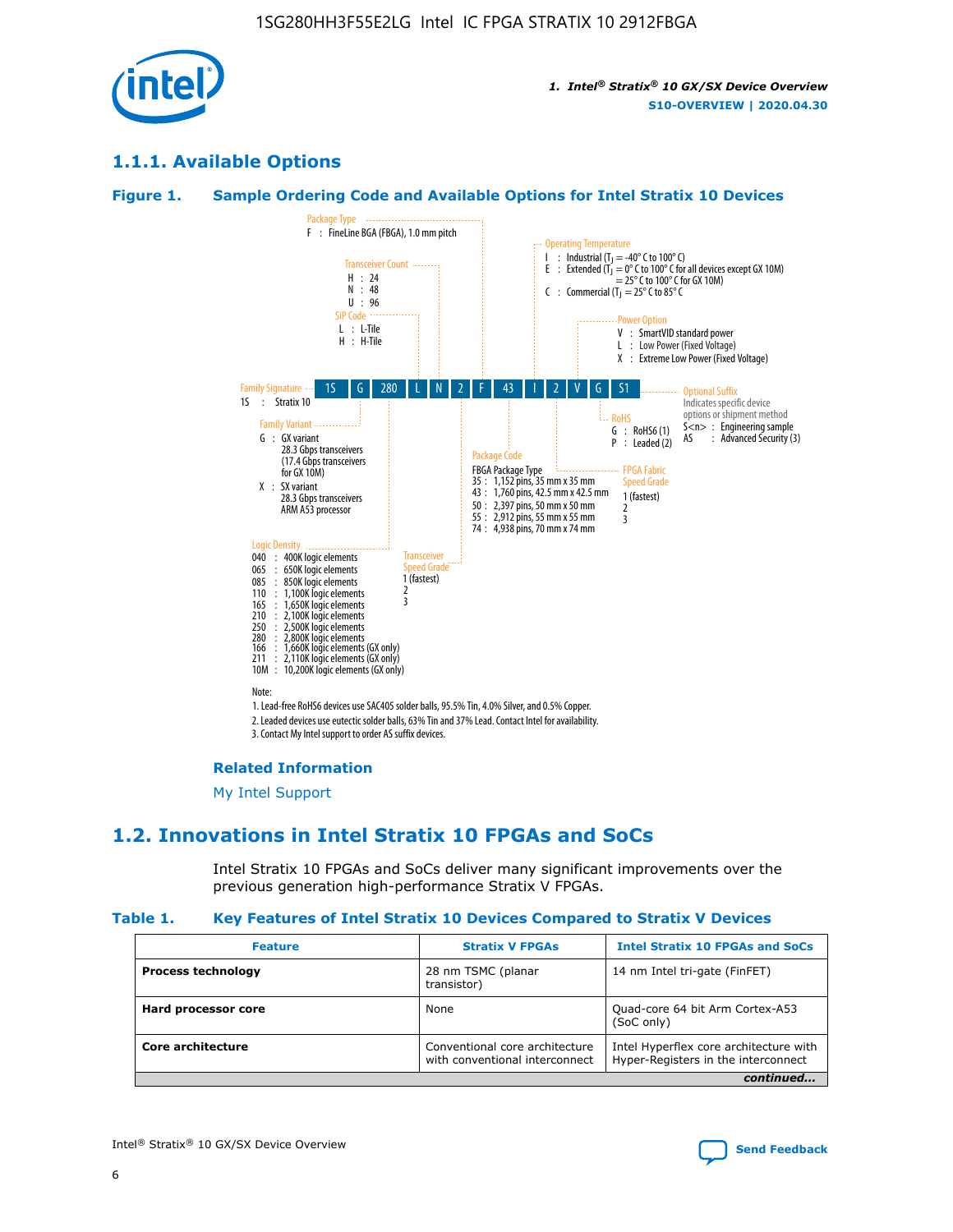

| <b>Feature</b>                                   | <b>Stratix V FPGAs</b>                                                              | <b>Intel Stratix 10 FPGAs and SoCs</b>                                                                                                       |
|--------------------------------------------------|-------------------------------------------------------------------------------------|----------------------------------------------------------------------------------------------------------------------------------------------|
| Core performance                                 | 500 MHz                                                                             | 1 GHz                                                                                                                                        |
| <b>Power dissipation</b>                         | 1x                                                                                  | As low as $0.3x$                                                                                                                             |
| Logic density                                    | <b>952 KLE</b>                                                                      | 10,200 KLE                                                                                                                                   |
| <b>Embedded memory (M20K)</b>                    | 52 Mbits                                                                            | 253 Mbits                                                                                                                                    |
| 18x19 multipliers                                | 3,926                                                                               | 11,520                                                                                                                                       |
|                                                  | Note: Multiplier is 18x18 in<br>Stratix V devices.                                  | Note: Multiplier is 18x19 in Intel<br>Stratix 10 devices.                                                                                    |
| <b>Floating point DSP capability</b>             | Up to 1 TFLOP, requires soft<br>floating point adder and<br>multiplier              | Up to 10 TFLOP, hard IEEE 754<br>compliant single precision floating<br>point adder and multiplier                                           |
| <b>Maximum transceivers</b>                      | 66                                                                                  | 96                                                                                                                                           |
| Maximum transceiver data rate (chip-to-<br>chip) | 28.05 Gbps                                                                          | 26.6 Gbps L-Tile<br>28.3 Gbps H-Tile                                                                                                         |
| Maximum transceiver data rate (backplane)        | 12.5 Gbps                                                                           | 12.5 Gbps L-Tile<br>28.3 Gbps H-Tile                                                                                                         |
| Hard memory controller                           | None                                                                                | DDR4 @ 1333 MHz/2666 Mbps<br>DDR3 @ 1067 MHz/2133 Mbps                                                                                       |
| <b>Hard protocol IP</b>                          | PCIe* Gen3 x8 (up to 4<br>instances)                                                | PCIe Gen3 x16 (up to 4 instances)<br>SR-IOV (4 physical functions / 2k<br>virtual functions) on H-Tile devices<br>10GBASE-KR/40GBASE-KR4 FEC |
| <b>Core clocking and PLLs</b>                    | Global, quadrant and regional<br>clocks supported by fractional-<br>synthesis fPLLs | Programmable clock tree synthesis<br>supported by fractional synthesis<br>fPLLs and integer IO PLLs                                          |
| Register state readback and writeback            | Not available                                                                       | Non-destructive register state<br>readback and writeback for ASIC<br>prototyping and other applications                                      |

These innovations result in the following improvements:

- **Improved Core Logic Performance**: The Intel Hyperflex core architecture combined with 14 nm Intel tri-gate technology allows Intel Stratix 10 devices to achieve 2X the core performance compared to the previous generation
- **Lower Power**: Intel Stratix 10 devices use up to 70% lower power compared to the previous generation, enabled by 14 nm Intel tri-gate technology, the Intel Hyperflex core architecture, and optional power saving features built into the architecture
- **Higher Density**: Intel Stratix 10 devices offer three times the level of integration, with up to 10.2 million logic elements (LEs), over 253 Mbits of embedded memory blocks (M20K), and 11,520 18x19 multipliers
- **Embedded Processing**: Intel Stratix 10 SoCs feature a Quad-Core 64 bit Arm Cortex-A53 processor optimized for power efficiency and software compatible with previous generation Arria® and Cyclone® SoC devices
- **Improved Transceiver Performance**: With up to 96 transceiver channels implemented in heterogeneous 3D SiP transceiver tiles, Intel Stratix 10 GX and SX devices support data rates up to 28.3 Gbps chip-to-chip and 28.3 Gbps across the backplane with signal conditioning circuits capable of equalizing over 30 dB of system loss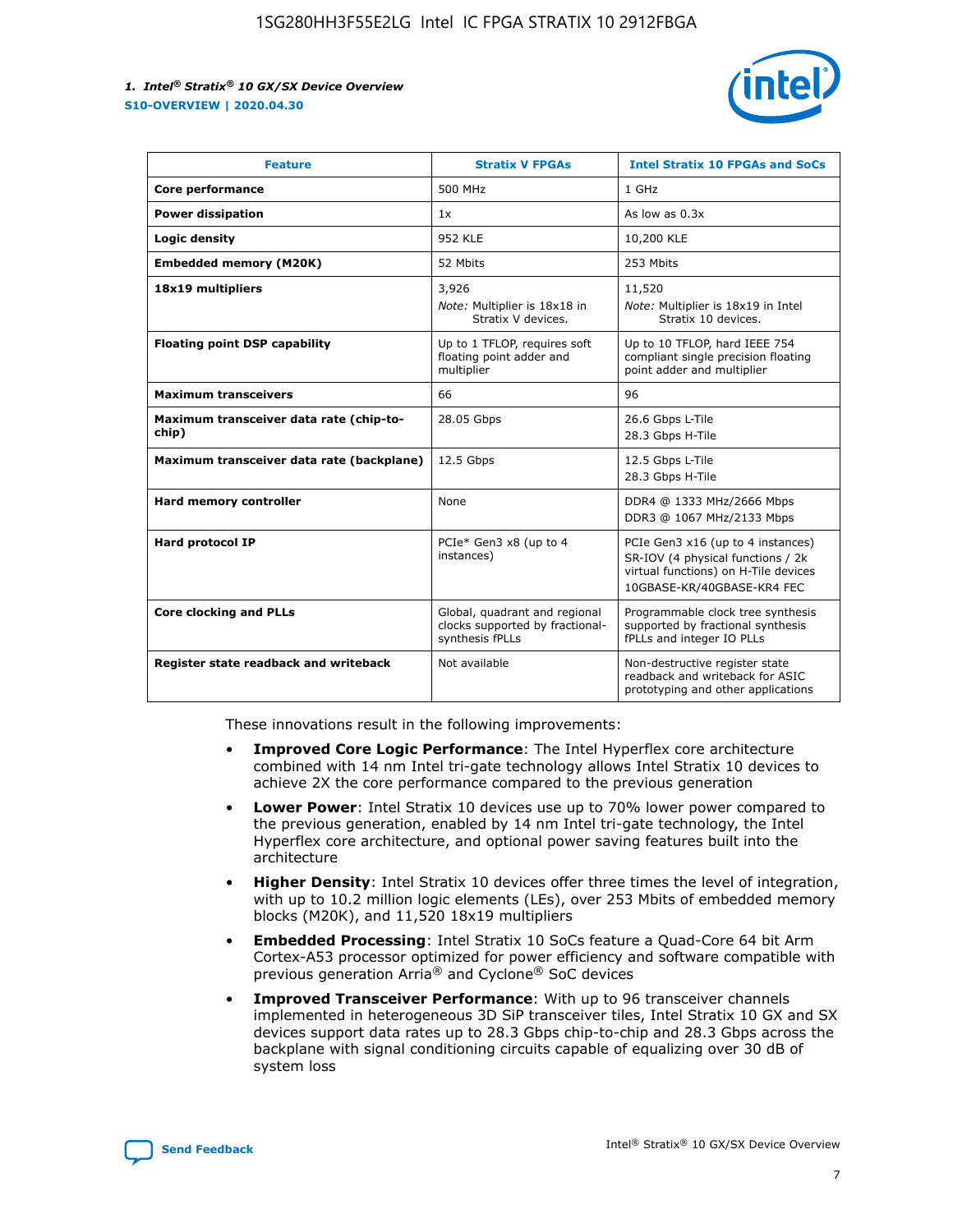

- **Improved DSP Performance**: The variable precision DSP block in Intel Stratix 10 devices features hard fixed and floating point capability, with up to 10 TFLOP IEEE754 single-precision floating point performance
- **Additional Hard IP**: Intel Stratix 10 devices include many more hard IP blocks than previous generation devices, with a hard memory controller included in each bank of 48 general purpose IOs, a hard PCIe Gen3 x16 full protocol stack in each transceiver tile, and a hard 10GBASE-KR/40GBASE-KR4 FEC in every transceiver channel
- **Enhanced Core Clocking**: Intel Stratix 10 devices feature programmable clock tree synthesis; clock trees are only synthesized where needed, increasing the flexibility and reducing the power dissipation of the clocking solution
- **Additional Core PLLs**: The core fabric in Intel Stratix 10 devices is supported by both integer IO PLLs and fractional synthesis fPLLs, resulting in a greater total number of PLLs available than the previous generation

# **1.3. FPGA and SoC Features Summary**

#### **Table 2. Intel Stratix 10 FPGA and SoC Common Device Features**

| Technology<br>14 nm Intel tri-gate (FinFET) process technology<br>٠<br>SmartVID controlled core voltage, standard power devices<br>0.85-V fixed core voltage, low static power devices available<br>Up to 96 total transceivers available<br>Low power serial<br>٠<br>transceivers<br>Continuous operating range of 1 Gbps to 28.3 Gbps for Intel Stratix 10 GX/SX devices<br>Backplane support up to 28.3 Gbps for Intel Stratix 10 GX/SX devices<br>$\bullet$<br>Extended range down to 125 Mbps with oversampling<br>$\bullet$<br>• ATX transmit PLLs with user-configurable fractional synthesis capability<br>XFP, SFP+, QSFP/QSFP28, CFP/CFP2/CFP4 optical module support<br>• Adaptive linear and decision feedback equalization<br>Transmit pre-emphasis and de-emphasis<br>Dynamic partial reconfiguration of individual transceiver channels<br>$\bullet$<br>On-chip instrumentation (Eye Viewer non-intrusive data eye monitoring)<br>General purpose I/Os<br>Up to 2,304 total GPIO available<br>$\bullet$<br>1.6 Gbps LVDS-every pair can be configured as an input or output<br>1333 MHz/2666 Mbps DDR4 external memory interface<br>1067 MHz/2133 Mbps DDR3 external memory interface<br>• 1.2 V to 3.3 $V^{(1)}$ single-ended LVCMOS/LVTTL interfacing<br>• On-chip termination (OCT)<br>Embedded hard IP<br>PCIe Gen1/Gen2/Gen3 complete protocol stack, x1/x2/x4/x8/x16 end point and root<br>$\bullet$<br>port<br>DDR4/DDR3 hard memory controller (RLDRAM3/QDR II+/QDR IV using soft memory<br>controller)<br>Multiple hard IP instantiations in each device<br>• Single Root I/O Virtualization (SR-IOV)<br>Transceiver hard IP<br>10GBASE-KR/40GBASE-KR4 Forward Error Correction (FEC)<br>$\bullet$<br>10G Ethernet PCS<br>$\bullet$ | <b>Feature</b> | <b>Description</b> |
|-------------------------------------------------------------------------------------------------------------------------------------------------------------------------------------------------------------------------------------------------------------------------------------------------------------------------------------------------------------------------------------------------------------------------------------------------------------------------------------------------------------------------------------------------------------------------------------------------------------------------------------------------------------------------------------------------------------------------------------------------------------------------------------------------------------------------------------------------------------------------------------------------------------------------------------------------------------------------------------------------------------------------------------------------------------------------------------------------------------------------------------------------------------------------------------------------------------------------------------------------------------------------------------------------------------------------------------------------------------------------------------------------------------------------------------------------------------------------------------------------------------------------------------------------------------------------------------------------------------------------------------------------------------------------------------------------------------------------------------------------------------|----------------|--------------------|
|                                                                                                                                                                                                                                                                                                                                                                                                                                                                                                                                                                                                                                                                                                                                                                                                                                                                                                                                                                                                                                                                                                                                                                                                                                                                                                                                                                                                                                                                                                                                                                                                                                                                                                                                                             |                |                    |
|                                                                                                                                                                                                                                                                                                                                                                                                                                                                                                                                                                                                                                                                                                                                                                                                                                                                                                                                                                                                                                                                                                                                                                                                                                                                                                                                                                                                                                                                                                                                                                                                                                                                                                                                                             |                |                    |
|                                                                                                                                                                                                                                                                                                                                                                                                                                                                                                                                                                                                                                                                                                                                                                                                                                                                                                                                                                                                                                                                                                                                                                                                                                                                                                                                                                                                                                                                                                                                                                                                                                                                                                                                                             |                |                    |
|                                                                                                                                                                                                                                                                                                                                                                                                                                                                                                                                                                                                                                                                                                                                                                                                                                                                                                                                                                                                                                                                                                                                                                                                                                                                                                                                                                                                                                                                                                                                                                                                                                                                                                                                                             |                |                    |
| PCI Express PIPE interface<br>continued                                                                                                                                                                                                                                                                                                                                                                                                                                                                                                                                                                                                                                                                                                                                                                                                                                                                                                                                                                                                                                                                                                                                                                                                                                                                                                                                                                                                                                                                                                                                                                                                                                                                                                                     |                |                    |

<sup>(1)</sup> Available in some configurations only

8

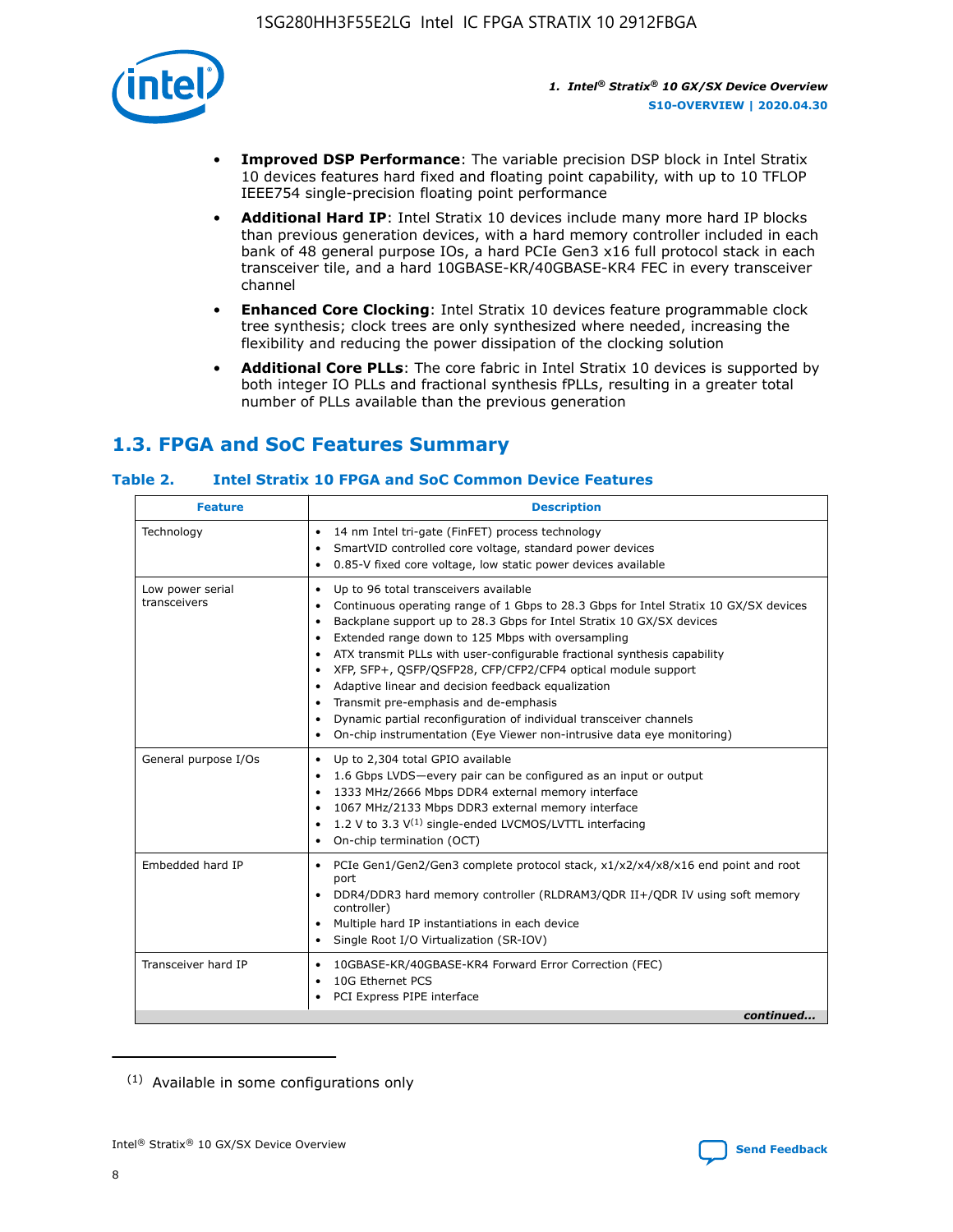

| <b>Feature</b>                   | <b>Description</b>                                                                                                                                                                                                                                                                                                                                                                                                                                                    |  |  |  |
|----------------------------------|-----------------------------------------------------------------------------------------------------------------------------------------------------------------------------------------------------------------------------------------------------------------------------------------------------------------------------------------------------------------------------------------------------------------------------------------------------------------------|--|--|--|
|                                  | Interlaken PCS<br>$\bullet$<br>Gigabit Ethernet PCS<br>$\bullet$<br>Deterministic latency support for Common Public Radio Interface (CPRI) PCS<br>$\bullet$<br>Fast lock-time support for Gigabit Passive Optical Networking (GPON) PCS<br>$\bullet$<br>8B/10B, 64B/66B, 64B/67B encoders and decoders<br>$\bullet$<br>Custom mode support for proprietary protocols<br>$\bullet$                                                                                     |  |  |  |
| Power management                 | SmartVID controlled core voltage, standard power devices<br>$\bullet$<br>0.85-V fixed core voltage, low static power devices available<br>$\bullet$<br>Intel Quartus <sup>®</sup> Prime Pro Edition integrated power analysis<br>$\bullet$                                                                                                                                                                                                                            |  |  |  |
| High performance core fabric     | Intel Hyperflex core architecture with Hyper-Registers throughout the interconnect<br>$\bullet$<br>routing and at the inputs of all functional blocks<br>Enhanced adaptive logic module (ALM)<br>$\bullet$<br>Improved multi-track routing architecture reduces congestion and improves compile<br>times<br>Hierarchical core clocking architecture with programmable clock tree synthesis<br>Fine-grained partial reconfiguration                                    |  |  |  |
| Internal memory blocks           | M20K-20 Kb with hard ECC support<br>٠<br>MLAB-640 bit distributed LUTRAM<br>$\bullet$                                                                                                                                                                                                                                                                                                                                                                                 |  |  |  |
| Variable precision DSP<br>blocks | IEEE 754-compliant hard single-precision floating point capability<br>$\bullet$<br>Supports signal processing with precision ranging from 18x19 up to 54x54<br>$\bullet$<br>Native 27x27 and 18x19 multiply modes<br>$\bullet$<br>64 bit accumulator and cascade for systolic FIRs<br>Internal coefficient memory banks<br>Pre-adder/subtractor improves efficiency<br>$\bullet$<br>Additional pipeline register increases performance and reduces power<br>$\bullet$ |  |  |  |
| Phase locked loops (PLL)         | Fractional synthesis PLLs (fPLL) support both fractional and integer modes<br>$\bullet$<br>Fractional mode with third-order delta-sigma modulation<br>Precision frequency synthesis<br>$\bullet$<br>Integer PLLs adjacent to general purpose I/Os, support external memory, and LVDS<br>$\bullet$<br>interfaces, clock delay compensation, zero delay buffering                                                                                                       |  |  |  |
| Core clock networks              | 1 GHz fabric clocking<br>$\bullet$<br>667 MHz external memory interface clocking, supports 2666 Mbps DDR4 interface<br>$\bullet$<br>800 MHz LVDS interface clocking, supports 1600 Mbps LVDS interface<br>$\bullet$<br>Programmable clock tree synthesis, backwards compatible with global, regional and<br>$\bullet$<br>peripheral clock networks<br>Clocks only synthesized where needed, to minimize dynamic power<br>continued                                    |  |  |  |

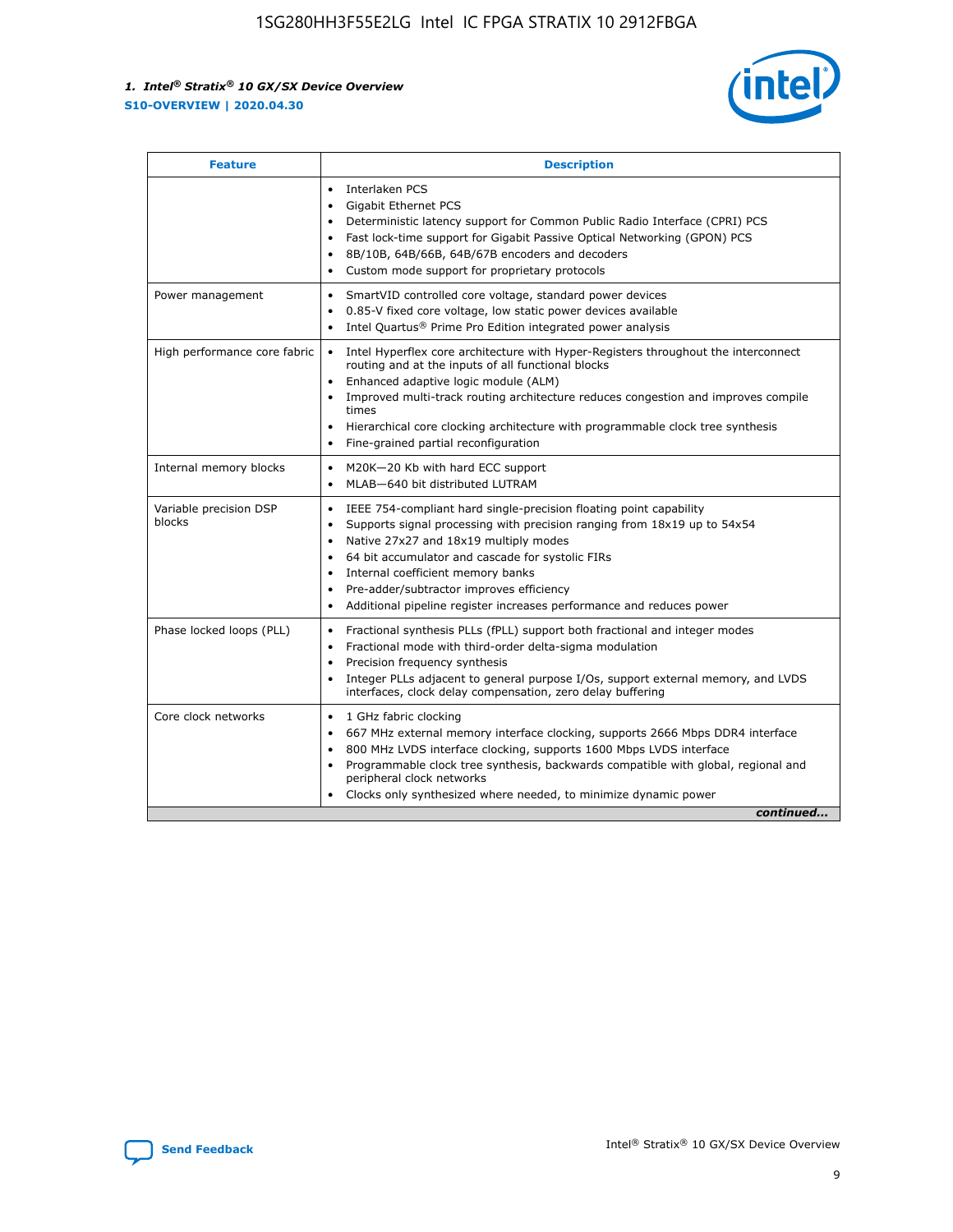

| <b>Feature</b>     | <b>Description</b>                                                                                                                                                                                                                                                                                                                                                                                                                                                                                                    |
|--------------------|-----------------------------------------------------------------------------------------------------------------------------------------------------------------------------------------------------------------------------------------------------------------------------------------------------------------------------------------------------------------------------------------------------------------------------------------------------------------------------------------------------------------------|
| Configuration      | Dedicated Secure Device Manager<br>٠<br>Software programmable device configuration<br>٠<br>Serial and parallel flash interface<br>٠<br>Configuration via protocol (CvP) using PCI Express Gen1/Gen2/Gen3<br>Fine-grained partial reconfiguration of core fabric<br>Dynamic reconfiguration of transceivers and PLLs<br>٠<br>Comprehensive set of security features including AES-256, SHA-256/384, and<br>ECDSA-256/384 accelerators, and multi-factor authentication<br>Physically Unclonable Function (PUF) service |
| Packaging          | Intel Embedded Multi-die Interconnect Bridge (EMIB) packaging technology<br>٠<br>Multiple devices with identical package footprints allows seamless migration across<br>٠<br>different device densities<br>1.0 mm ball-pitch FBGA packaging<br>٠<br>Lead and lead-free package options                                                                                                                                                                                                                                |
| Software and tools | Intel Quartus Prime Pro Edition design suite with new compiler and Hyper-Aware design<br>flow<br>Fast Forward compiler to allow Intel Hyperflex architecture performance exploration<br>٠<br>Transceiver toolkit<br>Platform designer integration tool<br>DSP Builder advanced blockset<br>OpenCL <sup>™</sup> support<br>SoC Embedded Design Suite (EDS)                                                                                                                                                             |

#### **Table 3. Intel Stratix 10 SoC Specific Device Features**

| <b>SoC Subsystem</b>            | <b>Feature</b>                                  | <b>Description</b>                                                                                                                                                                                                                                         |
|---------------------------------|-------------------------------------------------|------------------------------------------------------------------------------------------------------------------------------------------------------------------------------------------------------------------------------------------------------------|
| <b>Hard Processor</b><br>System | Multi-processor unit (MPU) core                 | Quad-core Arm Cortex-A53 MPCore processor with Arm<br>$\bullet$<br>CoreSight* debug and trace technology<br>Scalar floating-point unit supporting single and double<br>٠<br>precision<br>Arm Neon* media processing engine for each processor<br>$\bullet$ |
|                                 | <b>System Controllers</b>                       | System Memory Management Unit (SMMU)<br>٠<br>Cache Coherency Unit (CCU)<br>٠                                                                                                                                                                               |
|                                 | Layer 1 Cache                                   | 32 KB L1 instruction cache with parity<br>$\bullet$<br>32 KB L1 data cache with ECC<br>$\bullet$                                                                                                                                                           |
|                                 | Layer 2 Cache                                   | 1 MB Shared L2 Cache with ECC<br>$\bullet$                                                                                                                                                                                                                 |
|                                 | On-Chip Memory                                  | 256 KB On-Chip RAM<br>$\bullet$                                                                                                                                                                                                                            |
|                                 | Direct memory access (DMA) controller           | • 8-Channel DMA                                                                                                                                                                                                                                            |
|                                 | Ethernet media access controller<br>(EMAC)      | Three 10/100/1000 EMAC with integrated DMA<br>$\bullet$                                                                                                                                                                                                    |
|                                 | USB On-The-Go controller (OTG)                  | 2 USB OTG with integrated DMA<br>$\bullet$                                                                                                                                                                                                                 |
|                                 | <b>UART</b> controller                          | 2 UART 16550 compatible<br>$\bullet$                                                                                                                                                                                                                       |
|                                 | Serial Peripheral Interface (SPI)<br>controller | $\bullet$ 4 SPI                                                                                                                                                                                                                                            |
|                                 | $I2C$ controller                                | 5 <sup>2</sup> C controllers                                                                                                                                                                                                                               |
|                                 | SD/SDIO/MMC controller                          | 1 eMMC version 4.5 with DMA and CE-ATA support<br>$\bullet$<br>SD, including eSD, version 3.0<br>٠<br>SDIO, including eSDIO, version 3.0<br>$\bullet$<br>CE-ATA - version 1.1<br>continued                                                                 |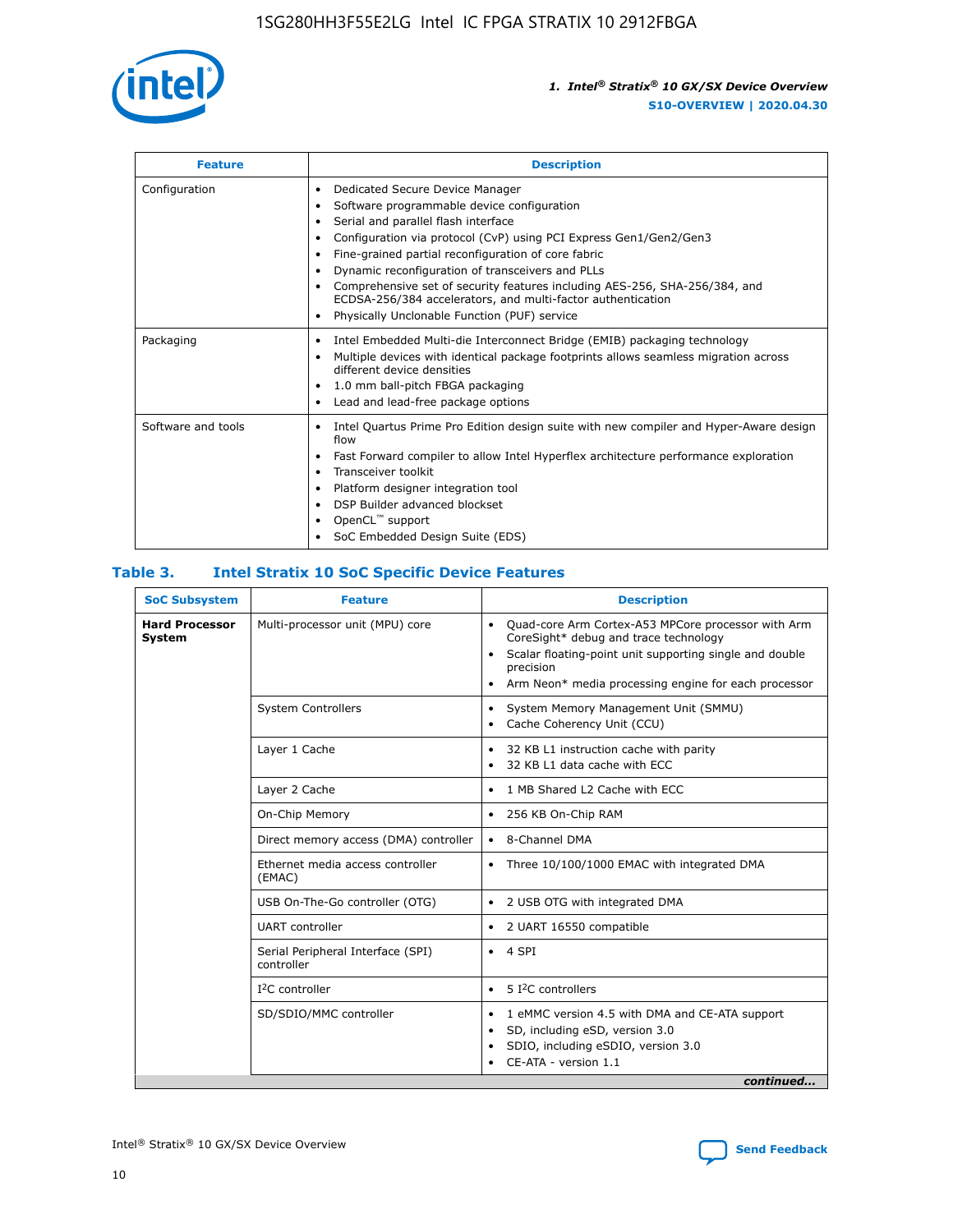

| <b>SoC Subsystem</b>                   | <b>Feature</b>             | <b>Description</b>                                                                                    |
|----------------------------------------|----------------------------|-------------------------------------------------------------------------------------------------------|
|                                        | NAND flash controller      | 1 ONFI 1.0, 8- and 16-bit support<br>$\bullet$                                                        |
|                                        | General-purpose I/O (GPIO) | Maximum of 48 software programmable GPIO<br>$\bullet$                                                 |
|                                        | Timers                     | 4 general-purpose timers<br>4 watchdog timers<br>٠                                                    |
| <b>Secure Device</b><br>Manager        | Security                   | Secure boot<br>$\bullet$<br>Advanced Encryption Standard (AES) and authentication<br>٠<br>(SHA/ECDSA) |
| External<br>Memory<br><b>Interface</b> | External Memory Interface  | Hard Memory Controller with DDR4 and DDR3<br>$\bullet$                                                |

# **1.4. Intel Stratix 10 Block Diagram**

#### **Figure 2. Intel Stratix 10 FPGA and SoC Architecture Block Diagram**



HPS: Quad ARM Cortex-A53 Hard Processor System SDM: Secure Device Manager

# **1.5. Intel Stratix 10 FPGA and SoC Family Plan**

<sup>(2)</sup> The number of 27x27 multipliers is one-half the number of 18x19 multipliers.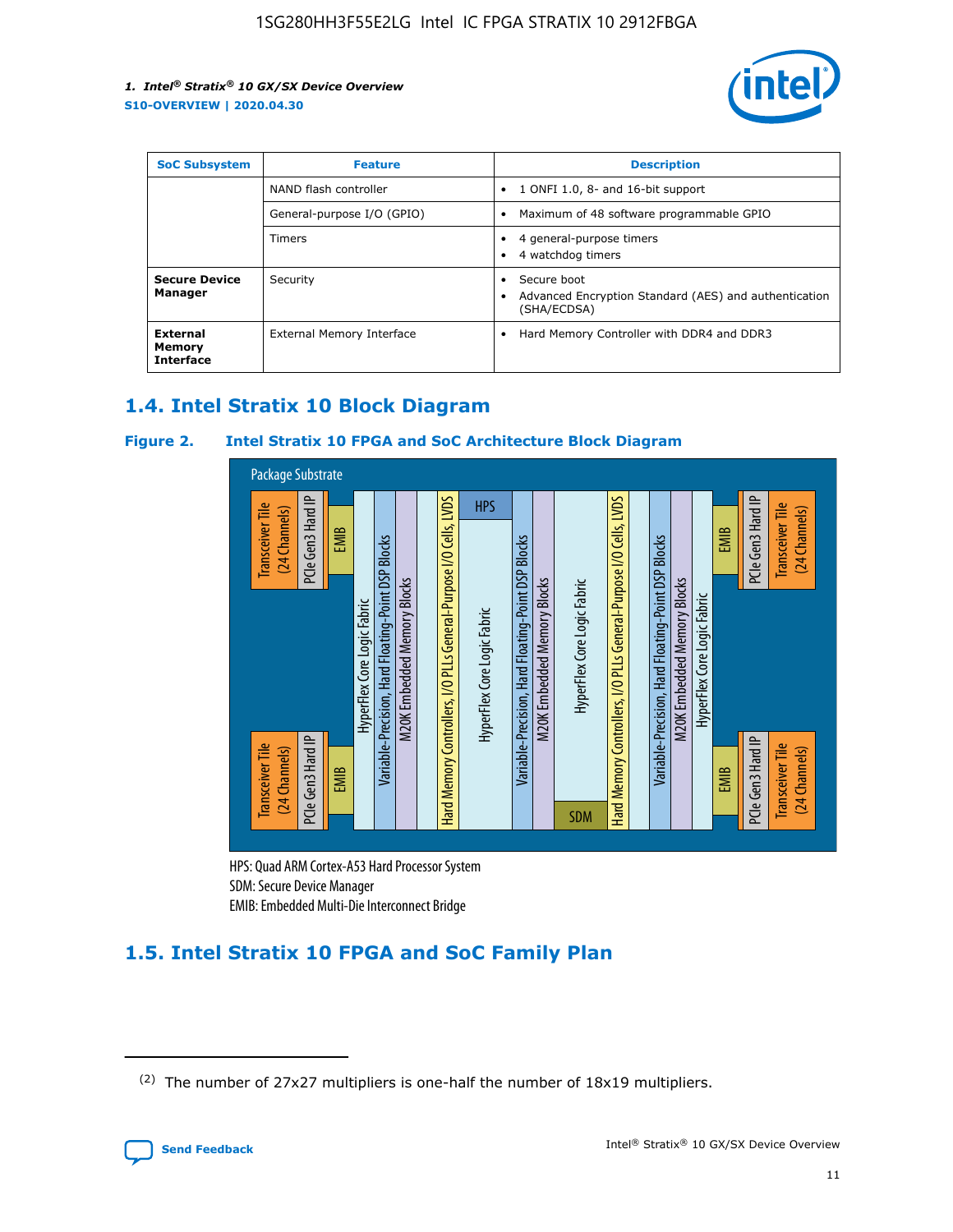

#### **Table 4. Intel Stratix 10 GX/SX FPGA and SoC Family Plan—FPGA Core (part 1)**

| <b>Intel Stratix 10</b><br><b>GX/SX Device</b><br><b>Name</b> | <b>Logic Elements</b><br>(KLE) | <b>M20K Blocks</b> | <b>M20K Mbits</b> | <b>MLAB Counts</b> | <b>MLAB Mbits</b> | 18x19 Multi-<br>pliers <sup>(2)</sup> |
|---------------------------------------------------------------|--------------------------------|--------------------|-------------------|--------------------|-------------------|---------------------------------------|
| GX 400/<br>SX 400                                             | 378                            | 1,537              | 30                | 3,276              | $\overline{2}$    | 1,296                                 |
| GX 650/<br>SX 650                                             | 612                            | 2,489              | 49                | 5,364              | 3                 | 2,304                                 |
| GX 850/<br>SX 850                                             | 841                            | 3,477              | 68                | 7,124              | $\overline{4}$    | 4,032                                 |
| GX 1100/<br>SX 1100                                           | 1,325                          | 5,461              | 107               | 11,556             | $\overline{7}$    | 5,184                                 |
| GX 1650/<br>SX 1650                                           | 1,624                          | 5,851              | 114               | 13,764             | 8                 | 6,290                                 |
| GX 2100/<br>SX 2100                                           | 2,005                          | 6,501              | 127               | 17,316             | 11                | 7,488                                 |
| GX 2500/<br>SX 2500                                           | 2,422                          | 9,963              | 195               | 20,529             | 13                | 10,022                                |
| GX 2800/<br>SX 2800                                           | 2,753                          | 11,721             | 229               | 23,796             | 15                | 11,520                                |
| GX 1660                                                       | 1,679                          | 6,162              | 120               | 14,230             | 9                 | 6,652                                 |
| GX 2110                                                       | 2,073                          | 6,847              | 134               | 17,856             | 11                | 7,920                                 |
| <b>GX 10M</b>                                                 | 10,200                         | 12,950             | 253               | 87,984             | 55                | 6,912                                 |

#### **Table 5. Intel Stratix 10 GX/SX FPGA and SoC Family Plan—Interconnects, PLLs and Hard IP (part 2)**

| <b>Intel Stratix 10</b>            |                      | <b>Interconnects</b> |              | <b>PLLs</b> |                                      |  |
|------------------------------------|----------------------|----------------------|--------------|-------------|--------------------------------------|--|
| <b>GX/SX Device</b><br><b>Name</b> | <b>Maximum GPIOs</b> | <b>Maximum XCVR</b>  | <b>fPLLs</b> | I/O PLLs    | <b>PCIe Hard IP</b><br><b>Blocks</b> |  |
| GX 400/<br>SX 400                  | 374                  | 24                   | 8            | 8           | $\mathbf{1}$                         |  |
| GX 650/<br>SX 650                  | 392                  | 24                   | 8            | 8           | $\mathbf{1}$                         |  |
| GX 850/<br>SX 850                  | 688                  | 48                   | 16           | 16          | 2                                    |  |
| GX 1100/<br>SX 1100                | 688                  | 48                   | 16           | 16          | 2                                    |  |
| GX 1650/<br>SX 1650                | 704                  | 96                   | 32           | 24          | $\overline{4}$                       |  |
| GX 2100/<br>SX 2100                | 704                  | 96                   | 32           | 24          | 4                                    |  |
| GX 2500/<br>SX 2500                | 1,160                | 96                   | 32           | 24          | $\overline{4}$                       |  |
| GX 2800/<br>SX 2800                | 1,160                | 96                   | 32           | 24          | $\overline{4}$                       |  |
| continued                          |                      |                      |              |             |                                      |  |

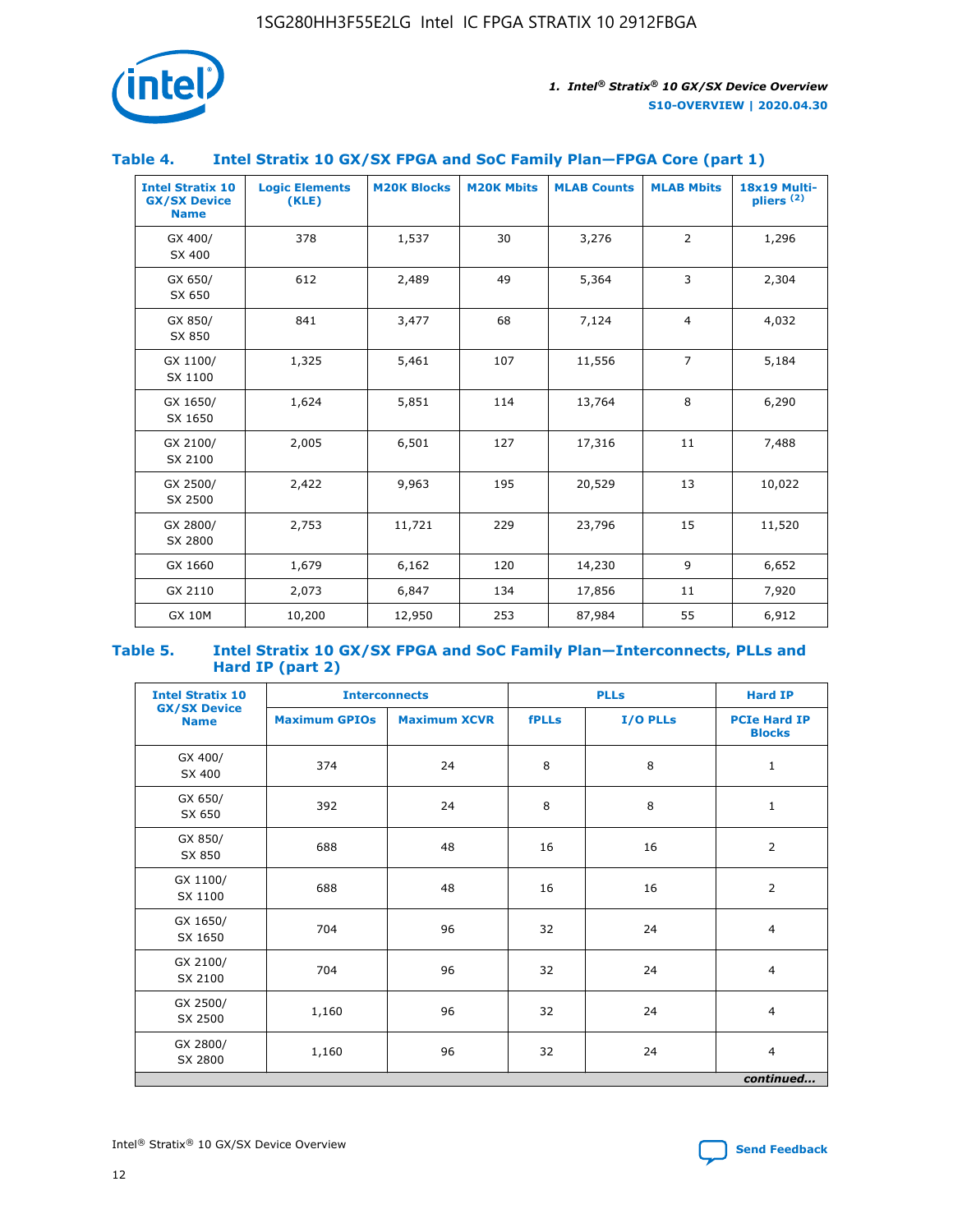

| <b>Intel Stratix 10</b>            |                      | <b>Interconnects</b> |              | <b>PLLs</b>     | <b>Hard IP</b>                       |
|------------------------------------|----------------------|----------------------|--------------|-----------------|--------------------------------------|
| <b>GX/SX Device</b><br><b>Name</b> | <b>Maximum GPIOs</b> | <b>Maximum XCVR</b>  | <b>fPLLs</b> | <b>I/O PLLs</b> | <b>PCIe Hard IP</b><br><b>Blocks</b> |
| GX 1660                            | 688                  | 48                   | 16           | 16              |                                      |
| GX 2110                            | 688                  | 48                   | 16           | 16              |                                      |
| <b>GX 10M</b>                      | 2,304                | 48                   | 24           | 48              | 4                                    |

#### **Table 6. Intel Stratix 10 GX/SX FPGA and SoC Family Package Plan**

Cell legend: General Purpose I/Os, High-Voltage I/Os, LVDS Pairs, Transceivers (3) (4) (5) (6) (7) (8)

| <b>Intel Stratix 10</b><br><b>GX/SX Device</b><br><b>Name</b> | F1152<br><b>HF35</b><br>$(35x35 \text{ mm}^2)$ | <b>F1760</b><br><b>NF43</b><br>(42.5x42.5<br>$mm2$ ) | F2397<br><b>UF50</b><br>$(50x50 \text{ mm}^2)$ | F2912<br><b>HF55</b><br>$(55x55 \text{ mm}^2)$ | F4938<br><b>NF74</b><br>$(70x74)$ mm <sup>2</sup> |
|---------------------------------------------------------------|------------------------------------------------|------------------------------------------------------|------------------------------------------------|------------------------------------------------|---------------------------------------------------|
| GX 400/<br>SX 400                                             | 374, 56, 120, 24 <sup>(9)</sup>                | $\overline{\phantom{a}}$                             | $\overline{\phantom{a}}$                       |                                                |                                                   |
| GX 650/<br>SX 650                                             | 392, 8, 192, 24                                | ٠                                                    | $\overline{\phantom{a}}$                       |                                                |                                                   |
| GX 850/<br>SX 850                                             |                                                | 688, 16, 336, 48                                     |                                                |                                                |                                                   |
| GX 1100/<br>SX 1100                                           |                                                | 688, 16, 336, 48                                     |                                                |                                                |                                                   |
| GX 1650/<br>SX 1650                                           |                                                | 688, 16, 336, 48                                     | 704, 32, 336, 96                               |                                                |                                                   |
| GX 2100/<br>SX 2100                                           |                                                | 688, 16, 336, 48                                     | 704, 32, 336, 96                               | -                                              | ۰                                                 |
| GX 2500/<br>SX 2500                                           |                                                | 688, 16, 336, 48                                     | 704, 32, 336, 96                               | 1160, 8, 576, 24                               |                                                   |
| GX 2800/                                                      | $\overline{\phantom{a}}$                       | 688, 16, 336, 48                                     | 704, 32, 336, 96                               | 1160, 8, 576, 24                               | ٠<br>continued                                    |

- (3) All packages are ball grid arrays with 1.0 mm pitch.
- (4) High-Voltage I/O pins are used for 3 V and 2.5 V interfacing.
- $(5)$  Each LVDS pair can be configured as either a differential input or a differential output.
- (6) High-Voltage I/O pins and LVDS pairs are included in the General Purpose I/O count. Transceivers are counted separately.
- $(7)$  Each package column offers pin migration (common circuit board footprint) for all devices in the column.
- $(8)$  Intel Stratix 10 GX devices are pin migratable with Intel Stratix 10 SX devices in the same package.
- $(9)$  The Intel Stratix 10 SX/GX 400 device has a level shifter, and this imposes some restrictions on the number of LVDS pairs and I/O banks available (see "Intel Stratix 10 SX/GX 400 Device Level Shifter Details").

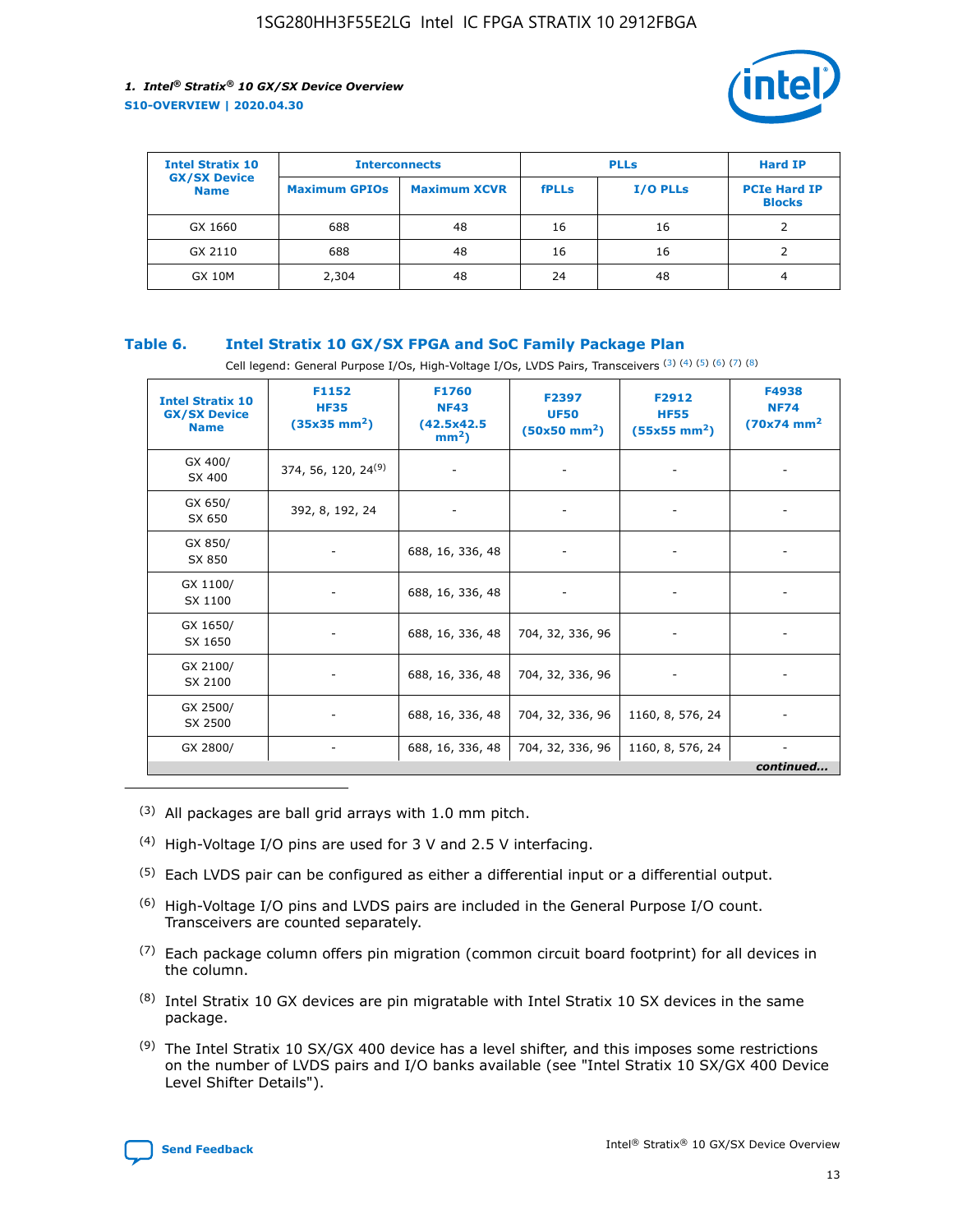

| <b>Intel Stratix 10</b><br><b>GX/SX Device</b><br><b>Name</b> | F1152<br><b>HF35</b><br>$(35x35)$ mm <sup>2</sup> ) | <b>F1760</b><br><b>NF43</b><br>(42.5x42.5<br>$mm2$ ) | F2397<br><b>UF50</b><br>$(50x50 \text{ mm}^2)$ | F2912<br><b>HF55</b><br>$(55x55$ mm <sup>2</sup> ) | F4938<br><b>NF74</b><br>$(70x74)$ mm <sup>2</sup> |
|---------------------------------------------------------------|-----------------------------------------------------|------------------------------------------------------|------------------------------------------------|----------------------------------------------------|---------------------------------------------------|
| SX 2800                                                       |                                                     |                                                      |                                                |                                                    |                                                   |
| GX 1660                                                       | -                                                   | 688, 16, 336, 48                                     | $\overline{\phantom{a}}$                       |                                                    |                                                   |
| GX 2110                                                       |                                                     | 688, 16, 336, 48                                     | $\overline{\phantom{a}}$                       |                                                    |                                                   |
| <b>GX 10M</b>                                                 | ۰                                                   |                                                      |                                                |                                                    | 2304, 32, 1152,<br>48                             |





# **1.6. Intel Hyperflex Core Architecture**

Intel Stratix 10 FPGAs and SoCs are based on a core fabric featuring the new Intel Hyperflex core architecture. The Intel Hyperflex core architecture delivers 2X the clock frequency performance and up to 70% lower power compared to previous generation high-end FPGAs. Along with this performance breakthrough, the Intel Hyperflex core architecture delivers a number of advantages including:

- **Higher Throughput**—Capitalizes on 2X core clock frequency performance to obtain throughput breakthroughs
- **Improved Power Efficiency**—Uses reduced IP size, enabled by Intel Hyperflex, to consolidate designs which previously spanned multiple devices into a single device, thereby reducing power by up to 70% versus previous generation devices
- **Greater Design Functionality**—Uses faster clock frequency to reduce bus widths and reduce IP size, freeing up additional FPGA resources to add greater functionality
- **Increased Designer Productivity**—Boosts performance with less routing congestion and fewer design iterations using Hyper-Aware design tools, obtaining greater timing margin for more rapid timing closure

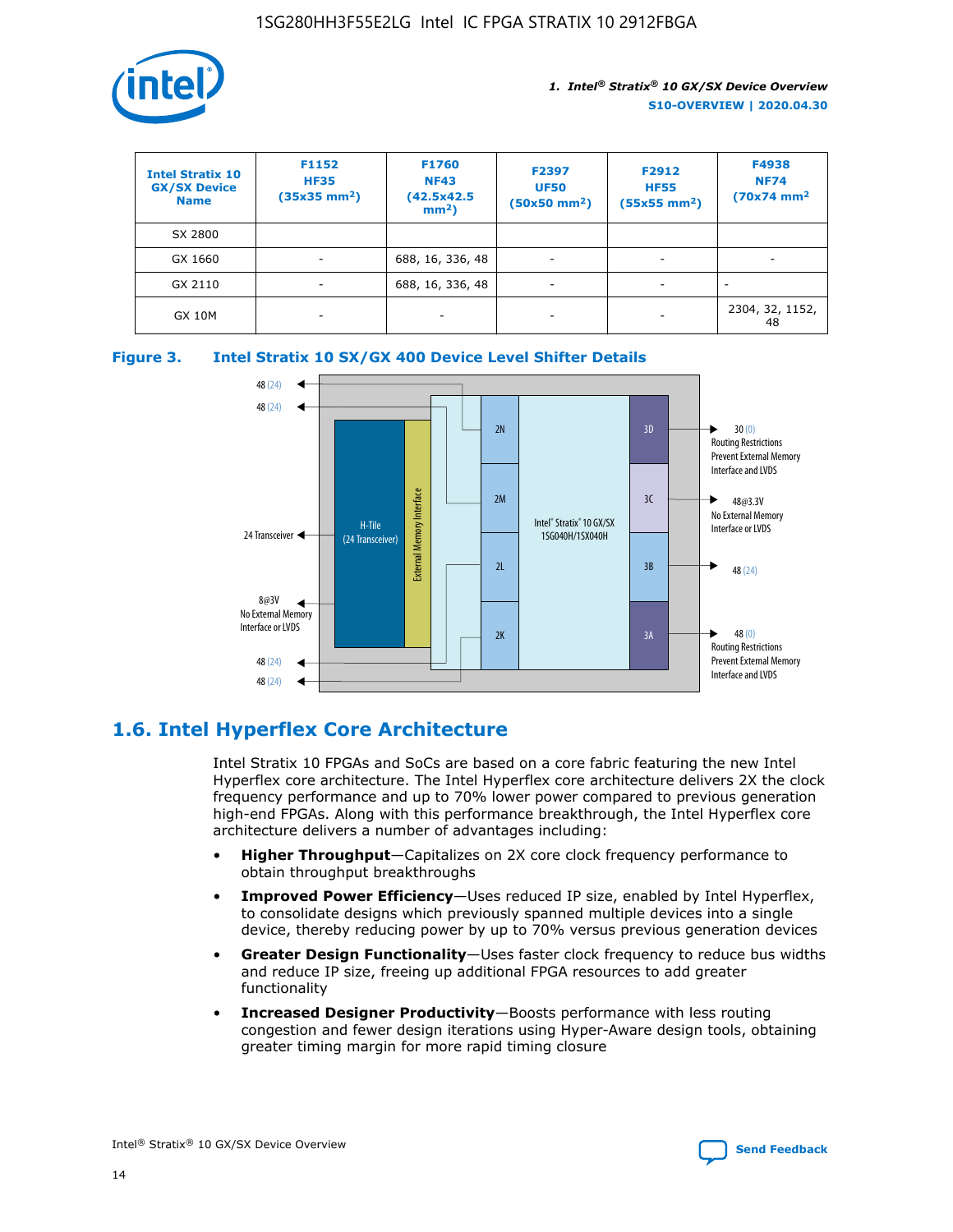

In addition to the traditional user registers found in the Adaptive Logic Modules (ALM), the Intel Hyperflex core architecture introduces additional bypassable registers everywhere throughout the fabric of the FPGA. These additional registers, called Hyper-Registers are available on every interconnect routing segment and at the inputs of all functional blocks.

#### **Figure 4. Bypassable Hyper-Register**



The Hyper-Registers enable the following key design techniques to achieve the 2X core performance increases:

- Fine grain Hyper-Retiming to eliminate critical paths
- Zero latency Hyper-Pipelining to eliminate routing delays
- Flexible Hyper-Optimization for best-in-class performance

By implementing these techniques in your design, the Hyper-Aware design tools automatically make use of the Hyper-Registers to achieve maximum core clock frequency.



#### **Figure 5. Intel Hyperflex Core Architecture**

New Hyper-Registers throughout the core fabric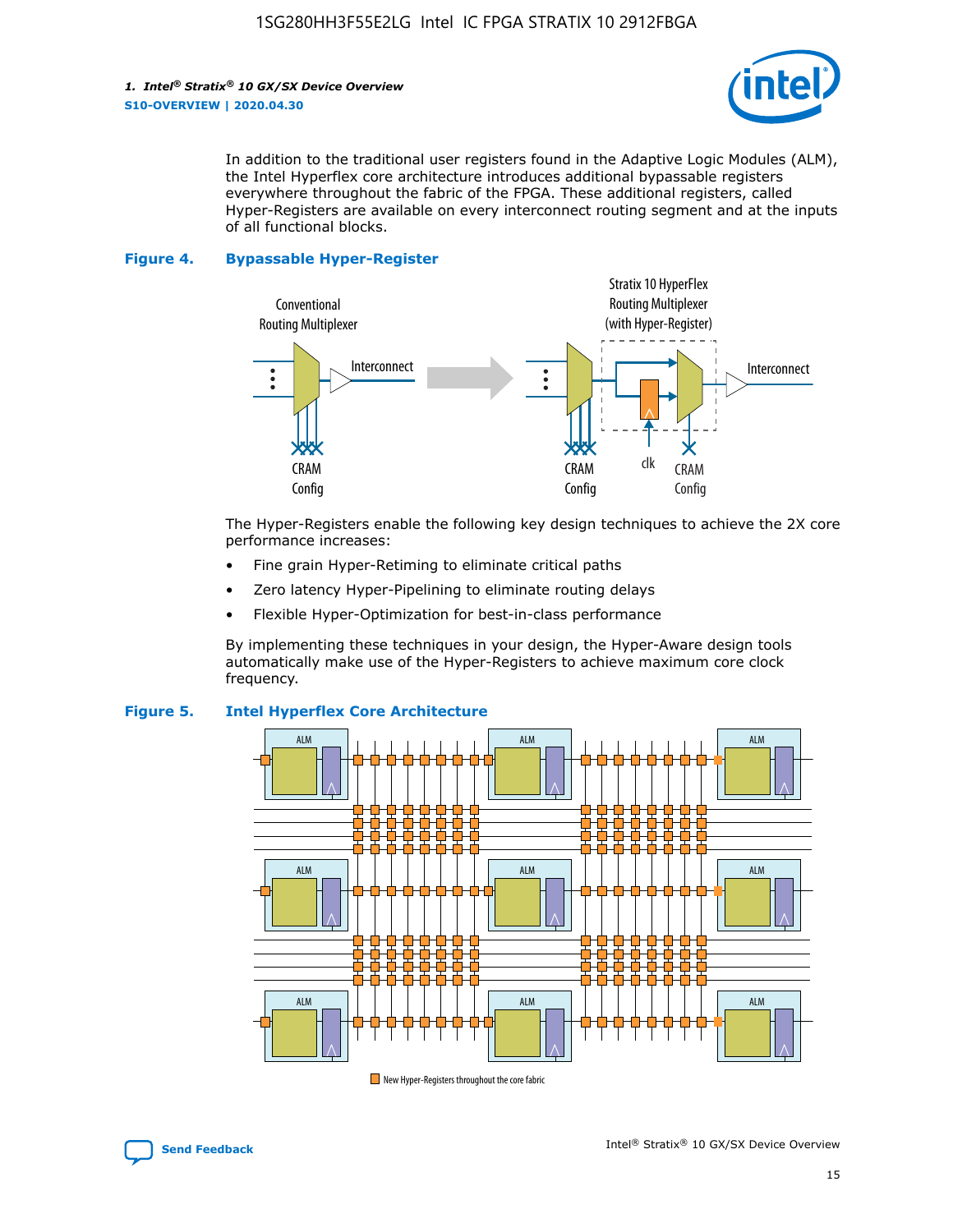

# **1.7. Heterogeneous 3D SiP Transceiver Tiles**

Intel Stratix 10 FPGAs and SoCs feature power efficient, high bandwidth, low latency transceivers. The transceivers are implemented on heterogeneous 3D System-in-Package (SiP) transceiver tiles, each containing 24 full-duplex transceiver channels. In addition to providing a high-performance transceiver solution to meet current connectivity needs, this allows for future flexibility and scalability as data rates, modulation schemes, and protocol IPs evolve.

#### **Figure 6. Monolithic Core Fabric and Heterogeneous 3D SiP Transceiver Tiles**



#### **Figure 7. Dual Core Fabric and Heterogeneous 3D SiP Transceiver Tiles (for the Intel Stratix 10 GX 10M Variant Only)**



Each transceiver tile contains:

- 24 full-duplex transceiver channels (PMA and PCS) $(10)$
- Reference clock distribution network
- Transmit PLLs
- High-speed clocking and bonding networks
- One instance of PCI Express hard IP

 $(10)$  12 full-duplex transceiver channels for the Intel Stratix 10 GX 10M variant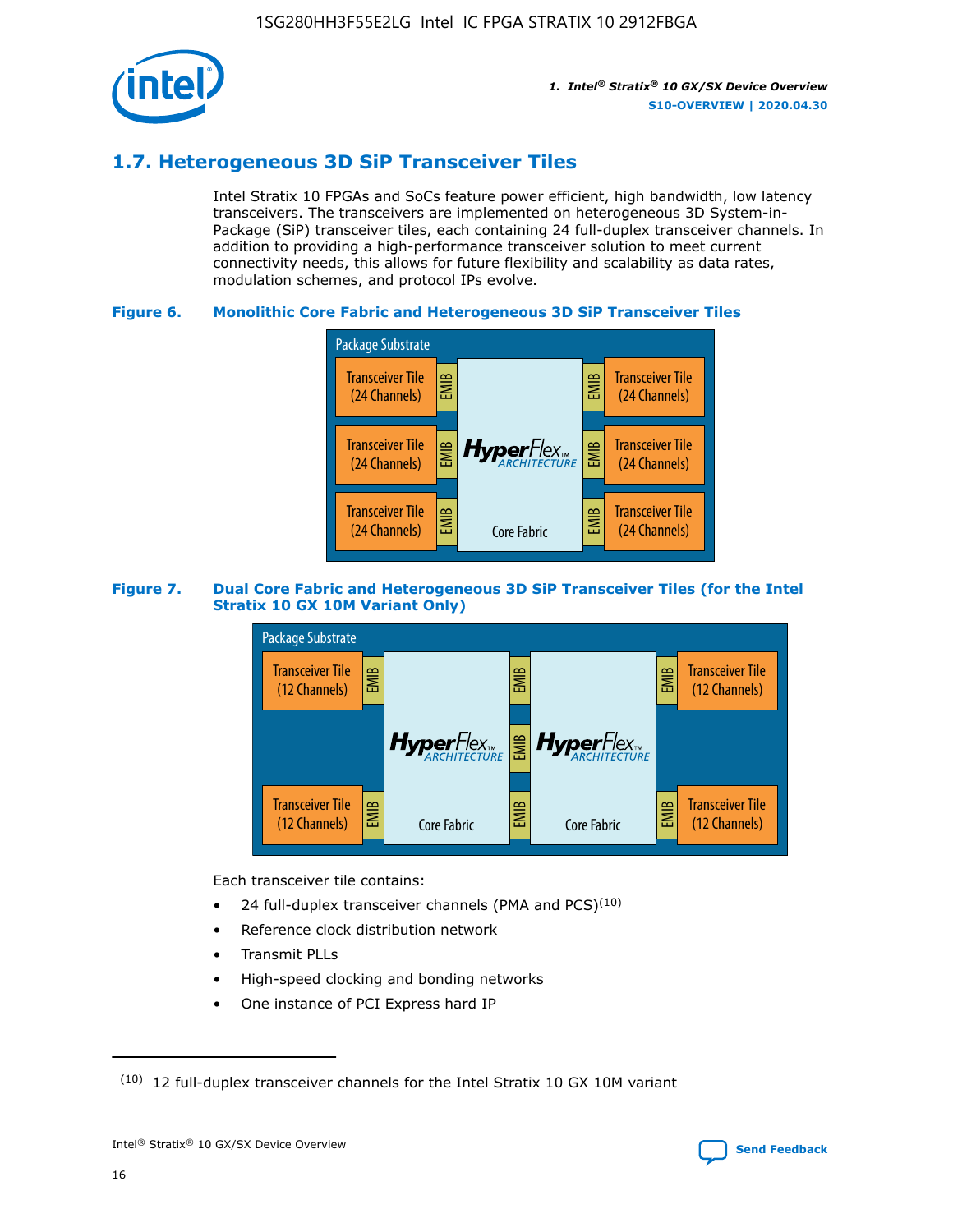



#### **Figure 8. Heterogeneous 3D SiP Transceiver Tile Architecture**

# **1.8. Intel Stratix 10 Transceivers**

Intel Stratix 10 devices offer up to 96 total full-duplex transceiver channels. These channels provide continuous data rates from 1 Gbps to 28.3 Gbps for chip-to-chip, chip-to-module, and backplane applications. In each device,two thirds of the transceivers can be configured up to the maximum data rate of 28.3 Gbps to drive 100G interfaces and C form-factor pluggable CFP2/CFP4 optical modules. For longerreach backplane driving applications, advanced adaptive equalization circuits are used to equalize over 30 dB of system loss.

All transceiver channels feature a dedicated Physical Medium Attachment (PMA) and a hardened Physical Coding Sublayer (PCS).

- The PMA provides primary interfacing capabilities to physical channels.
- The PCS typically handles encoding/decoding, word alignment, and other preprocessing functions before transferring data to the FPGA core fabric.

Within each transceiver tile, the transceivers are arranged in four banks of six PMA-PCS groups. A wide variety of bonded and non-bonded data rate configurations are possible within each bank, and within each tile, using a highly configurable clock distribution network.

#### **1.8.1. PMA Features**

PMA channels are comprised of transmitter (TX), receiver (RX), and high speed clocking resources.

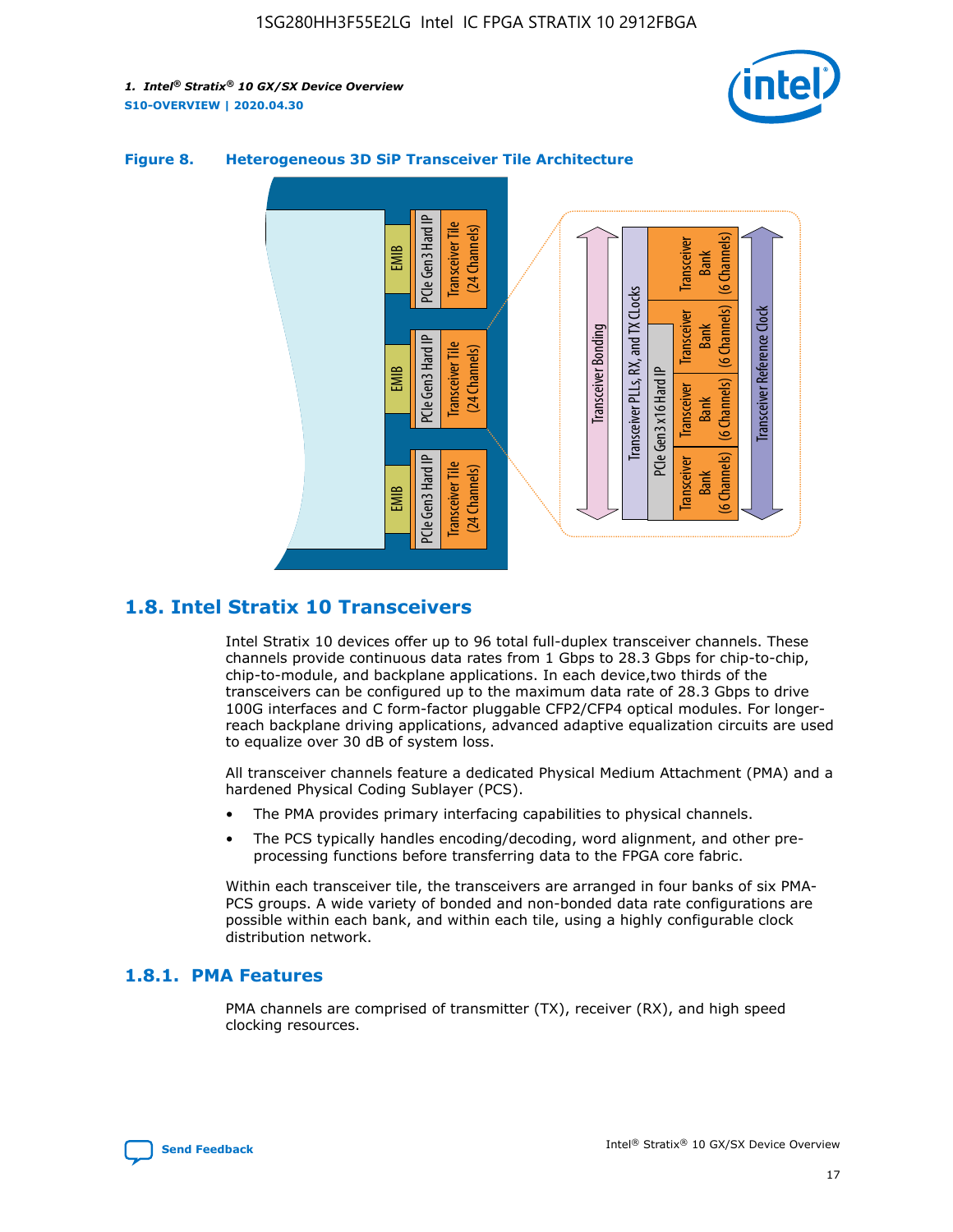

Intel Stratix 10 device features provide exceptional signal integrity at data rates up to 28.3 Gbps. Clocking options include ultra-low jitter LC tank-based (ATX) PLLs with optional fractional synthesis capability, channel PLLs operating as clock multiplier units (CMUs), and fractional synthesis PLLs (fPLLs).

- **ATX PLL**—can be configured in integer mode, or optionally, in a new fractional synthesis mode. Each ATX PLL spans the full frequency range of the supported data rate range providing a stable, flexible clock source with the lowest jitter.
- **CMU PLL**—when not being used as a transceiver, select PMA channels can be configured as channel PLLs operating as CMUs to provide an additional master clock source within the transceiver bank.
- **fPLL**—In addition, dedicated fPLLs are available with precision frequency synthesis capabilities. fPLLs can be used to synthesize multiple clock frequencies from a single reference clock source and replace multiple reference oscillators for multiprotocol and multi-rate applications.

On the receiver side, each PMA has an independent channel PLL that allows analog tracking for clock-data recovery. Each PMA also has advanced equalization circuits that compensate for transmission losses across a wide frequency spectrum.

- **Variable Gain Amplifier (VGA)**—to optimize the receiver's dynamic range
- **Continuous Time Linear Equalizer (CTLE)**—to compensate for channel losses with lowest power dissipation
- **Decision Feedback Equalizer (DFE)**—to provide additional equalization capability on backplanes even in the presence of crosstalk and reflections
- **On-Die Instrumentation (ODI)**—to provide on-chip eye monitoring capabilities (Eye Viewer). This capability helps to optimize link equalization parameters during board bring-up and supports in-system link diagnostics and equalization margin testing

#### **Figure 9. Intel Stratix 10 Receiver Block Features**



All link equalization parameters feature automatic adaptation using the new Advanced Digital Adaptive Parametric Tuning (ADAPT) circuit. This circuit is used to dynamically set DFE tap weights, adjust CTLE parameters, and optimize VGA gain and threshold voltage. Finally, optimal and consistent signal integrity is ensured by using the new



Intel<sup>®</sup> Stratix<sup>®</sup> 10 GX/SX Device Overview **[Send Feedback](mailto:FPGAtechdocfeedback@intel.com?subject=Feedback%20on%20Intel%20Stratix%2010%20GX/SX%20Device%20Overview%20(S10-OVERVIEW%202020.04.30)&body=We%20appreciate%20your%20feedback.%20In%20your%20comments,%20also%20specify%20the%20page%20number%20or%20paragraph.%20Thank%20you.)** Send Feedback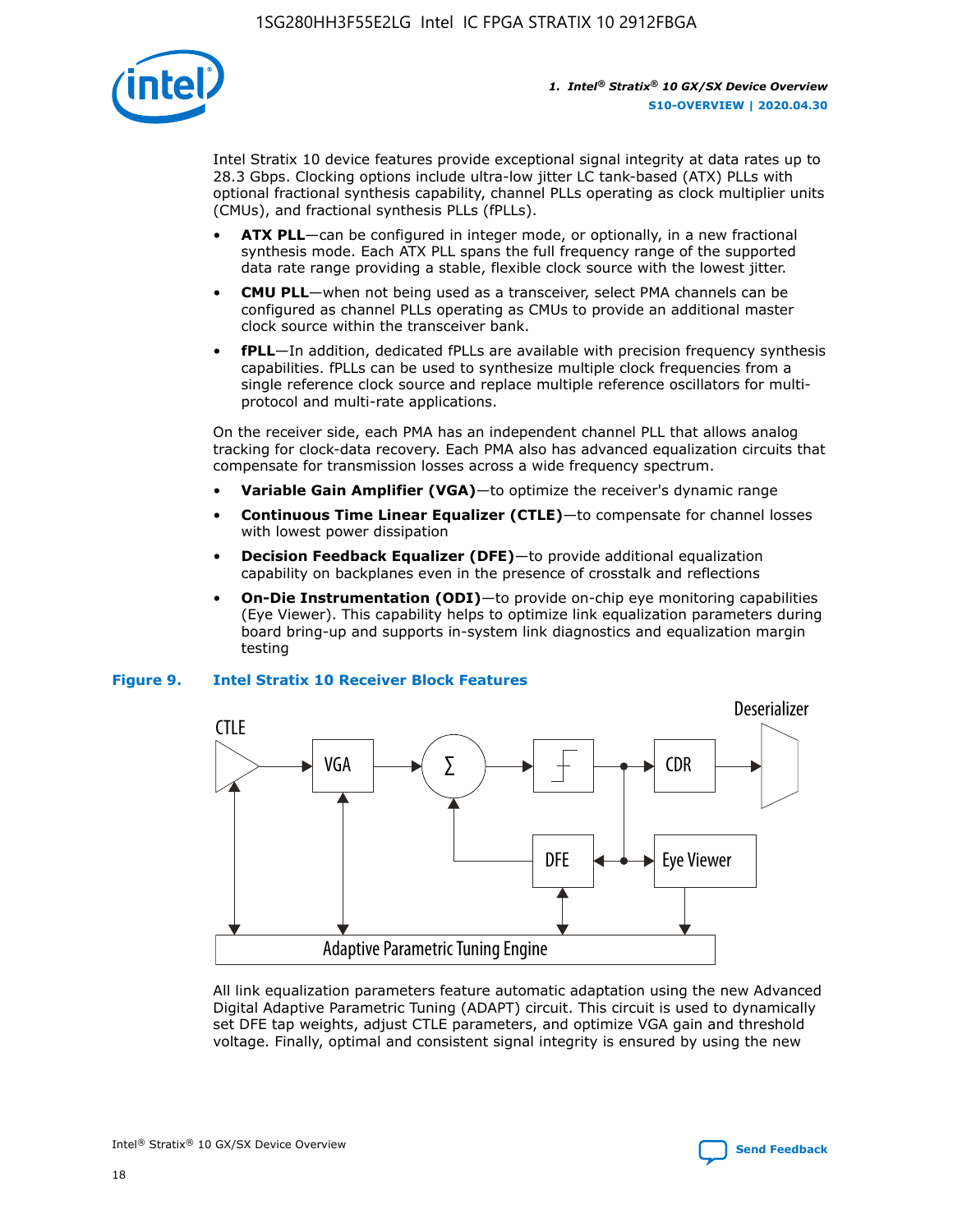

hardened Precision Signal Integrity Calibration Engine (PreSICE) to automatically calibrate all transceiver circuit blocks on power-up. This gives the most link margin and ensures robust, reliable, and error-free operation.

#### **Table 7. Transceiver PMA Features**

| <b>Feature</b>                                                       | <b>Capability</b>                                                                                                                                                                                         |
|----------------------------------------------------------------------|-----------------------------------------------------------------------------------------------------------------------------------------------------------------------------------------------------------|
| Chip-to-Chip Data Rates                                              | 1 Gbps (11) to 28.3 Gbps (Intel Stratix 10 GX/SX devices)                                                                                                                                                 |
| <b>Backplane Support</b>                                             | Drive backplanes at data rates up to 28.3 Gbps, including 10GBASE-KR compliance                                                                                                                           |
| Optical Module Support                                               | SFP+/SFP, XFP, CXP, QSFP/QSFP28, QSFPDD, CFP/CFP2/CFP4                                                                                                                                                    |
| Cable Driving Support                                                | SFP+ Direct Attach, PCI Express over cable, eSATA                                                                                                                                                         |
| <b>Transmit Pre-Emphasis</b>                                         | 5-tap transmit pre-emphasis and de-emphasis to compensate for system channel loss                                                                                                                         |
| Continuous Time Linear<br>Equalizer (CTLE)                           | Dual mode, high-gain, and high-data rate, linear receive equalization to compensate for<br>system channel loss                                                                                            |
| Decision Feedback Equalizer<br>(DFE)                                 | 15 fixed tap DFE to equalize backplane channel loss in the presence of crosstalk and noisy<br>environments                                                                                                |
| Advanced Digital Adaptive<br>Parametric Tuning (ADAPT)               | Fully digital adaptation engine to automatically adjust all link equalization parameters-<br>including CTLE, DFE, and VGA blocks-that provide optimal link margin without intervention<br>from user logic |
| Precision Signal Integrity<br>Calibration Engine (PreSICE)           | Hardened calibration controller to quickly calibrate all transceiver control parameters on<br>power-up, which provides the optimal signal integrity and jitter performance                                |
| <b>ATX Transmit PLLs</b>                                             | Low jitter ATX (inductor-capacitor) transmit PLLs with continuous tuning range to cover a<br>wide range of standard and proprietary protocols, with optional fractional frequency<br>synthesis capability |
| <b>Fractional PLLs</b>                                               | On-chip fractional frequency synthesizers to replace on-board crystal oscillators and reduce<br>system cost                                                                                               |
| Digitally Assisted Analog<br>CDR.                                    | Superior jitter tolerance with fast lock time                                                                                                                                                             |
| On-Die Instrumentation-<br>Eye Viewer and Jitter Margin<br>Tool      | Simplify board bring-up, debug, and diagnostics with non-intrusive, high-resolution eye<br>monitoring (Eye Viewer). Also inject jitter from transmitter to test link margin in system.                    |
| Dynamic Reconfiguration                                              | Allows for independent control of each transceiver channel Avalon memory-mapped<br>interface for the most transceiver flexibility.                                                                        |
| Multiple PCS-PMA and PCS-<br>Core to FPGA fabric interface<br>widths | 8, 10, 16, 20, 32, 40, or 64 bit interface widths for flexibility of deserialization width,<br>encoding, and reduced latency                                                                              |

### **1.8.2. PCS Features**

Intel Stratix 10 PMA channels interface with core logic through configurable and bypassable PCS interface layers.

The PCS contains multiple gearbox implementations to decouple the PMA and PCS interface widths. This feature provides the flexibility to implement a wide range of applications with 8, 10, 16, 20, 32, 40, or 64 bit interface width between each transceiver and the core logic.

<sup>(11)</sup> Stratix 10 transceivers can support data rates below 1 Gbps with over sampling.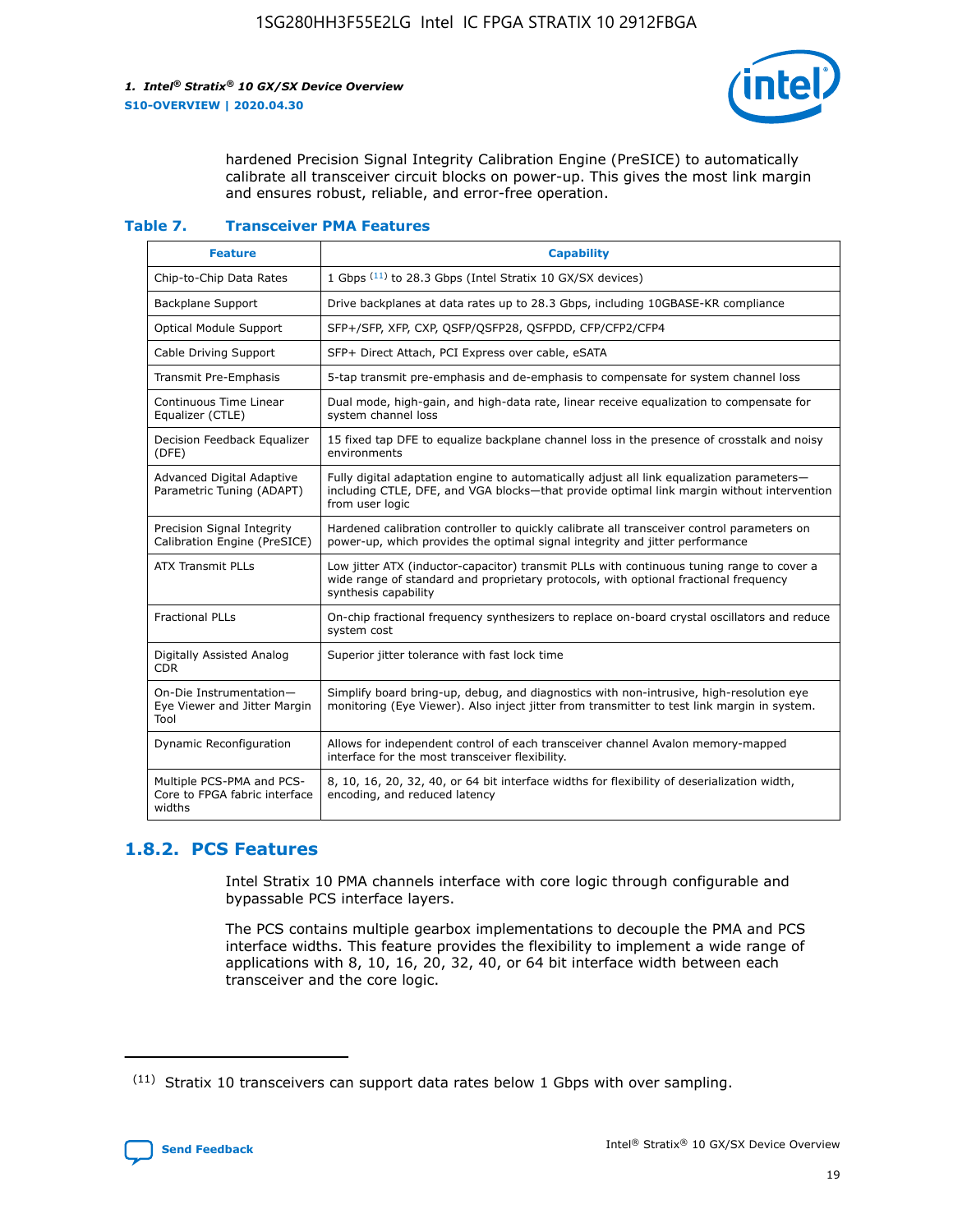

The PCS also contains hard IP to support a variety of standard and proprietary protocols across a wide range of data rates and encoding schemes. The Standard PCS mode provides support for 8B/10B encoded applications up to 12.5 Gbps. The Enhanced PCS mode supports 64B/66B and 64B/67B encoded applications up to 17.4 Gbps. The enhanced PCS mode also includes an integrated 10GBASE-KR/40GBASE-KR4 Forward Error Correction (FEC) circuit. For highly customized implementations, a PCS Direct mode provides an interface up to 64 bits wide to allow for custom encoding and support for data rates up to 28.3 Gbps.

For more information about the PCS-Core interface or the double rate transfer mode, refer to the *Intel Stratix 10 L- and H-Tile Transceiver PHY User Guide*, and the *Intel Stratix 10 E-Tile Transceiver PHY User Guide*.

| <b>PCS Protocol</b><br><b>Support</b>           | <b>Data Rate (Gbps)</b> | <b>Transmitter Data Path</b>                                                                                                                                              | <b>Receiver Data Path</b>                                                                                                                                                                                      |
|-------------------------------------------------|-------------------------|---------------------------------------------------------------------------------------------------------------------------------------------------------------------------|----------------------------------------------------------------------------------------------------------------------------------------------------------------------------------------------------------------|
| Standard PCS                                    | 1 to 12.5               | Phase compensation FIFO, byte<br>serializer, 8B/10B encoder, bit-slipper,<br>channel bonding                                                                              | Rate match FIFO, word-aligner, 8B/10B<br>decoder, byte deserializer, byte<br>ordering                                                                                                                          |
| PCI Express<br>Gen1/Gen2 x1,<br>x2, x4, x8, x16 | $2.5$ and $5.0$         | Same as Standard PCS plus PIPE 2.0<br>interface to core                                                                                                                   | Same as Standard PCS plus PIPE 2.0<br>interface to core                                                                                                                                                        |
| PCI Express Gen3<br>x1, x2, x4, x8,<br>x16      | 8.0                     | Phase compensation FIFO, byte<br>serializer, encoder, scrambler, bit-<br>slipper, gear box, channel bonding, and<br>PIPE 3.0 interface to core, auto speed<br>negotiation | Rate match FIFO (0-600 ppm mode),<br>word-aligner, decoder, descrambler,<br>phase compensation FIFO, block sync,<br>byte deserializer, byte ordering, PIPE<br>3.0 interface to core, auto speed<br>negotiation |
| CPRI                                            | 0.6144 to 9.8           | Same as Standard PCS plus<br>deterministic latency serialization                                                                                                          | Same as Standard PCS plus<br>deterministic latency deserialization                                                                                                                                             |
| <b>Enhanced PCS</b>                             | 2.5 to 17.4             | FIFO, channel bonding, bit-slipper, and<br>gear box                                                                                                                       | FIFO, block sync, bit-slipper, and gear<br>box                                                                                                                                                                 |
| 10GBASE-R                                       | 10.3125                 | FIFO, 64B/66B encoder, scrambler,<br>FEC, and gear box                                                                                                                    | FIFO, 64B/66B decoder, descrambler,<br>block sync, FEC, and gear box                                                                                                                                           |
| Interlaken                                      | 4.9 to 17.4             | FIFO, channel bonding, frame<br>generator, CRC-32 generator,<br>scrambler, disparity generator, bit-<br>slipper, and gear box                                             | FIFO, CRC-32 checker, frame sync,<br>descrambler, disparity checker, block<br>sync, and gear box                                                                                                               |
| SFI-S/SFI-5.2                                   | 11.3                    | FIFO, channel bonding, bit-slipper, and<br>gear box                                                                                                                       | FIFO, bit-slipper, and gear box                                                                                                                                                                                |
| <b>IEEE 1588</b>                                | 1.25 to 10.3125         | FIFO (fixed latency), 64B/66B encoder,<br>scrambler, and gear box                                                                                                         | FIFO (fixed latency), 64B/66B decoder,<br>descrambler, block sync, and gear box                                                                                                                                |
| SDI                                             | up to 12.5              | FIFO and gear box                                                                                                                                                         | FIFO, bit-slipper, and gear box                                                                                                                                                                                |
| GigE                                            | 1.25                    | Same as Standard PCS plus GigE state<br>machine                                                                                                                           | Same as Standard PCS plus GigE state<br>machine                                                                                                                                                                |
| <b>PCS Direct</b>                               | up to 28.3              | Custom                                                                                                                                                                    | Custom                                                                                                                                                                                                         |

#### **Table 8. Transceiver PCS Features**

#### **Related Information**

[Intel Stratix 10 L- and H-Tile Transceiver PHY User Guide](https://www.altera.com/documentation/wry1479165198810.html)

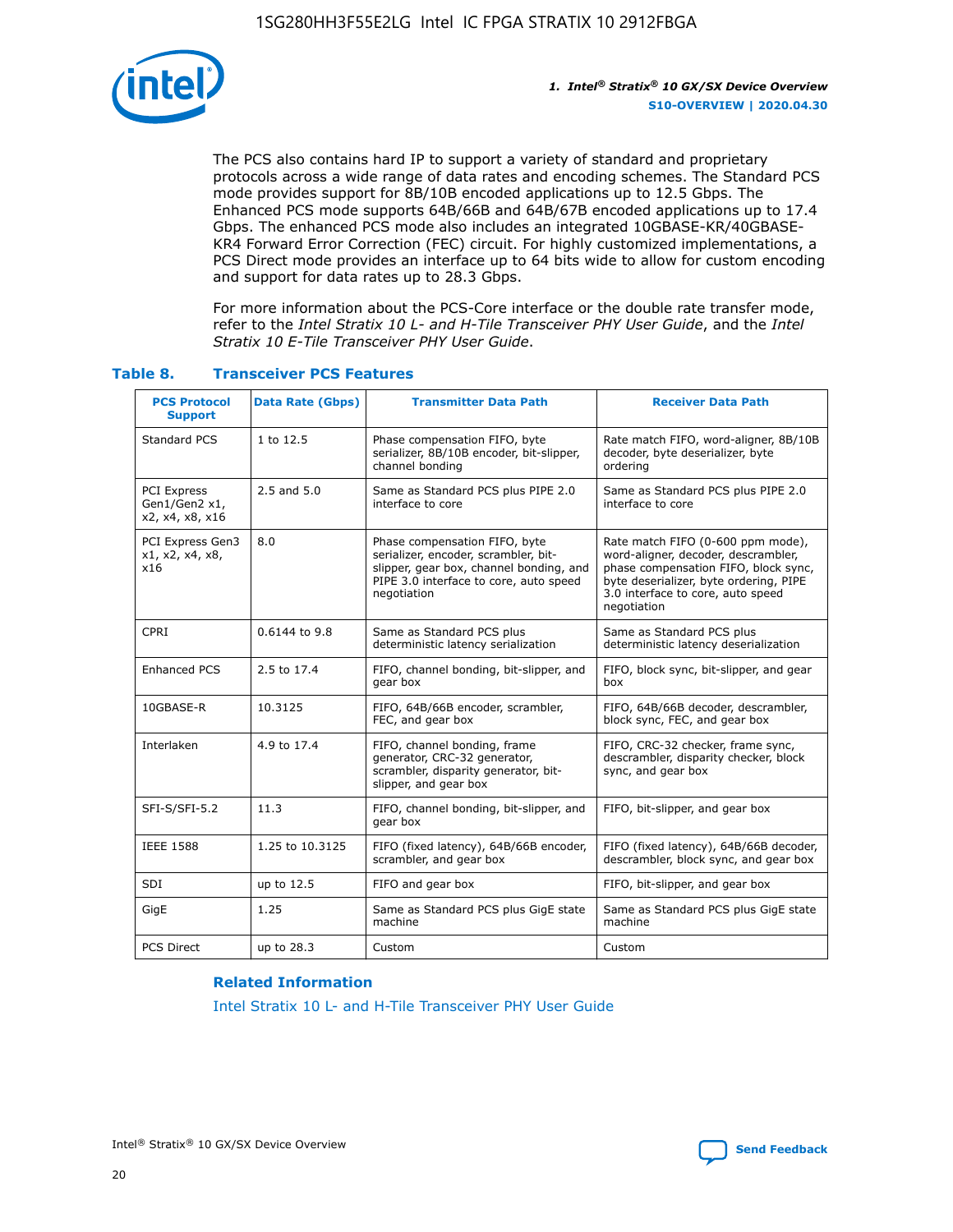

# **1.9. PCI Express Gen1/Gen2/Gen3 Hard IP**

Intel Stratix 10 devices contain embedded PCI Express hard IP designed for performance, ease-of-use, increased functionality, and designer productivity.

The PCI Express hard IP consists of the PHY, Data Link, and Transaction layers. It also supports PCI Express Gen1/Gen2/Gen3 end point and root port, in x1/x2/x4/x8/x16 lane configurations. The PCI Express hard IP is capable of operating independently from the core logic (autonomous mode). This feature allows the PCI Express link to power up and complete link training in less than 100 ms, while the rest of the device is still in the process of being configured. The hard IP also provides added functionality, which makes it easier to support emerging features such as Single Root I/O Virtualization (SR-IOV) and optional protocol extensions.

The PCI Express hard IP has improved end-to-end data path protection using Error Checking and Correction (ECC). In addition, the hard IP supports configuration of the device via protocol (CvP) across the PCI Express bus at Gen1/Gen2/Gen3 rates.

# **1.10. Interlaken PCS Hard IP**

Intel Stratix 10 devices have integrated Interlaken PCS hard IP supporting rates up to 17.4 Gbps per lane.

The Interlaken PCS hard IP is based on the proven functionality of the PCS developed for Intel's previous generation FPGAs, which has demonstrated interoperability with Interlaken ASSP vendors and third-party IP suppliers. The Interlaken PCS hard IP is present in every transceiver channel in Intel Stratix 10 devices.

# **1.11. 10G Ethernet Hard IP**

Intel Stratix 10 devices include IEEE 802.3 10-Gbps Ethernet (10GbE) compliant 10GBASE-R PCS and PMA hard IP. The scalable 10GbE hard IP supports multiple independent 10GbE ports while using a single PLL for all the 10GBASE-R PCS instantiations, which saves on core logic resources and clock networks.

The integrated serial transceivers simplify multi-port 10GbE systems compared to 10 GbE Attachment Unit Interface (XAUI) interfaces that require an external XAUI-to-10G PHY. Furthermore, the integrated transceivers incorporate signal conditioning circuits, which enable direct connection to standard 10G XFP and SFP+ pluggable optical modules. The transceivers also support backplane Ethernet applications and include a hard 10GBASE-KR/40GBASE-KR4 Forward Error Correction (FEC) circuit that can be used for both 10G and 40G applications. The integrated 10G Ethernet hard IP and 10G transceivers save external PHY cost, board space and system power. The 10G Ethernet PCS hard IP and 10GBASE-KR FEC are present in every transceiver channel.

# **1.12. External Memory and General Purpose I/O**

Intel Stratix 10 devices offer substantial external memory bandwidth, with up to ten 72 bit wide DDR4 memory interfaces running at up to 2666 Mbps. For external memory interface and LVDS restrictions, see [AN 906: Intel Stratix 10 GX 400, SX 400,](https://www.intel.com/content/www/us/en/programmable/documentation/sjf1574667190623.html#bft1574667627484) [and TX 400 Routing and Designing Floorplan Guidelines.](https://www.intel.com/content/www/us/en/programmable/documentation/sjf1574667190623.html#bft1574667627484)

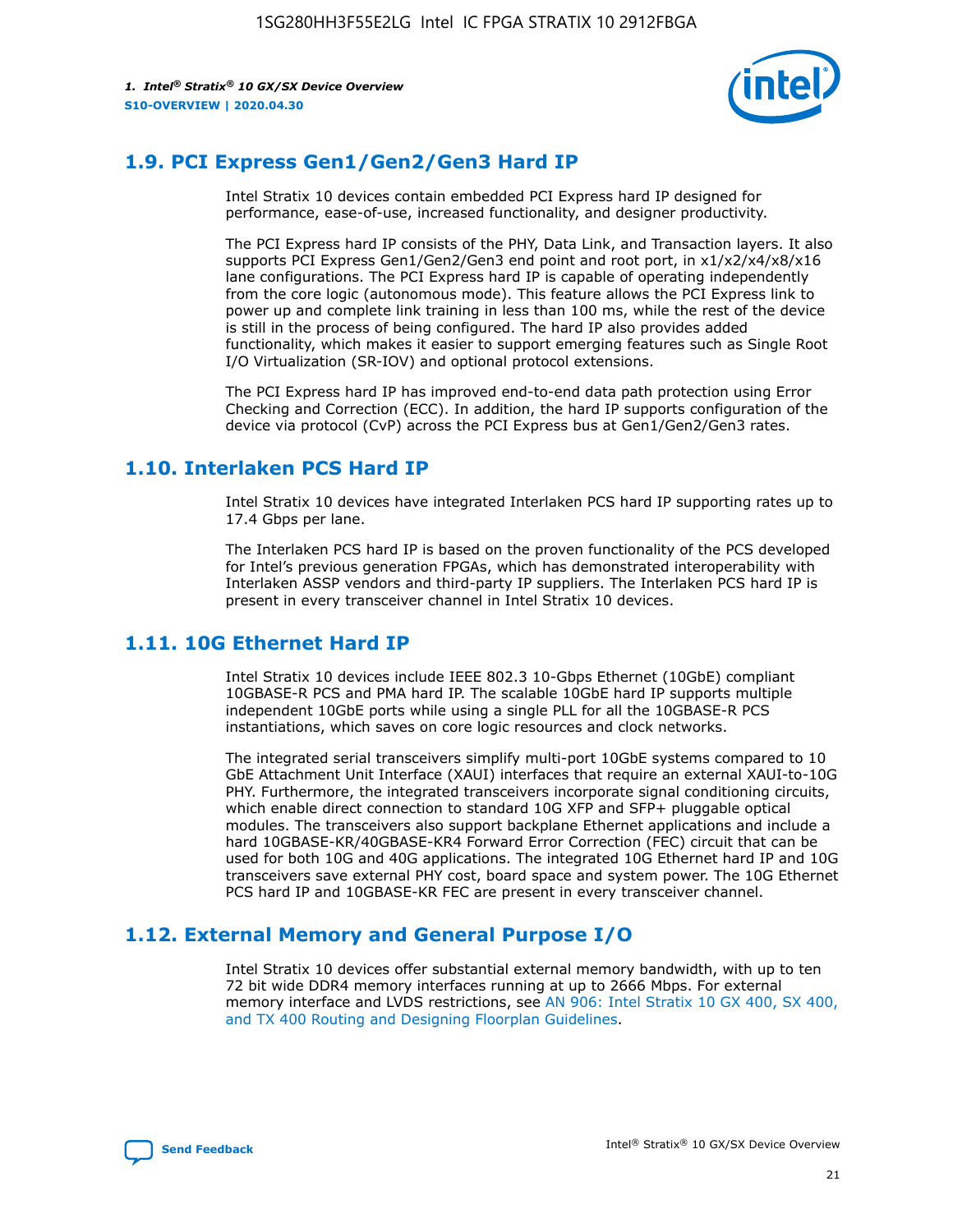

This bandwidth is provided along with the ease of design, lower power, and resource efficiencies of hardened high-performance memory controllers. The external memory interfaces can be configured up to a maximum width of 144 bits when using either hard or soft memory controllers.

#### **Figure 10. Hard Memory Controller**



Each I/O bank contains 48 general purpose I/Os and a high-efficiency hard memory controller capable of supporting many different memory types, each with different performance capabilities. The hard memory controller is also capable of being bypassed and replaced by a soft controller implemented in user logic. The I/Os each have a hardened double data rate (DDR) read/write path (PHY) capable of performing key memory interface functionality such as:

- Read/write leveling
- FIFO buffering to lower latency and improve margin
- Timing calibration
- On-chip termination

The timing calibration is aided by the inclusion of hard microcontrollers based on Intel's Nios® II technology, specifically tailored to control the calibration of multiple memory interfaces. This calibration allows the Intel Stratix 10 device to compensate for any changes in process, voltage, or temperature either within the Intel Stratix 10 device itself, or within the external memory device. The advanced calibration algorithms ensure maximum bandwidth and robust timing margin across all operating conditions.

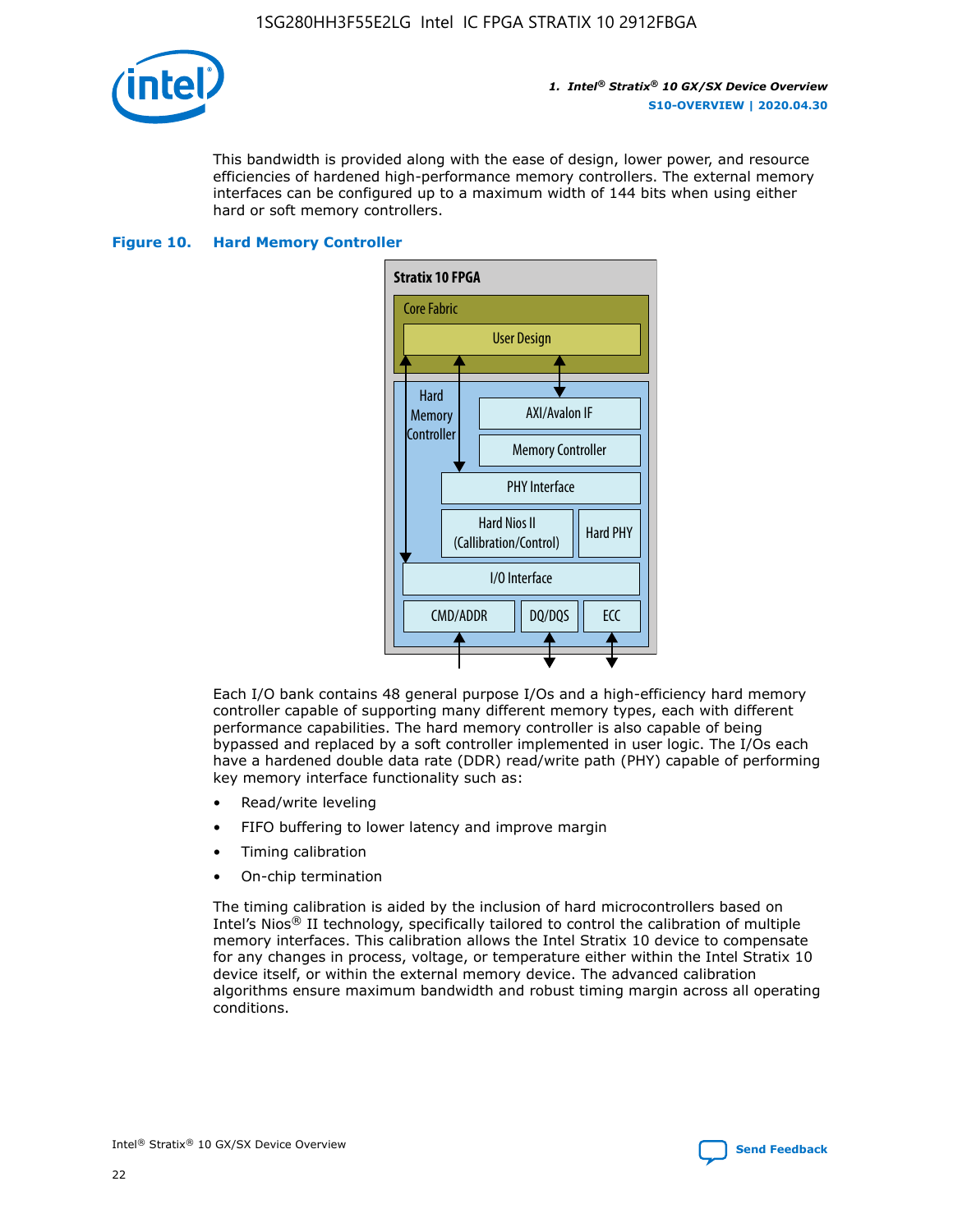

#### **Table 9. External Memory Interface Performance**

The listed speeds are for the 1-rank case.

| <b>Interface</b> | <b>Controller Type</b> | <b>Performance</b><br>(maximum rate possible) |
|------------------|------------------------|-----------------------------------------------|
| DDR4             | Hard                   | 2666 Mbps                                     |
| DDR <sub>3</sub> | Hard                   | 2133 Mbps                                     |
| QDRII+           | Soft                   | 1,100 Mtps                                    |
| QDRII+ Xtreme    | Soft                   | 1,266 Mtps                                    |
| <b>ODRIV</b>     | Soft                   | 2,133 Mtps                                    |
| RLDRAM III       | Soft                   | 2400 Mbps                                     |
| <b>RLDRAM II</b> | Soft                   | 533 Mbps                                      |

In addition to parallel memory interfaces, Intel Stratix 10 devices support serial memory technologies such as the Hybrid Memory Cube (HMC). The HMC is supported by the Intel Stratix 10 high-speed serial transceivers, which connect up to four HMC links, with each link running at data rates of 15 Gbps (HMC short reach specification).

Intel Stratix 10 devices also feature general purpose I/Os capable of supporting a wide range of single-ended and differential I/O interfaces. LVDS rates up to 1.6 Gbps are supported, with each pair of pins having both a differential driver and a differential input buffer. This enables configurable direction for each LVDS pair.

### **1.13. Adaptive Logic Module (ALM)**

Intel Stratix 10 devices use a similar adaptive logic module (ALM) as the previous generation Intel Arria 10 and Stratix V FPGAs, allowing for efficient implementation of logic functions and easy conversion of IP between the devices.

The ALM block diagram shown in the following figure has eight inputs with a fracturable look-up table (LUT), two dedicated embedded adders, and four dedicated registers.

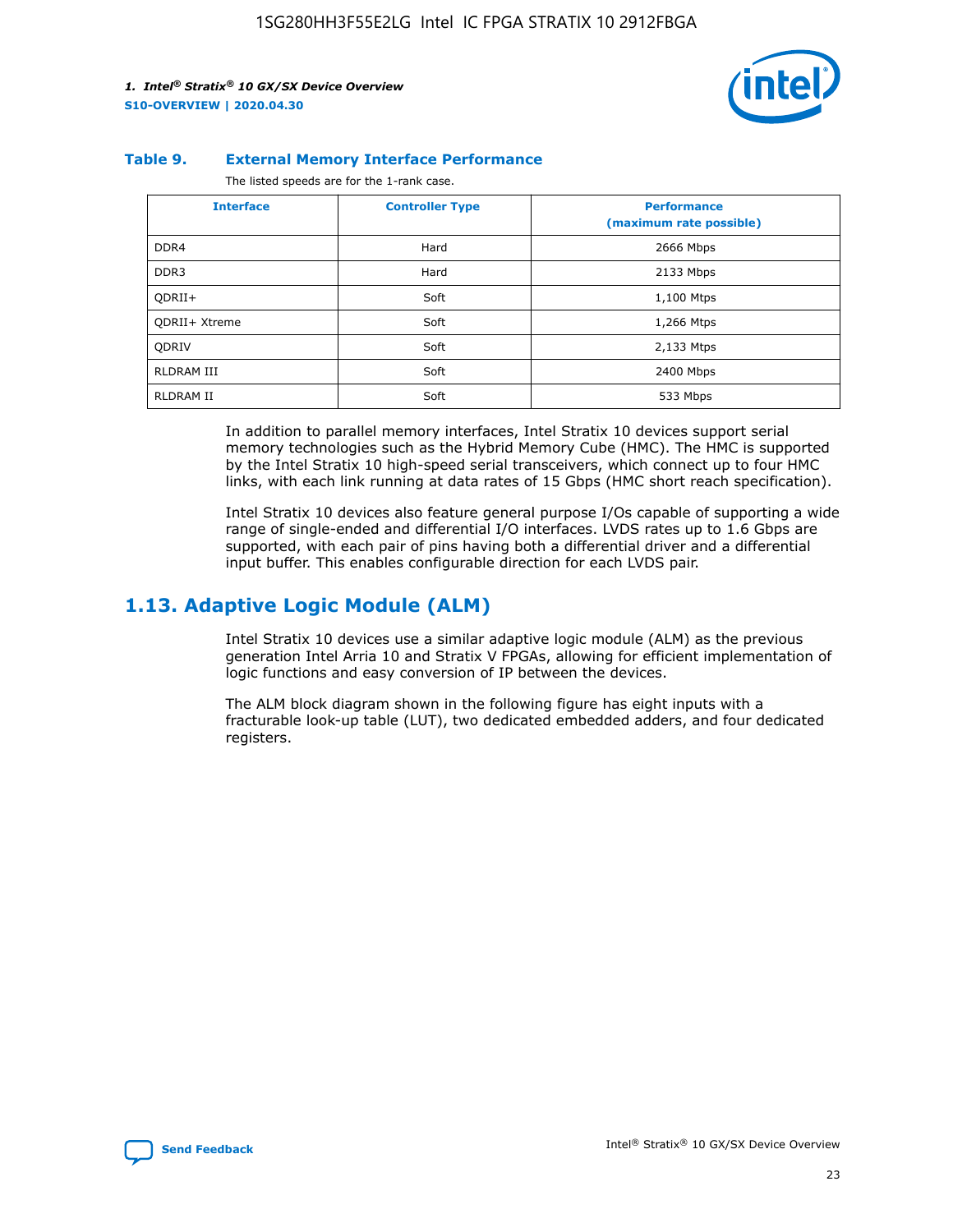

# Reg Reg 1 2 3 4 5 6 7 8 Reg Reg 4 Registers per ALM Full Adder Full Adder Adaptive **LUT**

#### **Figure 11. Intel Stratix 10 FPGA and SoC ALM Block Diagram**

Key features and capabilities of the ALM include:

- High register count with 4 registers per 8-input fracturable LUT, operating in conjunction with the new Intel Hyperflex architecture, enables Intel Stratix 10 devices to maximize core performance at very high core logic utilization
- Implements select 7-input logic functions, all 6-input logic functions, and two independent functions consisting of smaller LUT sizes (such as two independent 4 input LUTs) to optimize core logic utilization

The Intel Quartus Prime software takes advantage of the ALM logic structure to deliver the highest performance, optimal logic utilization, and lowest compile times. The Intel Quartus Prime software simplifies design reuse as it automatically maps legacy designs into the Intel Stratix 10 ALM architecture.

# **1.14. Core Clocking**

Core clocking in Intel Stratix 10 devices makes use of programmable clock tree synthesis.

This technique uses dedicated clock tree routing and switching circuits, and allows the Intel Quartus Prime software to create the exact clock trees required for your design. Clock tree synthesis minimizes clock tree insertion delay, reduces dynamic power dissipation in the clock tree and allows greater clocking flexibility in the core while still maintaining backwards compatibility with legacy global and regional clocking schemes.

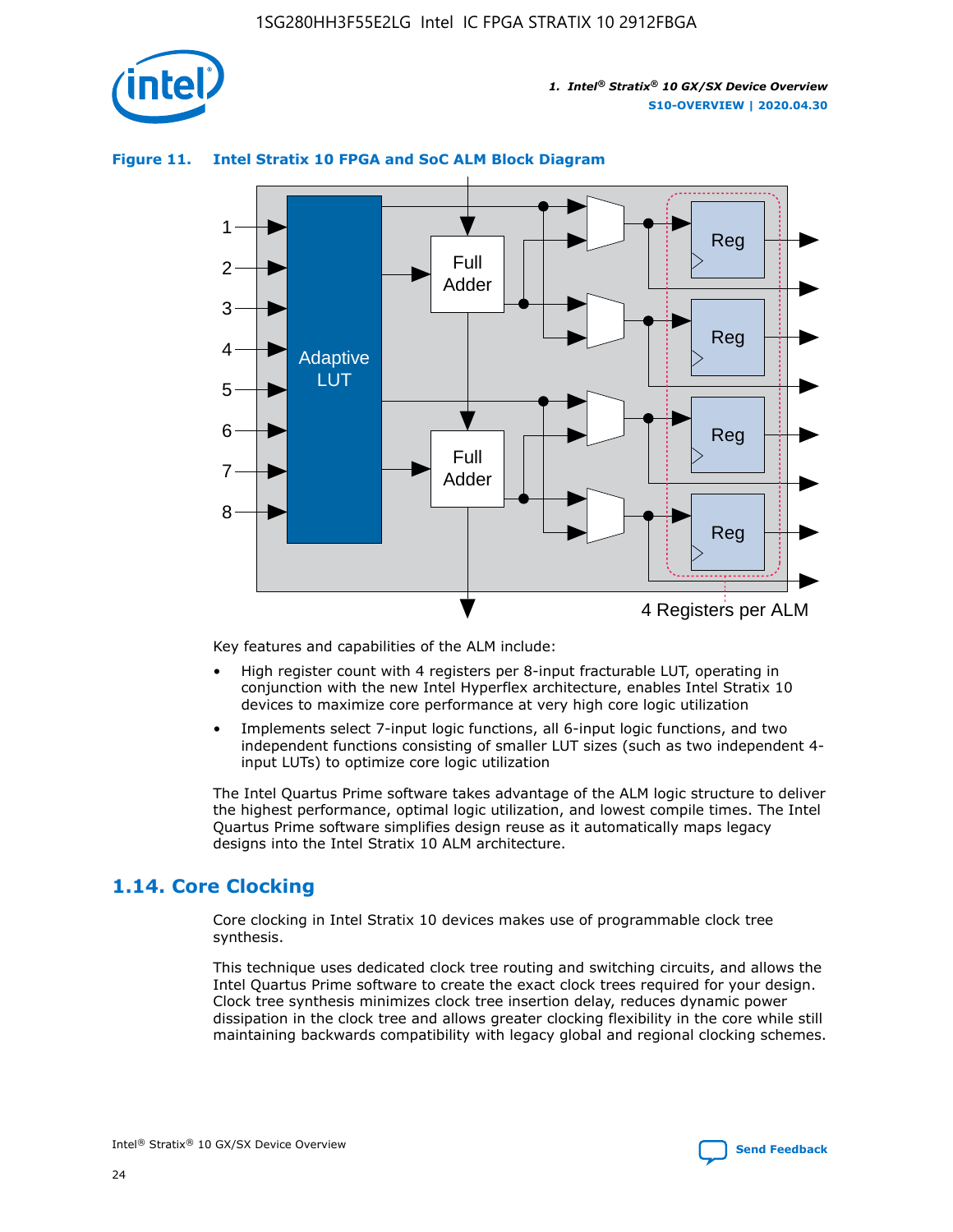

The core clock network in Intel Stratix 10 devices supports the new Intel Hyperflex core architecture at clock rates up to 1 GHz. It also supports the hard memory controllers up to 2666 Mbps with a quarter rate transfer to the core. The core clock network is supported by dedicated clock input pins, fractional clock synthesis PLLs, and integer I/O PLLs.

# **1.15. Fractional Synthesis PLLs and I/O PLLs**

Intel Stratix 10 devices have up to 32 fractional synthesis PLLs (fPLL) available for use with transceivers or in the core fabric.

The fPLLs are located in the 3D SiP transceiver L-tiles and H-tiles, eight per tile, adjacent to the transceiver channels. The fPLLs can be used to reduce both the number of oscillators required on the board and the number of clock pins required, by synthesizing multiple clock frequencies from a single reference clock source. In addition to synthesizing reference clock frequencies for the transceiver transmit PLLs, the fPLLs can also be used directly for transmit clocking. Each fPLL can be independently configured for conventional integer mode, or enhanced fractional synthesis mode with third-order delta-sigma modulation.

In addition to the fPLLs, Intel Stratix 10 devices contain up to 24 integer I/O PLLs (IOPLLs) available for general purpose use in the core fabric and for simplifying the design of external memory interfaces and high-speed LVDS interfaces. The IOPLLs are located in each bank of 48 general purpose I/O, 1 per I/O bank, adjacent to the hard memory controllers and LVDS SerDes in each I/O bank. This makes it easier to close timing because the IOPLLs are tightly coupled with the I/Os that need to use them. The IOPLLs can be used for general purpose applications in the core such as clock network delay compensation and zero-delay clock buffering.

# **1.16. Internal Embedded Memory**

Intel Stratix 10 devices contain two types of embedded memory blocks: M20K (20 Kb) and MLAB (640 bit).

The M20K and MLAB blocks are familiar block sizes carried over from previous Intel device families. The MLAB blocks are ideal for wide and shallow memories, while the M20K blocks are intended to support larger memory configurations and include hard ECC. Both M20K and MLAB embedded memory blocks can be configured as a singleport or dual-port RAM, FIFO, ROM, or shift register. These memory blocks are highly flexible and support a number of memory configurations as shown in Table 10 on page 25.

#### **Table 10. Internal Embedded Memory Block Configurations**

| MLAB (640 bits)                                                | <b>M20K (20 Kb)</b>                                                                    |
|----------------------------------------------------------------|----------------------------------------------------------------------------------------|
| $64 \times 10$ (supported through emulation)<br>$32 \times 20$ | $2K \times 10$ (or $x8$ )<br>$1K \times 20$ (or $x16$ )<br>$512 \times 40$ (or $x32$ ) |

# **1.17. Variable Precision DSP Block**

The Intel Stratix 10 DSP blocks are based upon the Variable Precision DSP Architecture used in Intel's previous generation devices. They feature hard fixed point and IEEE 754 compliant floating point capability.

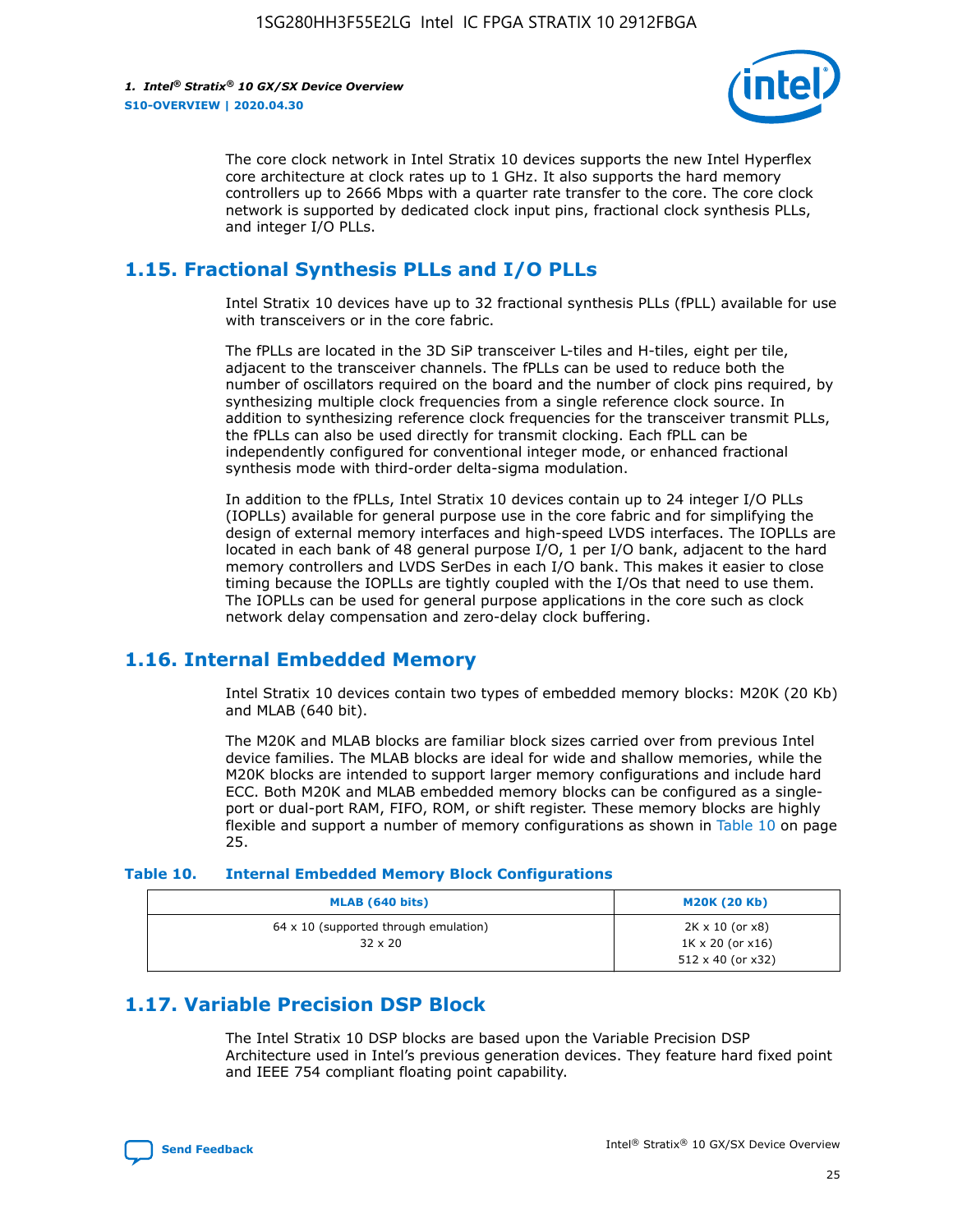

The DSP blocks can be configured to support signal processing with precision ranging from 18x19 up to 54x54. A pipeline register has been added to increase the maximum operating frequency of the DSP block and reduce power consumption.





#### **Figure 13. DSP Block: High Precision Fixed Point Mode**

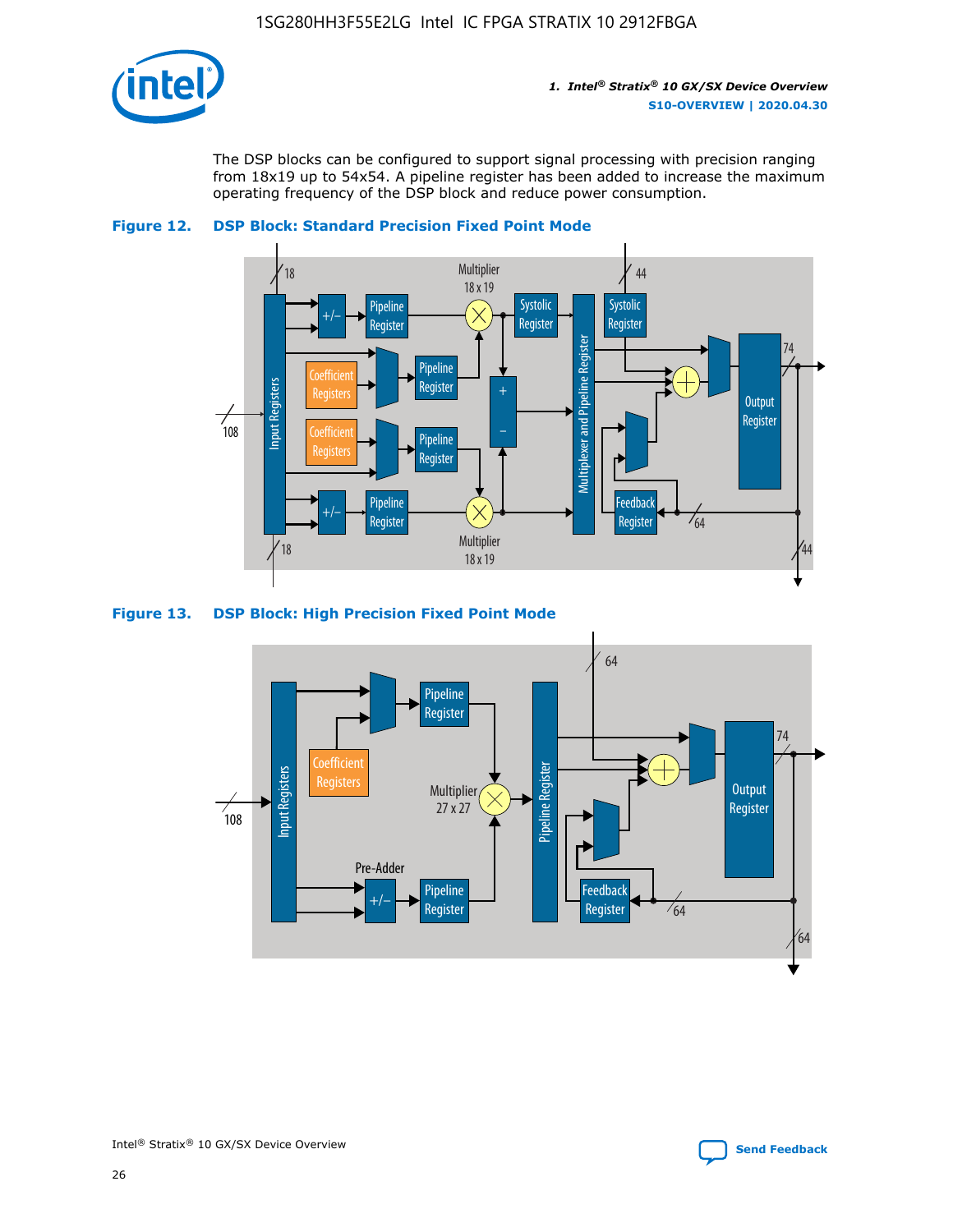



#### **Figure 14. DSP Block: Single Precision Floating Point Mode**

Each DSP block can be independently configured at compile time as either dual 18x19 or a single 27x27 multiply accumulate. With a dedicated 64 bit cascade bus, multiple variable precision DSP blocks can be cascaded to implement even higher precision DSP functions efficiently.

In floating point mode, each DSP block provides one single precision floating point multiplier and adder. Floating point additions, multiplications, mult-adds and multaccumulates are supported.

The following table shows how different precisions are accommodated within a DSP block, or by utilizing multiple blocks.

| <b>Multiplier Size</b>             | <b>DSP Block Resources</b>                                                               | <b>Expected Usage</b>           |
|------------------------------------|------------------------------------------------------------------------------------------|---------------------------------|
| $18x19$ bits                       | 1/2 of Variable Precision DSP Block                                                      | Medium precision fixed point    |
| 27x27 bits                         | 1 Variable Precision DSP Block                                                           | High precision fixed point      |
| $19x36$ bits                       | 1 Variable Precision DSP Block with external<br>adder                                    | Fixed point FFTs                |
| 36x36 bits                         | 2 Variable Precision DSP Blocks with external<br>adder                                   | Very high precision fixed point |
| 54x54 bits                         | 4 Variable Precision DSP Blocks with external<br>adder                                   | Double Precision floating point |
| Single Precision<br>floating point | 1 Single Precision floating point adder, 1 Single<br>Precision floating point multiplier | Floating point                  |

#### **Table 11. Variable Precision DSP Block Configurations**

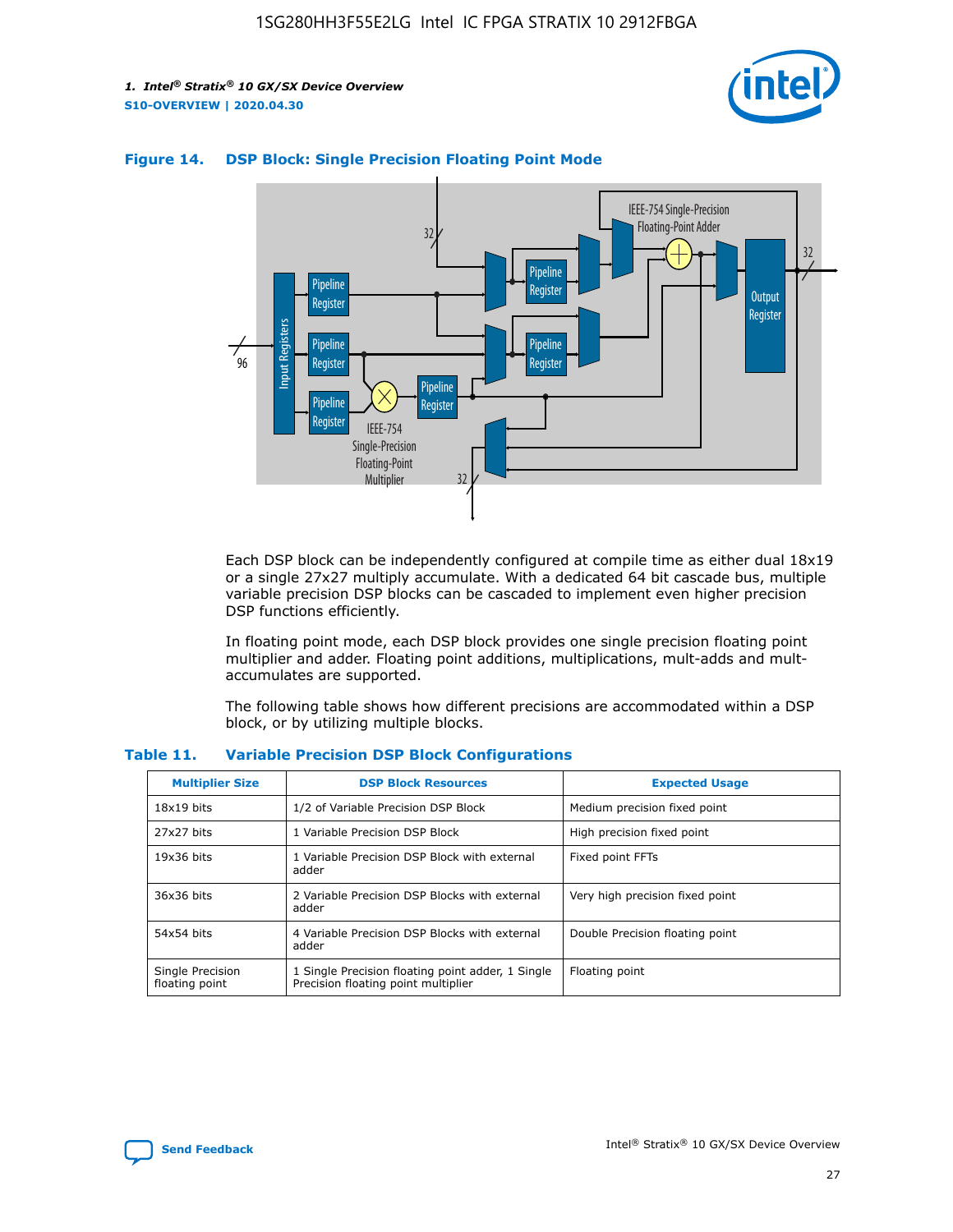

Complex multiplication is very common in DSP algorithms. One of the most popular applications of complex multipliers is the FFT algorithm. This algorithm has the characteristic of increasing precision requirements on only one side of the multiplier. The Variable Precision DSP block supports the FFT algorithm with proportional increase in DSP resources as the precision grows.

#### **Table 12. Complex Multiplication With Variable Precision DSP Block**

| <b>Complex Multiplier</b><br><b>Size</b> | <b>DSP Block Resources</b>      | <b>FFT Usage</b>       |
|------------------------------------------|---------------------------------|------------------------|
| $18x19$ bits                             | 2 Variable Precision DSP Blocks | Resource optimized FFT |
| 27x27 bits                               | 4 Variable Precision DSP Blocks | Highest precision FFT  |

For FFT applications with high dynamic range requirements, the Intel FFT IP Core offers an option of single precision floating point implementation with resource usage and performance similar to high precision fixed point implementations.

Other features of the DSP block include:

- Hard 18 bit and 25 bit pre-adders
- Hard floating point multipliers and adders
- 64 bit dual accumulator (for separate I, Q product accumulations)
- Cascaded output adder chains for 18 and 27 bit FIR filters
- Embedded coefficient registers for 18 and 27 bit coefficients
- Fully independent multiplier outputs
- Inferability using HDL templates supplied by the Intel Quartus Prime software for most modes

The Variable Precision DSP block is ideal to support the growing trend towards higher bit precision in high performance DSP applications. At the same time, it can efficiently support the many existing 18 bit DSP applications, such as high definition video processing and remote radio heads. With the Variable Precision DSP block architecture and hard floating point multipliers and adders, Intel Stratix 10 devices can efficiently support many different precision levels up to and including floating point implementations. This flexibility can result in increased system performance, reduced power consumption, and reduce architecture constraints on system algorithm designers.

# **1.18. Hard Processor System (HPS)**

The Intel Stratix 10 SoC Hard Processor System (HPS) is Intel's third generation HPS. Leveraging the performance of Intel 14 nm tri-gate technology, Intel Stratix 10 SoC devices more than double the performance of previous generation SoCs with an integrated quad-core 64-bit Arm Cortex-A53. The HPS also enables system-wide hardware virtualization capabilities by adding a system memory management unit. These architecture improvements ensure that Intel Stratix 10 SoCs meet the requirements of current and future embedded markets, including wireless and wireline communications, datacenter acceleration, and numerous military applications.

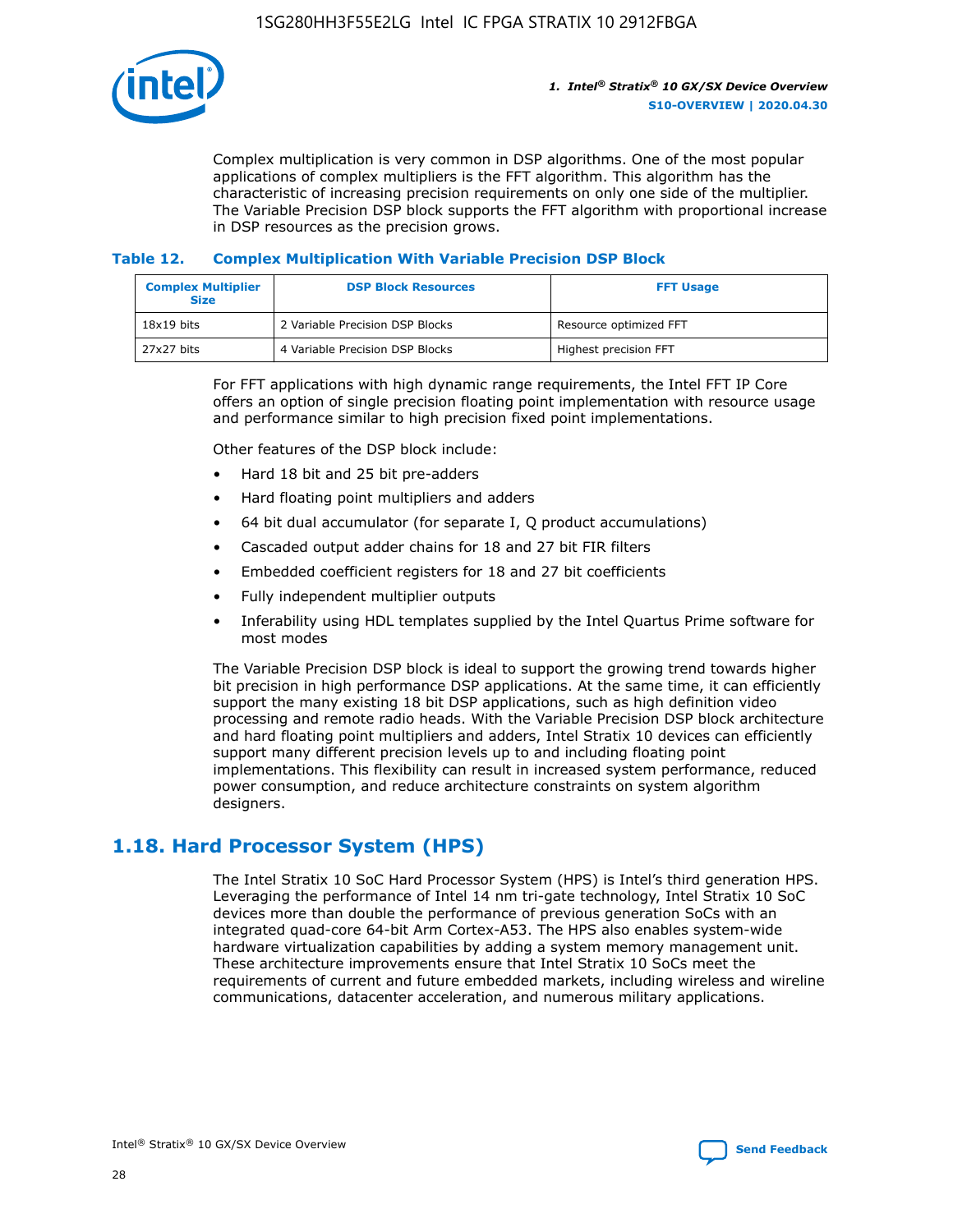

#### **Figure 15. HPS Block Diagram**

| Quad Arm Cortex-A53-Based Hard Processor System |                                                                            |                           |                                                     |                          |                                     |                          |                                        |          |
|-------------------------------------------------|----------------------------------------------------------------------------|---------------------------|-----------------------------------------------------|--------------------------|-------------------------------------|--------------------------|----------------------------------------|----------|
| Arm Cortex - A53                                |                                                                            |                           | Arm Cortex - A53                                    |                          |                                     |                          |                                        | SD/SDIO/ |
| <b>NEON</b>                                     |                                                                            | <b>FPU</b>                | <b>NEON</b>                                         |                          | <b>FPU</b>                          | USB OTG                  | MMC $1,2$                              |          |
| 32 KB I-Cache<br>with Parity                    |                                                                            | 32 KB D-Cache<br>with ECC | 32 KB I-Cache<br>with Parity                        |                          | 32 KB D - Cache<br>with ECC         | $(x2)^{1,2}$             |                                        |          |
|                                                 | Arm Cortex - A53                                                           |                           |                                                     |                          | Arm Cortex - A53                    | UART(x2)                 | <b>DMA</b><br>$(8 \text{ Channel})^2$  |          |
| <b>NEON</b>                                     |                                                                            | <b>FPU</b>                | <b>NEON</b>                                         |                          | <b>FPU</b>                          |                          |                                        |          |
| 32 KB I-Cache<br>with Parity                    |                                                                            | 32 KB D-Cache<br>with ECC | 32 KB I-Cache<br>with Parity                        |                          | 32 KB D-Cache<br>with ECC           | I <sup>2</sup> C(x5)     | <b>HPS 10</b>                          |          |
|                                                 | 1 MB L2 Cache with ECC<br><b>System MMU</b><br><b>Cache Coherency Unit</b> |                           |                                                     | <b>EMAC</b> $(x3)^{1,2}$ | <b>NAND</b><br>Flash <sup>1,2</sup> |                          |                                        |          |
| JTAG Debug<br>or Trace                          |                                                                            |                           | 256 KB<br><b>Timers</b><br>RAM <sup>2</sup><br>(x8) |                          |                                     | SPI(x4)                  |                                        |          |
| Lightweight HPS-to-<br><b>FPGA BRIDGE</b>       |                                                                            |                           | HPS-to-FPGA<br><b>BRIDGE</b>                        |                          | FPGA-to-HPS<br><b>BRIDGE</b>        | HPS-to-SDM<br>SDM-to-HPS | <b>SDRAM</b><br>Scheduler <sup>3</sup> |          |
|                                                 |                                                                            |                           |                                                     |                          |                                     |                          |                                        |          |
| <b>FPGA Fabric</b>                              |                                                                            |                           |                                                     |                          |                                     | <b>SDM</b>               | <b>Hard Memory</b><br>Controller       |          |

Notes:

1. Integrated direct memory access (DMA)

2. Integrated error correction code (ECC)

3. Multiport front-end interface to hard memory controller

### **1.18.1. Key Features of the Intel Stratix 10 HPS**

#### **Table 13. Key Features of the Intel Stratix 10 GX/SX HPS**

| <b>Feature</b>                                    | <b>Description</b>                                                                                                                                                                                                                                                                                                                     |
|---------------------------------------------------|----------------------------------------------------------------------------------------------------------------------------------------------------------------------------------------------------------------------------------------------------------------------------------------------------------------------------------------|
| Quad-core Arm Cortex-A53<br>MPCore processor unit | • 2.3 MIPS/MHz instruction efficiency<br>CPU frequency up to 1.5 GHz<br>At 1.5 GHz total performance of 13,800 MIPS<br>Army8-A architecture<br>Runs 64 bit and 32 bit Arm instructions<br>16 bit and 32 bit Thumb instructions for 30% reduction in memory footprint<br>Jazelle* RCT execution architecture with 8 bit Java byte codes |
|                                                   |                                                                                                                                                                                                                                                                                                                                        |

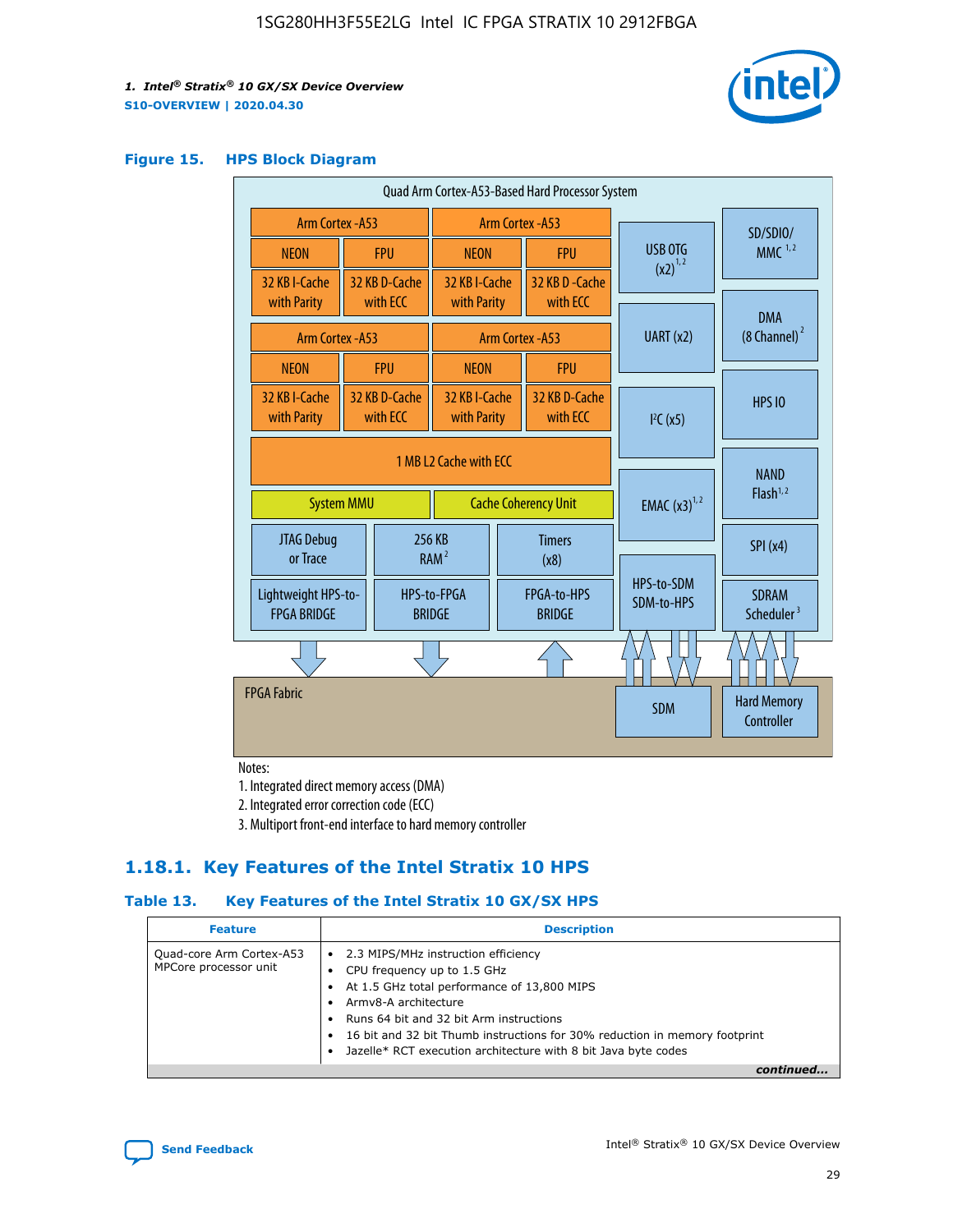

| <b>Feature</b>                                        | <b>Description</b>                                                                                                                                                                                                                                                                                                                                                                                                                                                                                                                                                                                                                                                                                                                                                                                                                                                                                                                                                                                                                                                                                                                                                                                                     |
|-------------------------------------------------------|------------------------------------------------------------------------------------------------------------------------------------------------------------------------------------------------------------------------------------------------------------------------------------------------------------------------------------------------------------------------------------------------------------------------------------------------------------------------------------------------------------------------------------------------------------------------------------------------------------------------------------------------------------------------------------------------------------------------------------------------------------------------------------------------------------------------------------------------------------------------------------------------------------------------------------------------------------------------------------------------------------------------------------------------------------------------------------------------------------------------------------------------------------------------------------------------------------------------|
|                                                       | Superscalar, variable length, out-of-order pipeline with dynamic branch prediction<br>Improved Arm Neon* media processing engine<br>$\bullet$<br>Single- and double-precision floating-point unit<br>Arm CoreSight* debug and trace technology<br>$\bullet$                                                                                                                                                                                                                                                                                                                                                                                                                                                                                                                                                                                                                                                                                                                                                                                                                                                                                                                                                            |
| <b>System Memory</b><br>Management Unit               | Enables a unified memory model and extends hardware virtualization into peripherals<br>$\bullet$<br>implemented in the FPGA fabric                                                                                                                                                                                                                                                                                                                                                                                                                                                                                                                                                                                                                                                                                                                                                                                                                                                                                                                                                                                                                                                                                     |
| Cache Coherency unit                                  | $\bullet$<br>Changes in shared data stored in cache are propagated throughout the system<br>providing bi-directional coherency for co-processing elements.                                                                                                                                                                                                                                                                                                                                                                                                                                                                                                                                                                                                                                                                                                                                                                                                                                                                                                                                                                                                                                                             |
| Cache                                                 | L1 Cache<br>$\bullet$<br>- 32 KB of instruction cache w/ parity check<br>- 32 KB of L1 data cache w /ECC<br>- Parity checking<br>L2 Cache<br>$-$ 1MB shared<br>- 8-way set associative<br>- SEU Protection with parity on TAG ram and ECC on data RAM<br>- Cache lockdown support                                                                                                                                                                                                                                                                                                                                                                                                                                                                                                                                                                                                                                                                                                                                                                                                                                                                                                                                      |
| On-Chip Memory                                        | 256 KB of scratch on-chip RAM<br>$\bullet$                                                                                                                                                                                                                                                                                                                                                                                                                                                                                                                                                                                                                                                                                                                                                                                                                                                                                                                                                                                                                                                                                                                                                                             |
| External SDRAM and Flash<br>Memory Interfaces for HPS | Hard memory controller with support for DDR4, DDR3<br>$\bullet$<br>$-$ 40 bit (32 bit + 8 bit ECC) with select packages supporting 72 bit (64 bit + 8 bit<br>ECC)<br>- Support for up to 2666 Mbps DDR4 and 2166 Mbps DDR3 frequencies<br>- Error correction code (ECC) support including calculation, error correction, write-<br>back correction, and error counters<br>- Software Configurable Priority Scheduling on individual SDRAM bursts<br>- Fully programmable timing parameter support for all JEDEC-specified timing<br>parameters<br>- Multiport front-end (MPFE) scheduler interface to the hard memory controller, which<br>supports the $AXI^{\circledR}$ Quality of Service (QoS) for interface to the FPGA fabric<br>NAND flash controller<br>$-$ ONFI 1.0<br>- Integrated descriptor based with DMA<br>- Programmable hardware ECC support<br>- Support for 8 and 16 bit Flash devices<br>Secure Digital SD/SDIO/MMC controller<br>$-$ eMMC 4.5<br>- Integrated descriptor based DMA<br>- CE-ATA digital commands supported<br>- 50 MHz operating frequency<br>Direct memory access (DMA) controller<br>$\bullet$<br>- 8-channel<br>- Supports up to 32 peripheral handshake interface<br>continued |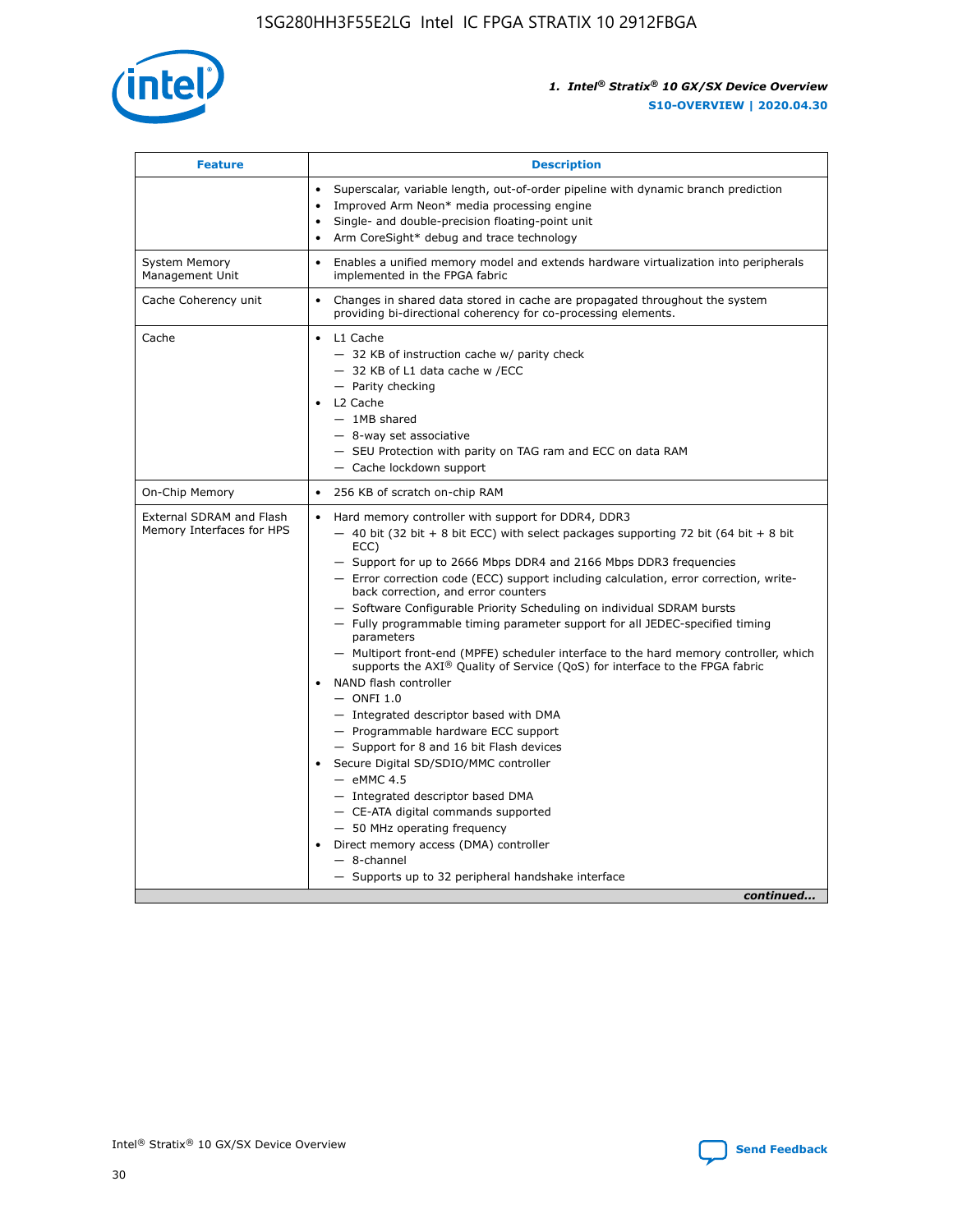

| <b>Feature</b>                         | <b>Description</b>                                                                                                                                                                                                                                                                                                                                                                                                                                                                                                                                                                                                                                                                                                                                                                                                                                                                                                                                                                                                                                                                                                                                                                                                                                                                                                                                                                                                                                                                                          |  |  |  |
|----------------------------------------|-------------------------------------------------------------------------------------------------------------------------------------------------------------------------------------------------------------------------------------------------------------------------------------------------------------------------------------------------------------------------------------------------------------------------------------------------------------------------------------------------------------------------------------------------------------------------------------------------------------------------------------------------------------------------------------------------------------------------------------------------------------------------------------------------------------------------------------------------------------------------------------------------------------------------------------------------------------------------------------------------------------------------------------------------------------------------------------------------------------------------------------------------------------------------------------------------------------------------------------------------------------------------------------------------------------------------------------------------------------------------------------------------------------------------------------------------------------------------------------------------------------|--|--|--|
| Communication Interface<br>Controllers | Three 10/100/1000 Ethernet media access controls (MAC) with integrated DMA<br>- Supports RGMII and RMII external PHY Interfaces<br>- Option to support other PHY interfaces through FPGA logic<br>$\bullet$ GMII<br>MII<br>$\bullet$<br>RMII (requires MII to RMII adapter)<br>• RGMII (requires GMII to RGMII adapter)<br>• SGMII (requires GMII to SGMII adapter)<br>- Supports IEEE 1588-2002 and IEEE 1588-2008 standards for precision networked<br>clock synchronization<br>- Supports IEEE 802.1Q VLAN tag detection for reception frames<br>- Supports Ethernet AVB standard<br>Two USB On-the-Go (OTG) controllers with DMA<br>- Dual-Role Device (device and host functions)<br>• High-speed (480 Mbps)<br>• Full-speed (12 Mbps)<br>• Low-speed (1.5 Mbps)<br>• Supports USB 1.1 (full-speed and low-speed)<br>- Integrated descriptor-based scatter-gather DMA<br>- Support for external ULPI PHY<br>- Up to 16 bidirectional endpoints, including control endpoint<br>$-$ Up to 16 host channels<br>- Supports generic root hub<br>- Configurable to OTG 1.3 and OTG 2.0 modes<br>Five I <sup>2</sup> C controllers (three can be used by EMAC for MIO to external PHY)<br>- Support both 100 Kbps and 400 Kbps modes<br>- Support both 7 bit and 10 bit addressing modes<br>- Support Master and Slave operating mode<br>Two UART 16550 compatible<br>- Programmable baud rate up to 115.2 Kbaud<br>• Four serial peripheral interfaces (SPI) (2 Masters, 2 Slaves)<br>- Full and Half duplex |  |  |  |
| Timers and I/O                         | • Timers<br>- 4 general-purpose timers<br>$-4$ watchdog timers<br>48 HPS direct I/O allow HPS peripherals to connect directly to I/O<br>Up to three IO48 banks may be assigned to HPS for HPS DDR access                                                                                                                                                                                                                                                                                                                                                                                                                                                                                                                                                                                                                                                                                                                                                                                                                                                                                                                                                                                                                                                                                                                                                                                                                                                                                                    |  |  |  |
| Interconnect to Logic Core             | • FPGA-to-HPS Bridge<br>- Allows IP bus masters in the FPGA fabric to access to HPS bus slaves<br>- Configurable 32, 64, or 128 bit AMBA AXI interface<br>HPS-to-FPGA Bridge<br>- Allows HPS bus masters to access bus slaves in FPGA fabric<br>- Configurable 32, 64, or 128 bit AMBA AXI interface allows high-bandwidth HPS<br>master transactions to FPGA fabric<br>HPS-to-SDM and SDM-to-HPS Bridges<br>- Allows the HPS to reach the SDM block and the SDM to bootstrap the HPS<br>Light Weight HPS-to-FPGA Bridge<br>- Light weight 32 bit AXI interface suitable for low-latency register accesses from HPS<br>to soft peripherals in FPGA fabric<br>FPGA-to-HPS SDRAM Bridge<br>- Up to three AMBA AXI interfaces supporting 32, 64, or 128 bit data paths                                                                                                                                                                                                                                                                                                                                                                                                                                                                                                                                                                                                                                                                                                                                         |  |  |  |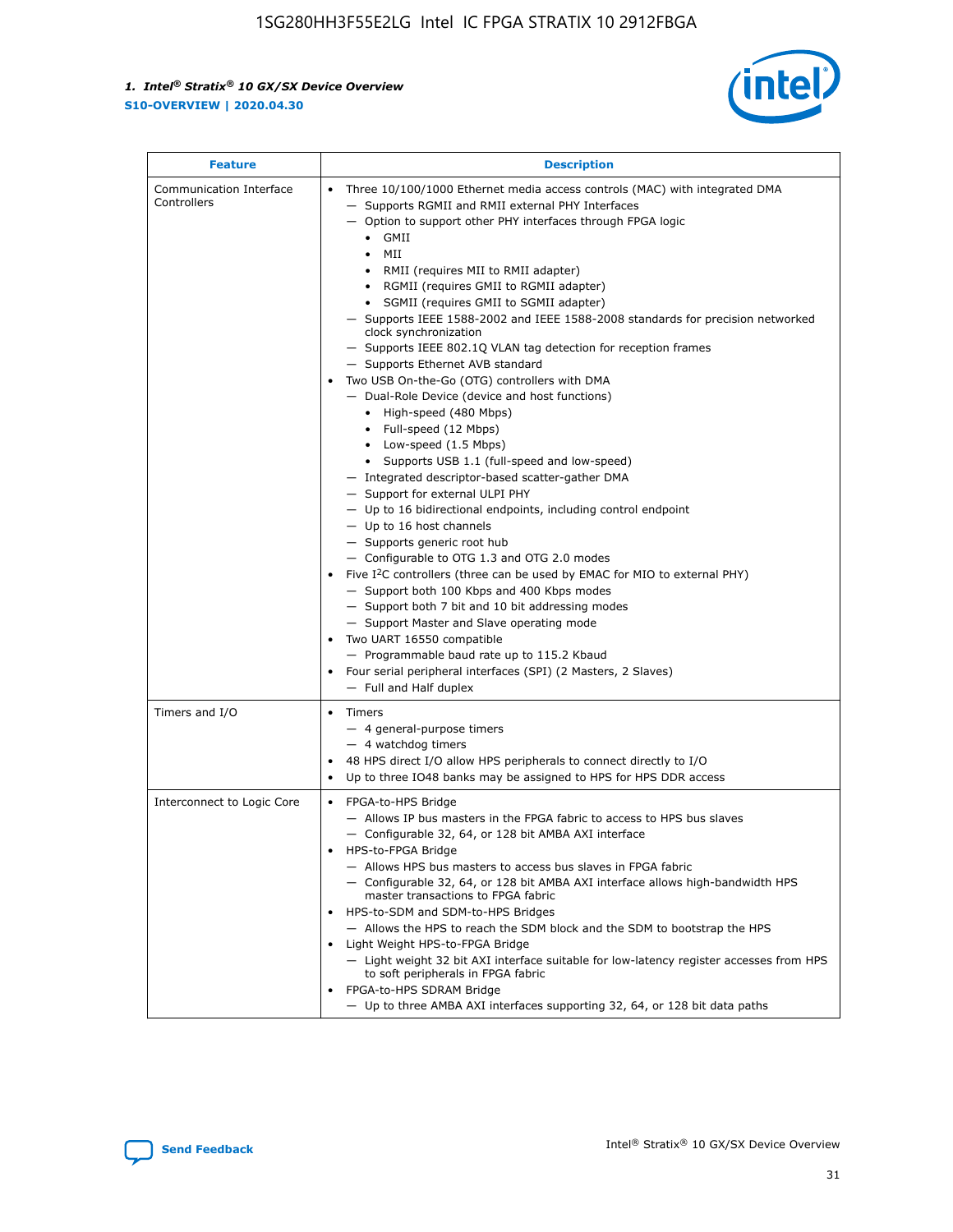

# **1.19. Power Management**

Intel Stratix 10 devices use the advanced Intel 14 nm tri-gate process technology, the all new Intel Hyperflex core architecture to enable Hyper-Folding, power gating, and several optional power reduction techniques to reduce total power consumption by as much as 70% compared to previous generation high-performance Stratix V devices.

Intel Stratix 10 standard power devices (-V) are SmartVID devices. The core voltage supplies (VCC and VCCP) for each SmartVID device must be driven by a PMBus voltage regulator dedicated to that Intel Stratix 10 device. Use of a PMBus voltage regulator for each SmartVID (-V) device is mandatory; it is not an option. A code is programmed into each SmartVID device during manufacturing that allows the PMBus voltage regulator to operate at the optimum core voltage to meet the device performance specifications.

With the new Intel Hyperflex core architecture, designs can run 2X faster than previous generation FPGAs. With 2X performance and same required throughput, architects can cut the data path width in half to save power. This optimization is called Hyper-Folding. Additionally, power gating reduces static power of unused resources in the FPGA by powering them down. The Intel Quartus Prime software automatically powers down specific unused resource blocks such as DSP and M20K blocks, at configuration time.

The optional power reduction techniques in Intel Stratix 10 devices include:

• **Available Low Static Power Devices**—Intel Stratix 10 devices are available with a fixed core voltage that provides lower static power than the SmartVID standard power devices, while maintaining device performance

Furthermore, Intel Stratix 10 devices feature Intel's low power transceivers and include a number of hard IP blocks that not only reduce logic resources but also deliver substantial power savings compared to soft implementations. In general, hard IP blocks consume up to 50% less power than the equivalent soft logic implementations.

# **1.20. Device Configuration and Secure Device Manager (SDM)**

All Intel Stratix 10 devices contain a Secure Device Manager (SDM), which is a dedicated triple-redundant processor that serves as the point of entry into the device for all JTAG and configuration commands. The SDM also bootstraps the HPS in SoC devices ensuring that the HPS can boot using the same security features that the FPGA devices have.

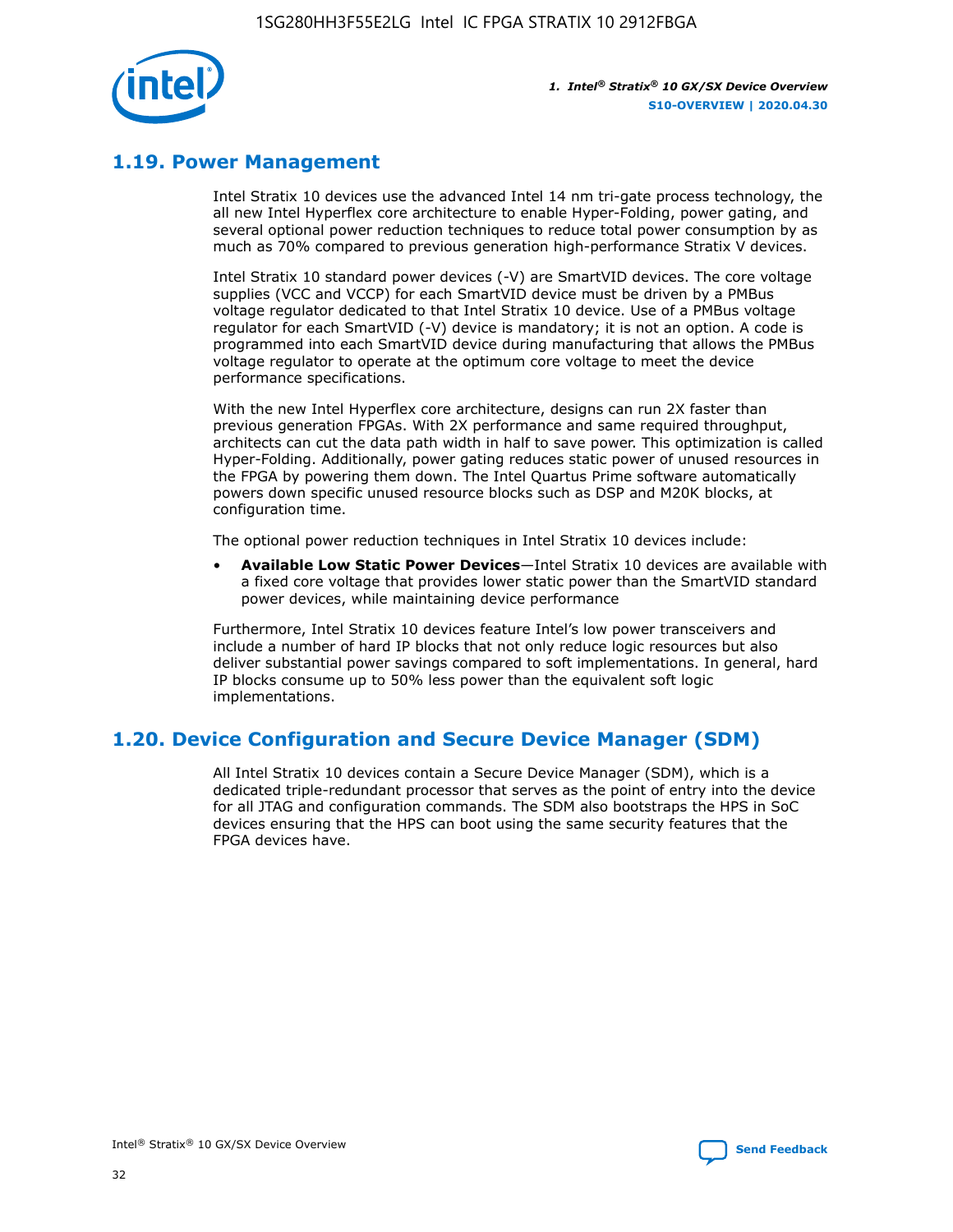





During configuration, Intel Stratix 10 devices are divided into logical sectors, each of which is managed by a local sector manager (LSM). The SDM passes configuration data to each of the LSMs across the on-chip configuration network. This allows the sectors to be configured independently, one at a time, or in parallel. This approach achieves simplified sector configuration and reconfiguration, as well as reduced overall configuration time due to the inherent parallelism. The same sector-based approach is used to respond to single-event upsets and security attacks.

While the sectors provide a logical separation for device configuration and reconfiguration, they overlay the normal rows and columns of FPGA logic and routing. This means there is no impact to the Intel Quartus Prime software place and route, and no impact to the timing of logic signals that cross the sector boundaries.

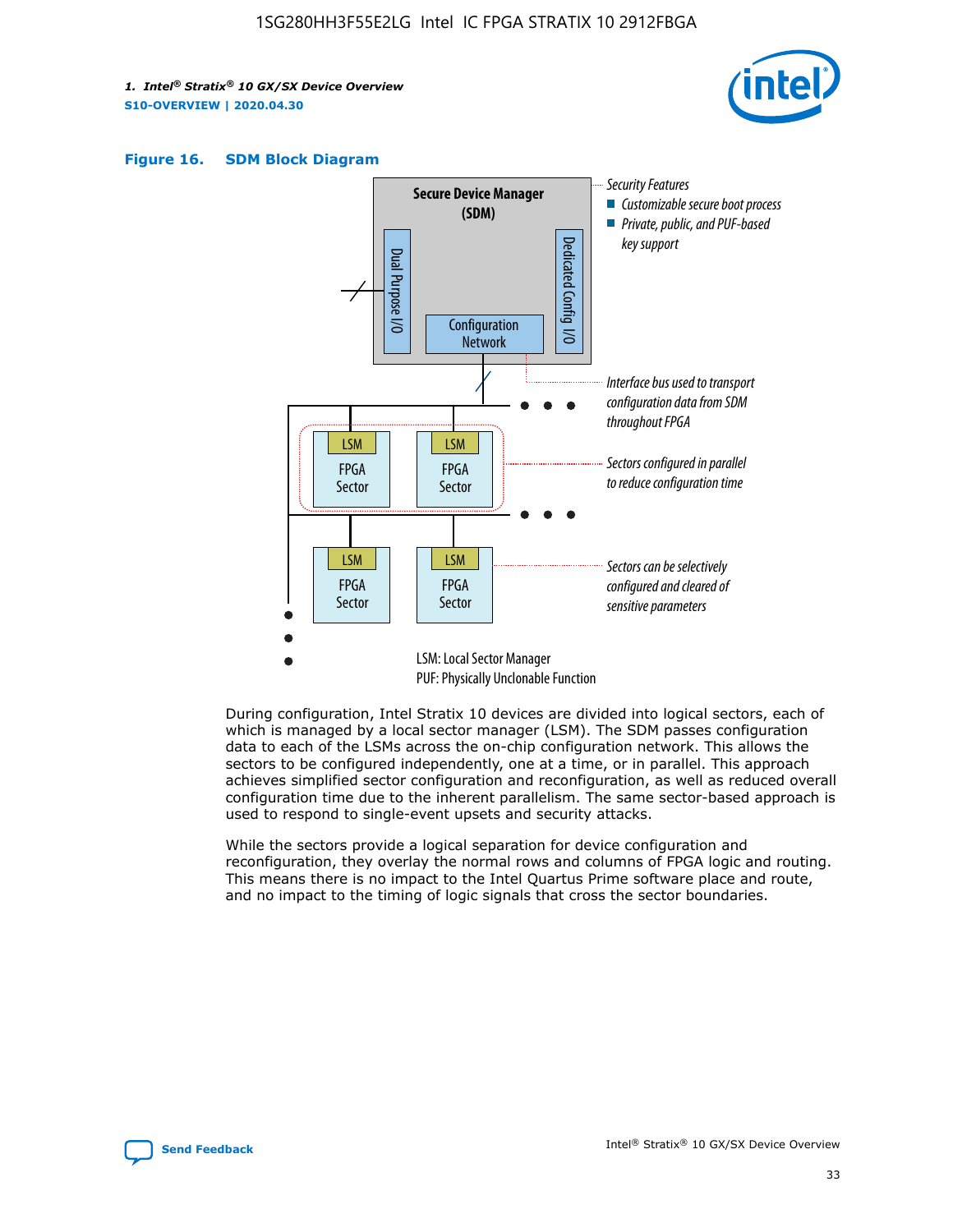

The SDM enables robust, secure, fully-authenticated device configuration. It also allows for customization of the configuration scheme, which can enhance device security. For configuration and reconfiguration, this approach offers a variety of advantages:

- Dedicated secure configuration manager
- Reduced device configuration time, because sectors are configured in parallel
- Updateable configuration process
- Reconfiguration of one or more sectors independent of all other sectors
- Zeroization of individual sectors or the complete device

The SDM also provides additional capabilities such as register state readback and writeback to support ASIC prototyping and other applications.

# **1.21. Device Security**

Building on top of the robust security features present in the previous generation devices, Intel Stratix 10 FPGAs and SoCs include a number of new and innovative security enhancements. These features are also managed by the SDM, tightly coupling device configuration and reconfiguration with encryption, authentication, key storage and anti-tamper services.

Security services provided by the SDM include:

- Bitstream encryption
- Multi-factor authentication
- Hard encryption and authentication acceleration; AES-256, SHA-256/384, ECDSA-256/384
- Volatile and non-volatile encryption key storage and management
- Boot code authentication for the HPS
- Physically Unclonable Function (PUF) service
- Updateable configuration process
- Secure device maintenance and upgrade functions
- Side channel attack protection
- Scripted response to sensor inputs and security attacks, including selective sector zeroization
- Readback, JTAG and test mode disable
- Enhanced response to single-event upsets (SEU)
- Black key provisioning
- Physical anti-tamper

See the *Intel Stratix 10 Device Security User Guide* for a complete list of all security features.

The SDM and associated security services provide a robust, multi-layered security solution for your Intel Stratix 10 design.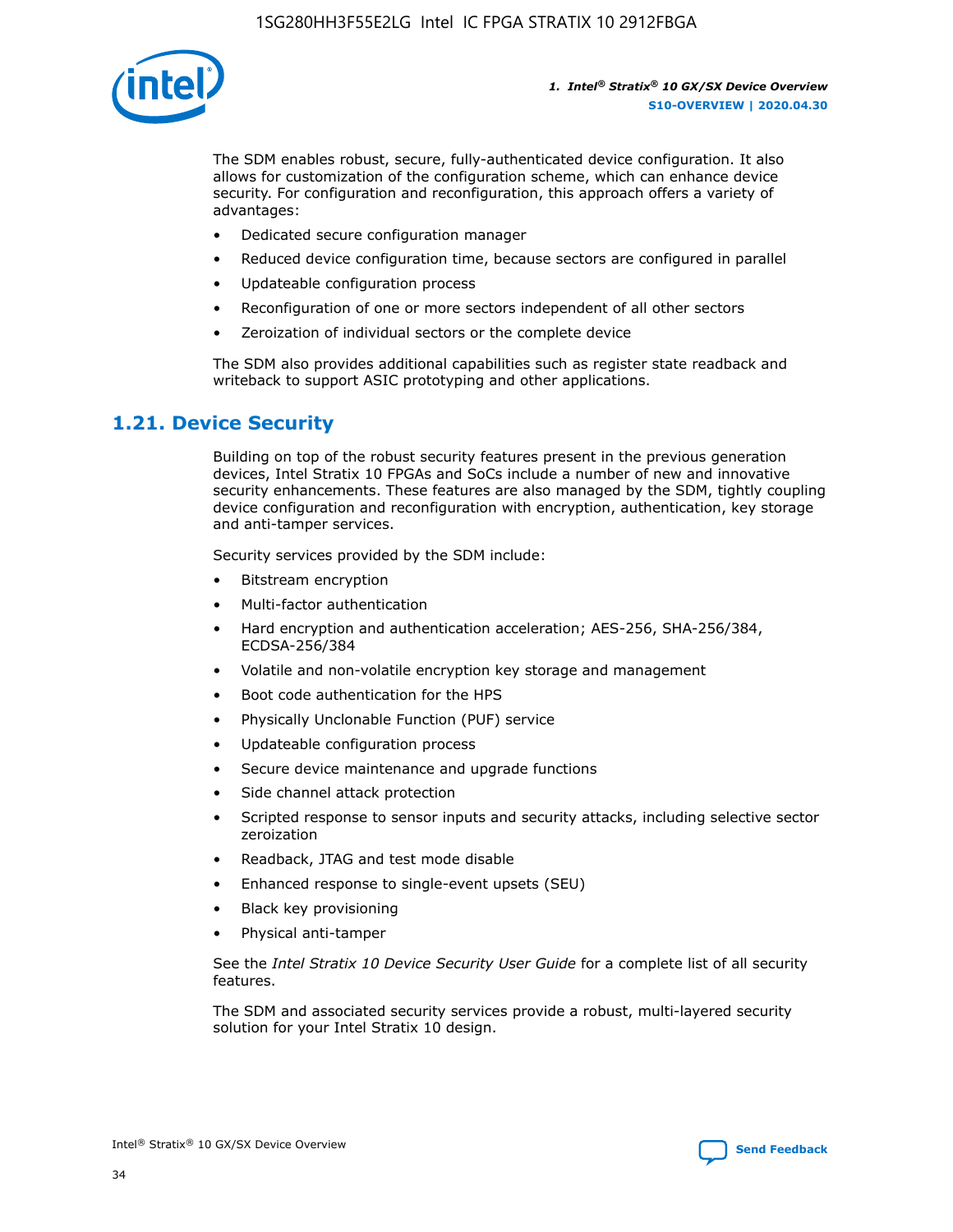

#### **Table 14. Device Security**

| <b>Intel Stratix 10 Family Variant</b> | <b>Bitstream Authentication</b> | <b>Advanced Security Features</b> <sup>(12)</sup> |
|----------------------------------------|---------------------------------|---------------------------------------------------|
| GX/SX                                  | All devices                     | -AS suffix part number required                   |

#### **Related Information**

- [My Intel Support](https://www.intel.com/content/www/us/en/programmable/my-intel/mal-home.html)
- [Intel Stratix 10 Device Security User Guide](https://www.intel.com/content/www/us/en/programmable/documentation/ndq1483601370898.html#wcd1483611014402)

# **1.22. Configuration via Protocol Using PCI Express**

Configuration via protocol using PCI Express allows the FPGA to be configured across the PCI Express bus, simplifying the board layout and increasing system integration. Making use of the embedded PCI Express hard IP operating in autonomous mode before the FPGA is configured, this technique allows the PCI Express bus to be powered up and active within the 100 ms time allowed by the PCI Express specification. Intel Stratix 10 devices also support partial reconfiguration across the PCI Express bus which reduces system down time by keeping the PCI Express link active while the device is being reconfigured.

### **1.23. Partial and Dynamic Reconfiguration**

Partial reconfiguration allows you to reconfigure part of the FPGA while other sections continue running. This capability is required in systems where uptime is critical, because it allows you to make updates or adjust functionality without disrupting services.

In addition to lowering power and cost, partial reconfiguration also increases the effective logic density by removing the necessity to place in the FPGA those functions that do not operate simultaneously. Instead, these functions can be stored in external memory and loaded as needed. This reduces the size of the required FPGA by allowing multiple applications on a single FPGA, saving board space and reducing power. The partial reconfiguration process is built on top of the proven incremental compile design flow in the Intel Quartus Prime design software

Dynamic reconfiguration in Intel Stratix 10 devices allows transceiver data rates, protocols and analog settings to be changed dynamically on a channel-by-channel basis while maintaining data transfer on adjacent transceiver channels. Dynamic reconfiguration is ideal for applications that require on-the-fly multiprotocol or multirate support. Both the PMA and PCS blocks within the transceiver can be reconfigured using this technique. Dynamic reconfiguration of the transceivers can be used in conjunction with partial reconfiguration of the FPGA to enable partial reconfiguration of both core and transceivers simultaneously.

# **1.24. Fast Forward Compile**

The innovative Fast Forward Compile feature in the Intel Quartus Prime software identifies performance bottlenecks in your design and provides detailed, step-by-step performance improvement recommendations that you can then implement. The Compiler reports estimates of the maximum operating frequency that can be achieved

<sup>(12)</sup> Contact My Intel Support for additional information.

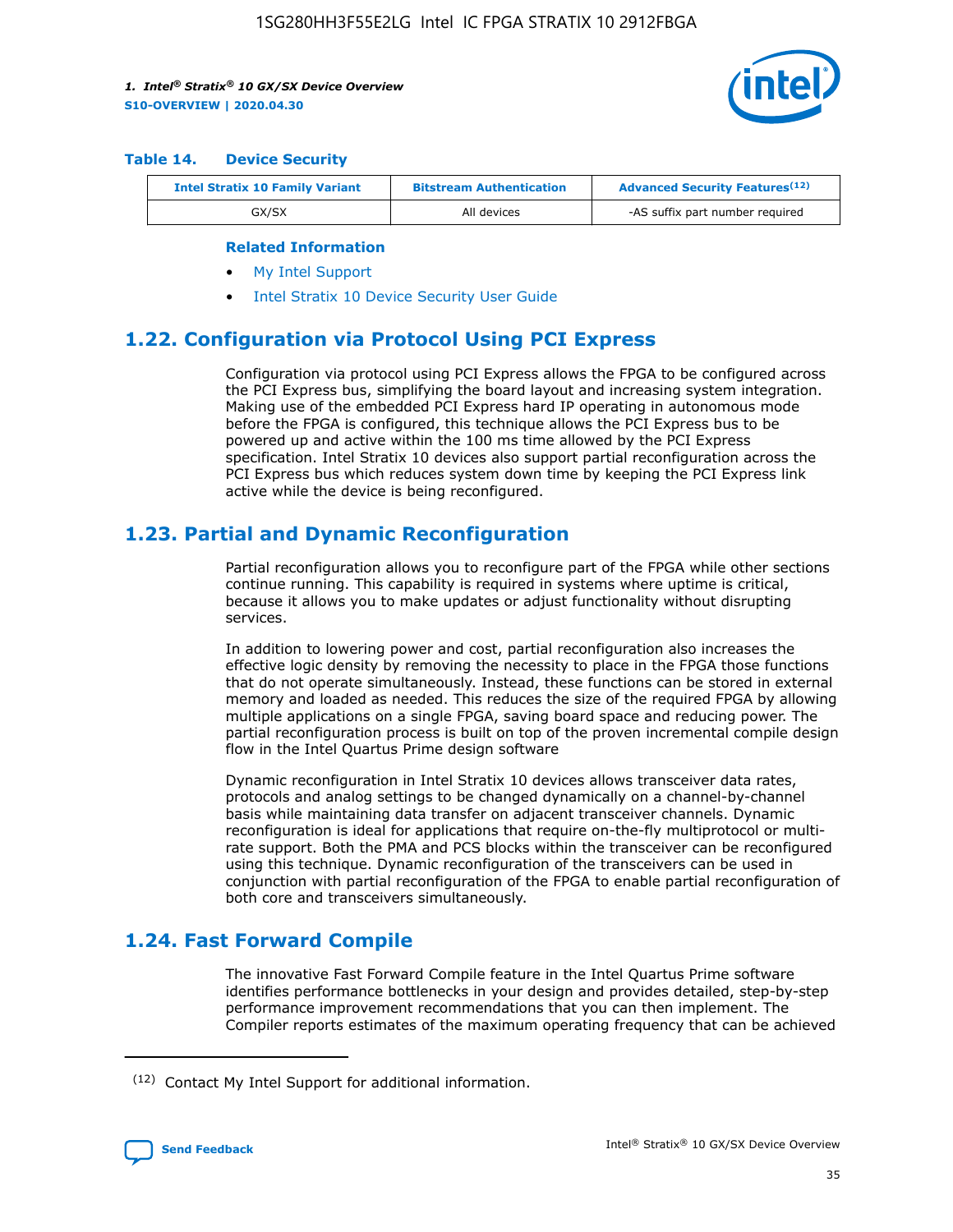

by applying the recommendations. As part of the new Hyper-Aware design flow, Fast Forward Compile maximizes the performance of your Intel Stratix 10 design and achieves rapid timing closure.

Previously, this type of optimization required multiple time-consuming design iterations, including full design re-compilation to determine the effectiveness of the changes. Fast Forward Compile enables you to make better decisions about where to focus your optimization efforts, and how to increase your design performance and throughput. This technique removes much of the guesswork of performance exploration, resulting in fewer design iterations and as much as 2X core performance gains for Intel Stratix 10 designs.

# **1.25. Single Event Upset (SEU) Error Detection and Correction**

Intel Stratix 10 FPGAs and SoCs offer robust SEU error detection and correction circuitry. The detection and correction circuitry includes protection for Configuration RAM (CRAM) programming bits and user memories. The CRAM is protected by a continuously running parity checker circuit with integrated ECC that automatically corrects one or two bit errors and detects higher order multibit errors.

The physical layout of the CRAM array is optimized to make the majority of multi-bit upsets appear as independent single-bit or double-bit errors which are automatically corrected by the integrated CRAM ECC circuitry. In addition to the CRAM protection, user memories also include integrated ECC circuitry and are layout optimized for error detection and correction.

The SEU error detection and correction hardware is supported by both soft IP and the Intel Quartus Prime software to provide a complete SEU mitigation solution. The components of the complete solution include:

- Hard error detection and correction for CRAM and user M20K memory blocks
- Optimized physical layout of memory cells to minimize probability of SEU
- Sensitivity processing soft IP that reports if CRAM upset affects a used or unused bit
- Fault injection soft IP with the Intel Quartus Prime software support that changes state of CRAM bits for testing purposes
- Hierarchy tagging in the Intel Quartus Prime software
- Triple Mode Redundancy (TMR) used for the Secure Device Manager and critical on-chip state machines

In addition to the SEU mitigation features listed above, the Intel 14 nm tri-gate process technology used for Intel Stratix 10 devices is based on FinFET transistors which have reduced SEU susceptibility versus conventional planar transistors.

# **1.26. Document Revision History for the Intel Stratix 10 GX/SX Device Overview**

| <b>Document</b><br><b>Version</b> | <b>Changes</b>             |
|-----------------------------------|----------------------------|
| 2020.04.30                        | Made the following change: |
|                                   | continued                  |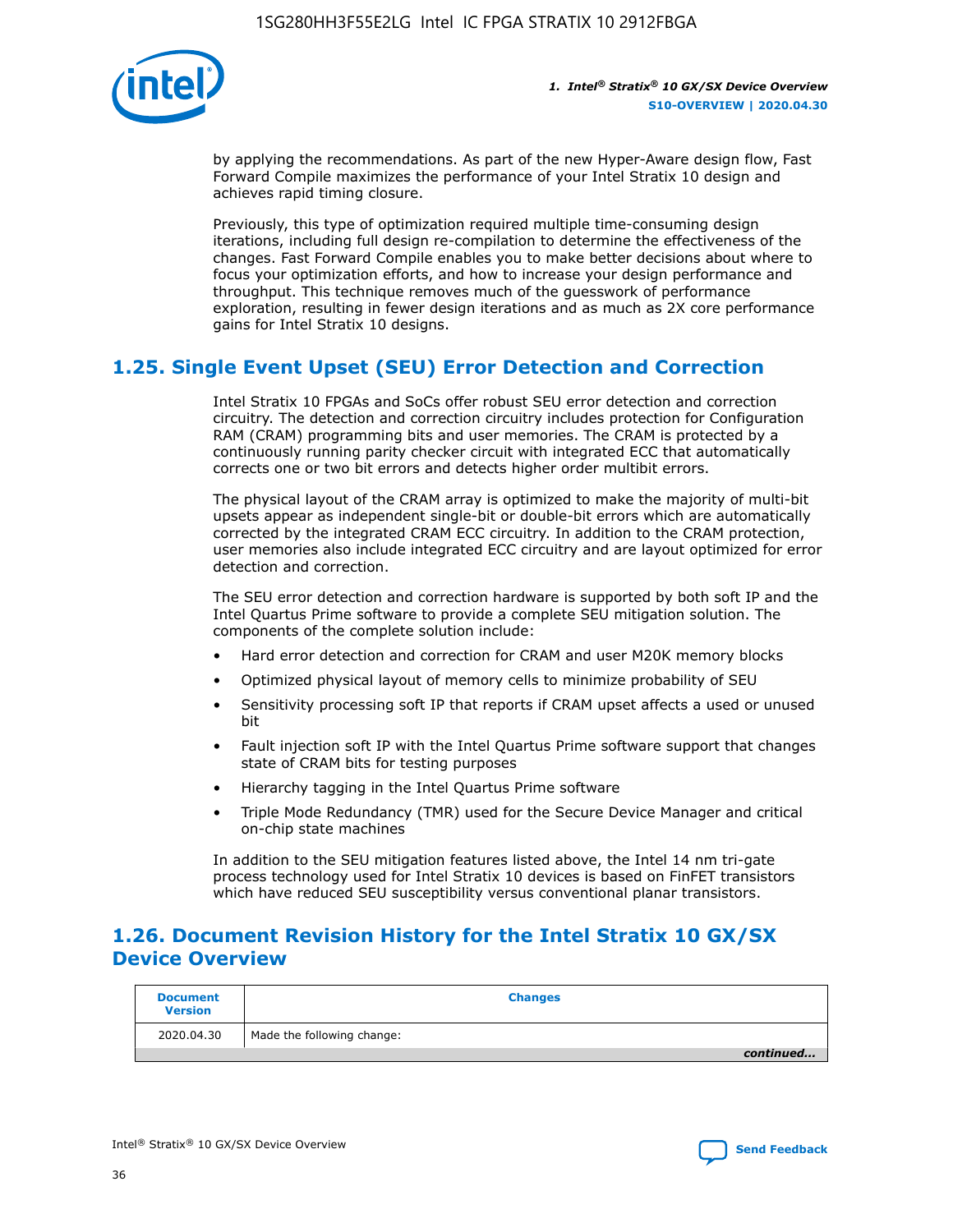

| Added the GX 10M variant.<br>$\bullet$<br>2020.03.24<br>Made the following changes:<br>Added advanced security (-AS) devices.<br>$\bullet$<br>Added level shifter details for the Intel Stratix 10 SX/GX 400 device.<br>$\bullet$<br>2019.08.19<br>Made the following changes:<br>Added composition details for the leaded and lead-free contact device options.<br>$\bullet$<br>Updated the I/O PLL counts.<br>$\bullet$<br>2019.02.15<br>Made the following changes:<br>Changed the number of included logic elements globally.<br>$\bullet$<br>Removed logic density 450, logic density 550, and package code 48 from the "Sample Ordering<br>$\bullet$<br>Code and Available Options for Intel Stratix 10 Devices" figure.<br>Updated description of the higher density in the "Innovations in Intel Stratix 10 FPGAs and SoCs"<br>section.<br>Updated description of the general purpose I/Os in the "Intel Stratix 10 FPGA and SoC Common<br>$\bullet$<br>Device Features" table.<br>Removed support for LPDDR3 globally.<br>٠<br>Updated the "Intel Stratix 10 FPGA and SoC Architecture Block Diagram" figure.<br>٠<br>Updated the "Intel Stratix 10 GX/SX FPGA and SoC Family Plan-FPGA Core (part 1)" table.<br>$\bullet$<br>Updated the "Intel Stratix 10 GX/SX FPGA and SoC Family Plan-Interconnects, PLLs and Hard IP<br>$\bullet$<br>(part 2)" table.<br>Updated and merged the "Intel Stratix 10 GX/SX FPGA and SoC Family Package Plan" tables.<br>2018.08.08<br>Made the following changes:<br>Changed the specs for ODRII+ and ODRII+ Xtreme and added specs for ODRIV in the "External<br>$\bullet$<br>Memory Interface Performance" table.<br>Updated description of the power options in the "Sample Ordering Code and Available Options for<br>Intel Stratix 10 Devices" figure.<br>Changed the description of the technology and power management features in the "Intel Stratix 10<br>FPGA and SoC Common Device Features" table.<br>Changed the description of SmartVID in the "Power Management" section.<br>٠<br>Changed the direction arrow from the coefficient registers block in the "DSP Block: High Precision<br>Fixed Point Mode" figure.<br>2017.10.30<br>Made the following changes:<br>Removed the embedded eSRAM feature globally.<br>$\bullet$<br>Removed the Low Power (VID) and Military operating temperature options, and package code 53<br>٠<br>from the "Sample Ordering Code and Available Options for Stratix 10 Devices" figure.<br>Changed the Maximum transceiver data rate (chip-to-chip) specification for L-Tile devices in the<br>٠<br>"Key Features of Intel Stratix 10 Devices Compared to Stratix V Devices" table.<br>2016.10.31<br>Made the following changes:<br>• Changed the number of available transceivers to 96, globally.<br>Changed the single-precision floating point performance to 10 TFLOP, globally.<br>Changed the maximum datarate to 28.3 Gbps, globally.<br>٠<br>Changed some of the features listed in the "Stratix 10 GX/SX Device Overview" section.<br>٠<br>Changed descriptions for the GX and SX devices in the "Stratix 10 Family Variants" section.<br>٠<br>Changed the "Sample Ordering Code and Available Options for Stratix 10 Devices" figure.<br>٠<br>Changed the features listed in the "Key Features of Stratix 10 Devices Compared to Stratix V<br>٠ | <b>Document</b><br><b>Version</b> | <b>Changes</b>  |
|-------------------------------------------------------------------------------------------------------------------------------------------------------------------------------------------------------------------------------------------------------------------------------------------------------------------------------------------------------------------------------------------------------------------------------------------------------------------------------------------------------------------------------------------------------------------------------------------------------------------------------------------------------------------------------------------------------------------------------------------------------------------------------------------------------------------------------------------------------------------------------------------------------------------------------------------------------------------------------------------------------------------------------------------------------------------------------------------------------------------------------------------------------------------------------------------------------------------------------------------------------------------------------------------------------------------------------------------------------------------------------------------------------------------------------------------------------------------------------------------------------------------------------------------------------------------------------------------------------------------------------------------------------------------------------------------------------------------------------------------------------------------------------------------------------------------------------------------------------------------------------------------------------------------------------------------------------------------------------------------------------------------------------------------------------------------------------------------------------------------------------------------------------------------------------------------------------------------------------------------------------------------------------------------------------------------------------------------------------------------------------------------------------------------------------------------------------------------------------------------------------------------------------------------------------------------------------------------------------------------------------------------------------------------------------------------------------------------------------------------------------------------------------------------------------------------------------------------------------------------------------------------------------------------------------------------------------------------------------------------------------------------------------------------------------------------------------------------------------------------------------------------------------------------------------------------------------------------------------------------------------------------------------------------------------------------------------------------------------|-----------------------------------|-----------------|
|                                                                                                                                                                                                                                                                                                                                                                                                                                                                                                                                                                                                                                                                                                                                                                                                                                                                                                                                                                                                                                                                                                                                                                                                                                                                                                                                                                                                                                                                                                                                                                                                                                                                                                                                                                                                                                                                                                                                                                                                                                                                                                                                                                                                                                                                                                                                                                                                                                                                                                                                                                                                                                                                                                                                                                                                                                                                                                                                                                                                                                                                                                                                                                                                                                                                                                                                                       |                                   |                 |
|                                                                                                                                                                                                                                                                                                                                                                                                                                                                                                                                                                                                                                                                                                                                                                                                                                                                                                                                                                                                                                                                                                                                                                                                                                                                                                                                                                                                                                                                                                                                                                                                                                                                                                                                                                                                                                                                                                                                                                                                                                                                                                                                                                                                                                                                                                                                                                                                                                                                                                                                                                                                                                                                                                                                                                                                                                                                                                                                                                                                                                                                                                                                                                                                                                                                                                                                                       |                                   |                 |
|                                                                                                                                                                                                                                                                                                                                                                                                                                                                                                                                                                                                                                                                                                                                                                                                                                                                                                                                                                                                                                                                                                                                                                                                                                                                                                                                                                                                                                                                                                                                                                                                                                                                                                                                                                                                                                                                                                                                                                                                                                                                                                                                                                                                                                                                                                                                                                                                                                                                                                                                                                                                                                                                                                                                                                                                                                                                                                                                                                                                                                                                                                                                                                                                                                                                                                                                                       |                                   |                 |
|                                                                                                                                                                                                                                                                                                                                                                                                                                                                                                                                                                                                                                                                                                                                                                                                                                                                                                                                                                                                                                                                                                                                                                                                                                                                                                                                                                                                                                                                                                                                                                                                                                                                                                                                                                                                                                                                                                                                                                                                                                                                                                                                                                                                                                                                                                                                                                                                                                                                                                                                                                                                                                                                                                                                                                                                                                                                                                                                                                                                                                                                                                                                                                                                                                                                                                                                                       |                                   |                 |
|                                                                                                                                                                                                                                                                                                                                                                                                                                                                                                                                                                                                                                                                                                                                                                                                                                                                                                                                                                                                                                                                                                                                                                                                                                                                                                                                                                                                                                                                                                                                                                                                                                                                                                                                                                                                                                                                                                                                                                                                                                                                                                                                                                                                                                                                                                                                                                                                                                                                                                                                                                                                                                                                                                                                                                                                                                                                                                                                                                                                                                                                                                                                                                                                                                                                                                                                                       |                                   |                 |
|                                                                                                                                                                                                                                                                                                                                                                                                                                                                                                                                                                                                                                                                                                                                                                                                                                                                                                                                                                                                                                                                                                                                                                                                                                                                                                                                                                                                                                                                                                                                                                                                                                                                                                                                                                                                                                                                                                                                                                                                                                                                                                                                                                                                                                                                                                                                                                                                                                                                                                                                                                                                                                                                                                                                                                                                                                                                                                                                                                                                                                                                                                                                                                                                                                                                                                                                                       |                                   |                 |
| Changed the descriptions of the following areas of the "Stratix 10 FPGA and SoC Common Device<br>Features" table:<br>- Transceiver hard IP<br>- Internal memory blocks<br>- Core clock networks<br>- Packaging<br>Reorganized and updated all tables in the "Stratix 10 FPGA and SoC Family Plan" section.<br>continued                                                                                                                                                                                                                                                                                                                                                                                                                                                                                                                                                                                                                                                                                                                                                                                                                                                                                                                                                                                                                                                                                                                                                                                                                                                                                                                                                                                                                                                                                                                                                                                                                                                                                                                                                                                                                                                                                                                                                                                                                                                                                                                                                                                                                                                                                                                                                                                                                                                                                                                                                                                                                                                                                                                                                                                                                                                                                                                                                                                                                               |                                   | Devices" table. |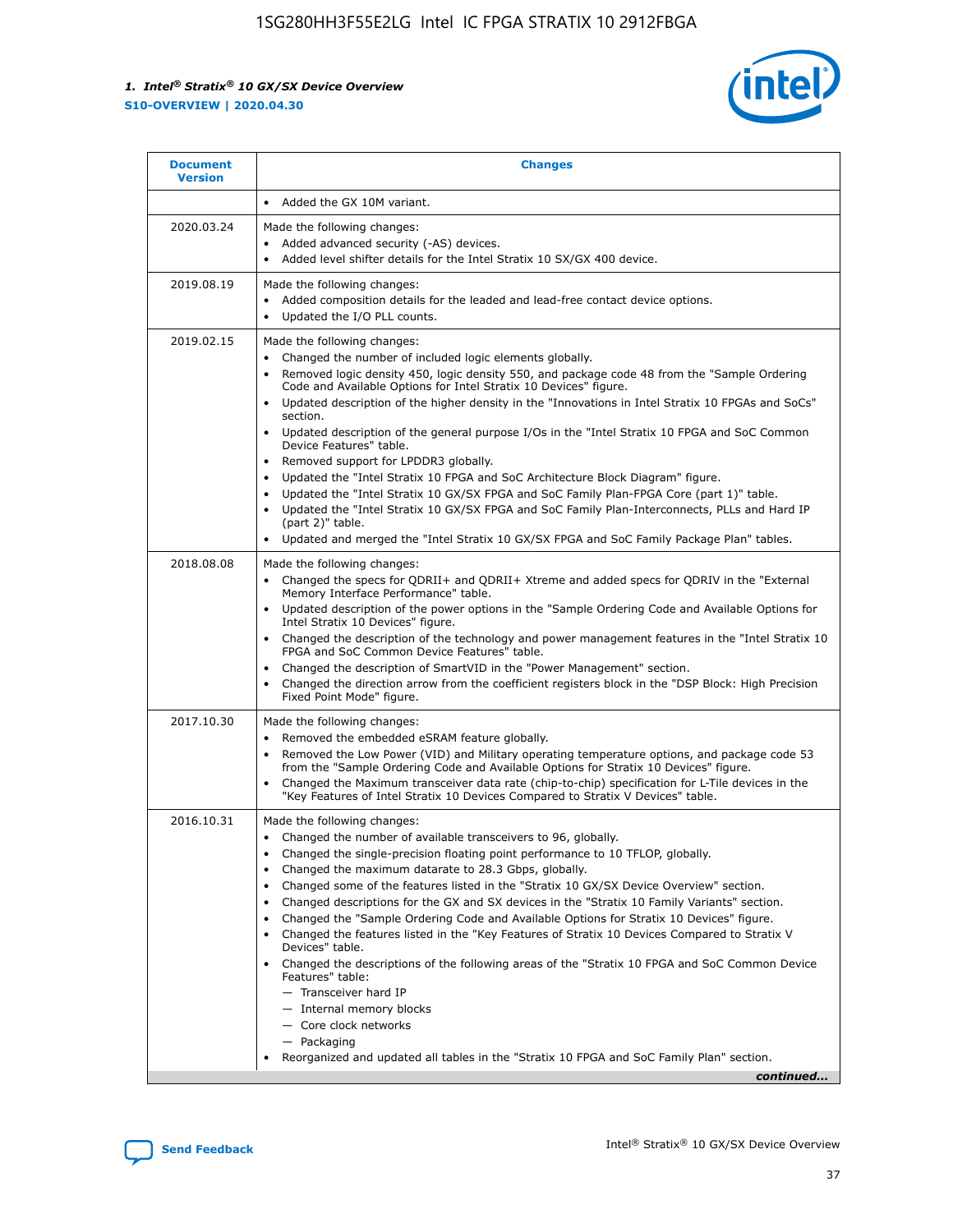

| <b>Document</b><br><b>Version</b> | <b>Changes</b>                                                                                                                                                                                                                                                                                                                                                                                                                                                                                                                                                                                                                                                                                                                                                                                                                                                                                                                                                                                     |  |
|-----------------------------------|----------------------------------------------------------------------------------------------------------------------------------------------------------------------------------------------------------------------------------------------------------------------------------------------------------------------------------------------------------------------------------------------------------------------------------------------------------------------------------------------------------------------------------------------------------------------------------------------------------------------------------------------------------------------------------------------------------------------------------------------------------------------------------------------------------------------------------------------------------------------------------------------------------------------------------------------------------------------------------------------------|--|
|                                   | Removed the "Migration Between Arria 10 FPGAs and Stratix 10 FPGAs" section.<br>Removed footnotes from the "Transceiver PCS Features" table.<br>Changed the HMC description in the "External Memory and General Purpose I/O" section.<br>Changed the number of fPLLs in the "Fractional Synthesis PLLs and I/O PLLs" section.<br>Clarified HMC data width support in the "Key Features of the Stratix 10 HPS" table.<br>Changed the description in the "Internal Embedded Memory" section.<br>Changed the datarate for the Standard PCS and SDI PCS features in the "Transceiver PCS Features"<br>table.<br>Added a note to the "PCI Express Gen1/Gen2/Gen3 Hard IP" section.<br>Updated the "Key Features of the Stratix 10 HPS" table.<br>Changed the description for the Cache coherency unit in the "Key Features of the Stratix 10 HPS"<br>table.<br>Changed the description for the external SDRAM and Flash memory interfaces for HPS in the "Key<br>Features of the Stratix 10 HPS" table. |  |
| 2015.12.04                        | Initial release.                                                                                                                                                                                                                                                                                                                                                                                                                                                                                                                                                                                                                                                                                                                                                                                                                                                                                                                                                                                   |  |